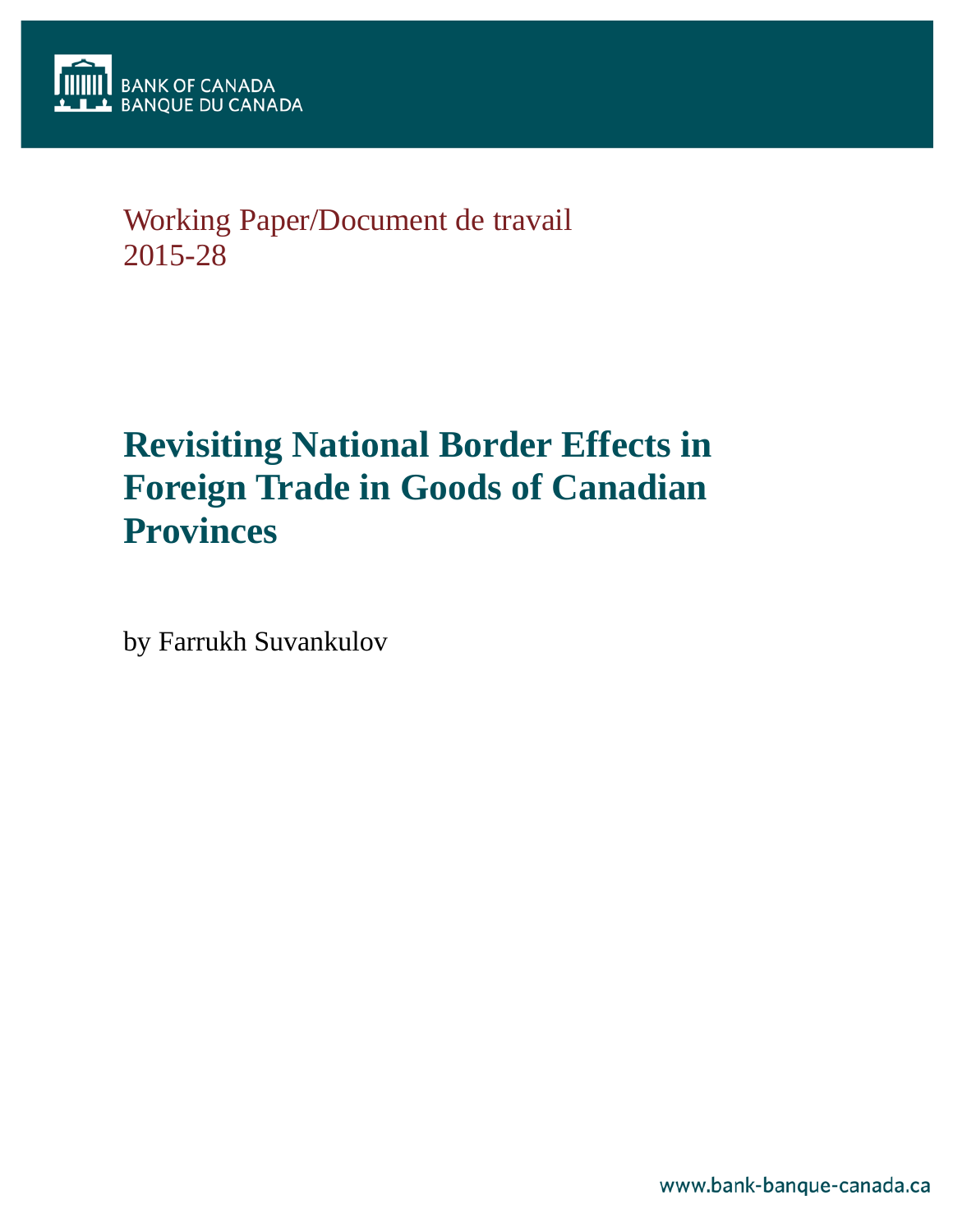Bank of Canada Working Paper 2015-28

July 2015

# **Revisiting National Border Effects in Foreign Trade in Goods of Canadian Provinces**

**by**

#### **Farrukh Suvankulov**

Canadian Economic Analysis Department Bank of Canada Ottawa, Ontario, Canada K1A 0G9 fsuvankulov@bankofcanada.ca

Bank of Canada working papers are theoretical or empirical works-in-progress on subjects in economics and finance. The views expressed in this paper are those of the author. No responsibility for them should be attributed to the Bank of Canada.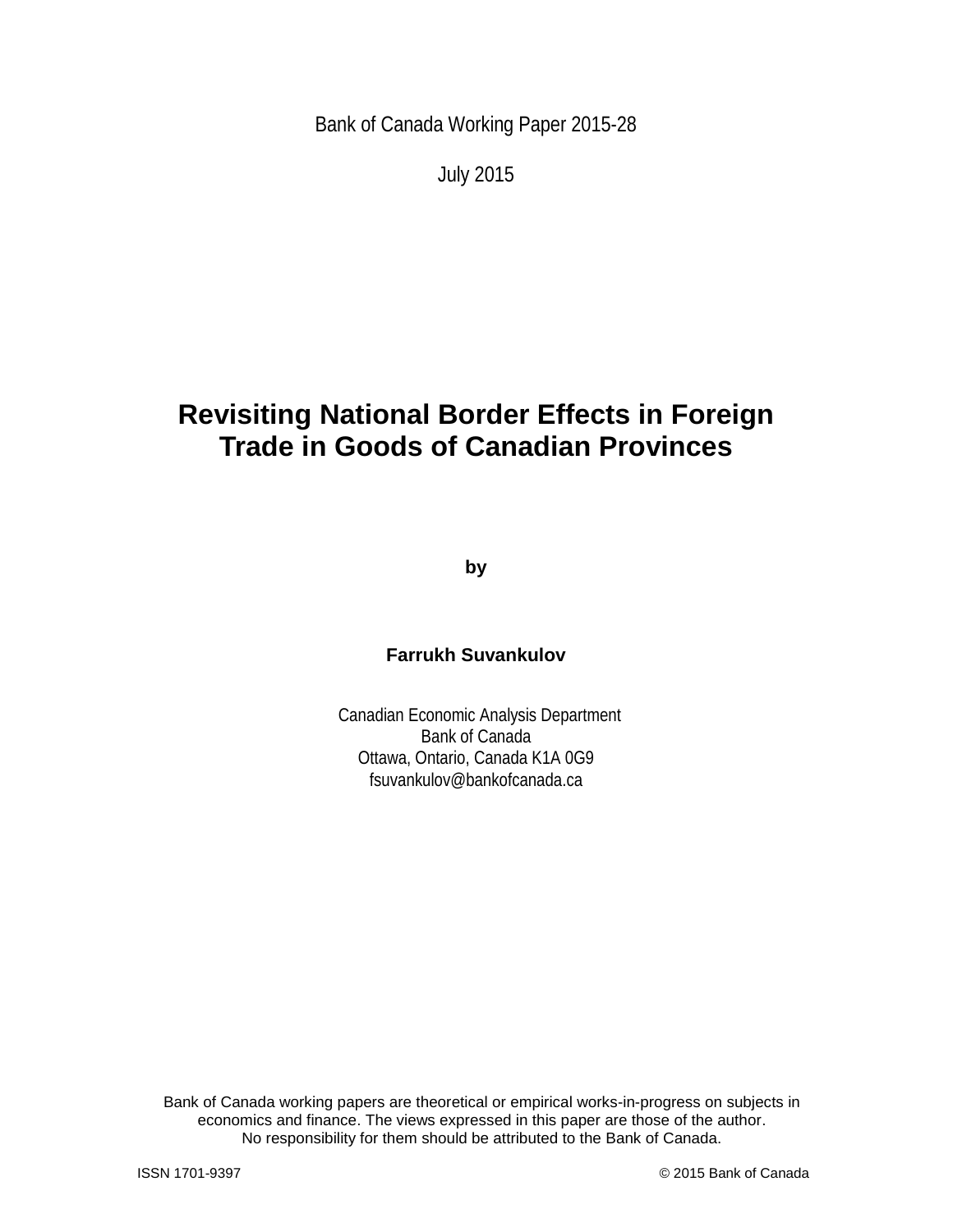# **Acknowledgements**

I would like to thank Alexander Fritsche, Gregory Bauer, Laurent Martin, conference participants at the Canadian Economics Association annual meeting, and seminar participants at the Bank of Canada for helpful comments at various stages of this paper.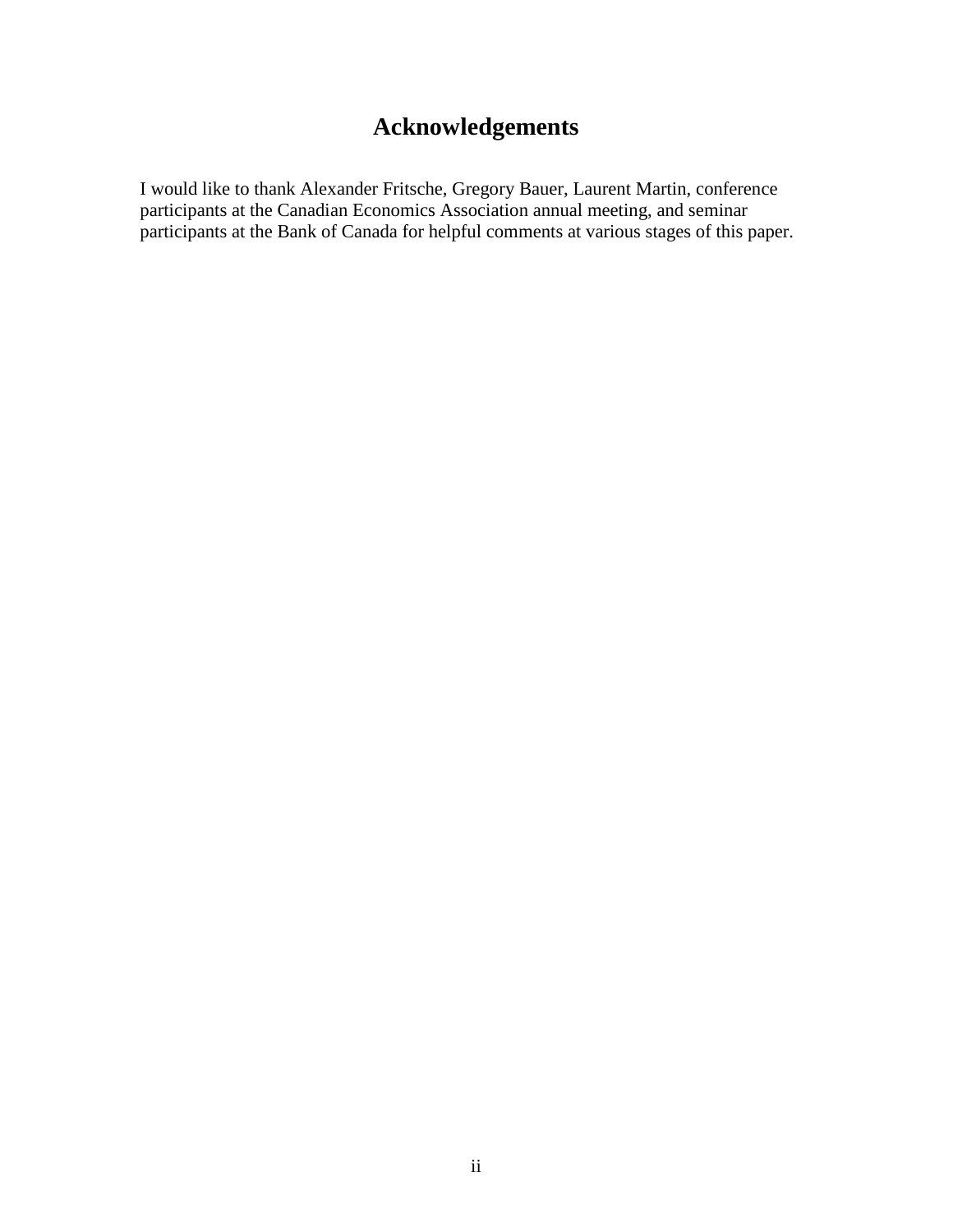### **Abstract**

A significant body of empirical studies demonstrates sizable national border effects in foreign trade of Canadian provinces throughout the 1980s and 1990s. This paper revisits and expands the scope of the border effects analysis by estimating the border effect in trade with U.S. states as well as countries in the European Union (EU) and the G 20 using more recent data from 2001–10. Furthermore, we perform the Blinder-Oaxaca nonlinear decomposition (Bauer and Sinning, 2008) to decompose the border effects into various components, including the transaction costs, the tariff and non-tariff measures, and the unexplained component.

Results from the Poisson pseudo-maximum likelihood model show that, compared to existing estimates from the 1980s and 1990s, the size of the border effect in trade between Canadian provinces and U.S. states has declined. The border effects for Canada– EU and Canada–G 20 bilateral trade flows sit at somewhat elevated levels. About a third of the border effects in overall trade with EU and G-20 countries can be attributed to the variables related to transaction costs in foreign trade.

While the significance of tariffs has declined, the prevalence of non-tariff measures seems to be on a rise. That said, we find that the welfare-changing measures combined tariff and non-tariff measures—play a limited role in explaining the border effects in comparison with the role of transaction costs and the unexplained component.

*JEL classification: F14, F15 Bank classification: International topics* 

# **Résumé**

Un important corpus de travaux empiriques fait ressortir la présence d'effets frontière considérables qui ont influé sur le commerce extérieur des provinces canadiennes tout au long des années 1980 et 1990. Dans la présente étude, l'auteur réexamine l'analyse de ces effets, et en élargit la portée, en estimant, à partir de données plus récentes (2001-2010), les effets frontière dans le cas des échanges avec des États américains ainsi qu'avec des pays de l'Union européenne (EU) et du G20. L'auteur procède en outre à une décomposition non linéaire de Blinder-Oaxaca (Bauer et Sinning, 2008) afin de dissocier différentes composantes des effets frontière, notamment les coûts de transaction, les tarifs douaniers et les mesures non tarifaires, ainsi que la composante inexpliquée.

Les résultats obtenus en estimant un modèle de Poisson par la méthode du pseudomaximum de vraisemblance montrent que, comparativement aux estimations antérieures fondées sur les données des années 1980 et 1990, la taille des effets frontière sur le commerce entre les provinces canadiennes et les États américains a diminué. Pour ce qui est des échanges bilatéraux entre le Canada et les pays de l'UE, d'une part, et les pays du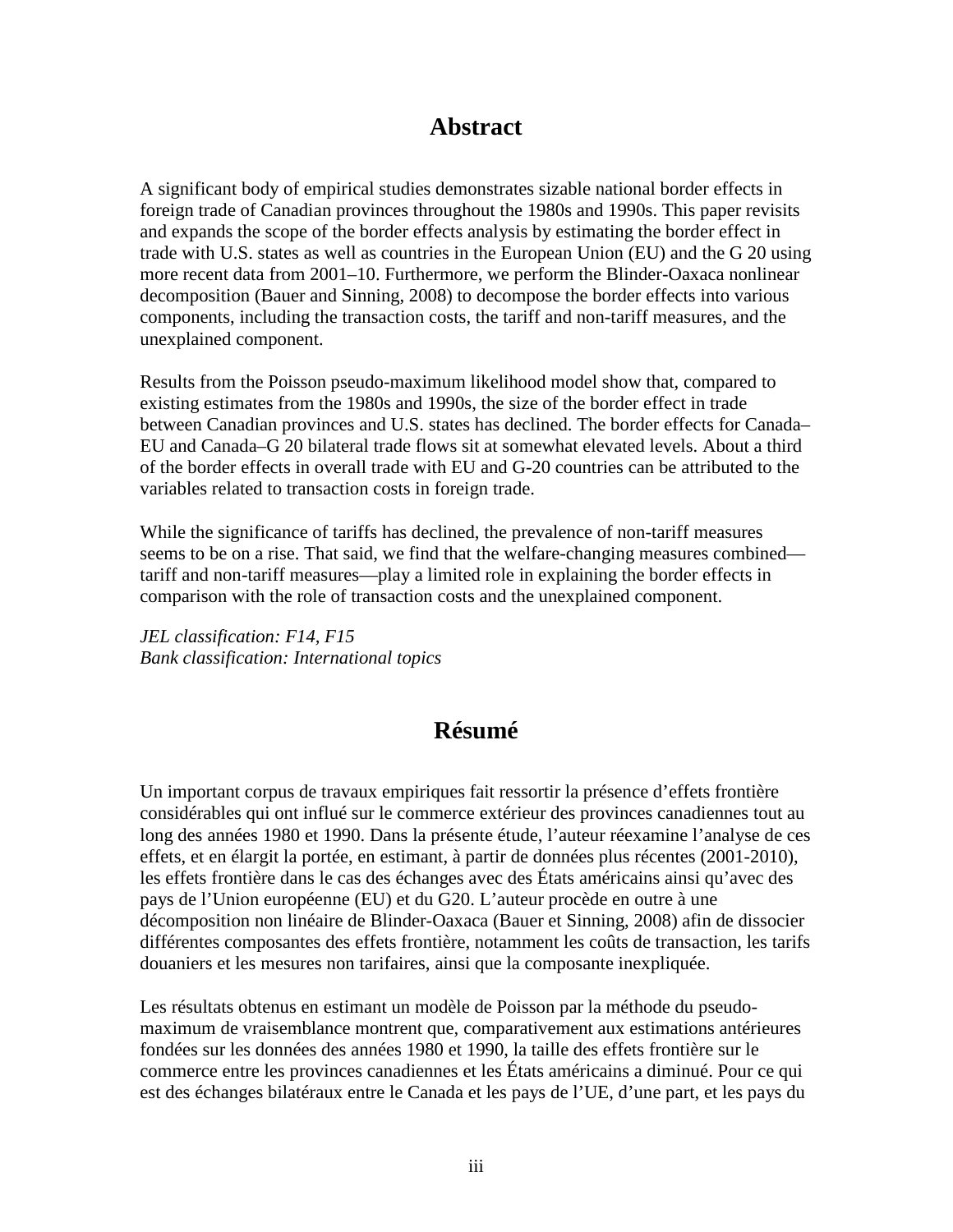G20, d'autre part, les effets frontière se situent à des niveaux relativement élevés. Les variables relatives aux coûts des transactions transfrontières peuvent expliquer environ le tiers des effets frontière touchant l'ensemble des échanges avec les pays de l'UE et du G20.

Bien que l'importance des tarifs douaniers ait diminué, celle des mesures non tarifaires semble s'accroître. Cela dit, l'auteur constate que les mesures ayant une incidence sur le bien-être (les mesures tarifaires combinées aux mesures non tarifaires) jouent un rôle limité pour expliquer les effets frontière comparativement aux coûts de transaction et à la composante inexpliquée.

*Classification JEL : F14, F15 Classification de la Banque : Questions internationales*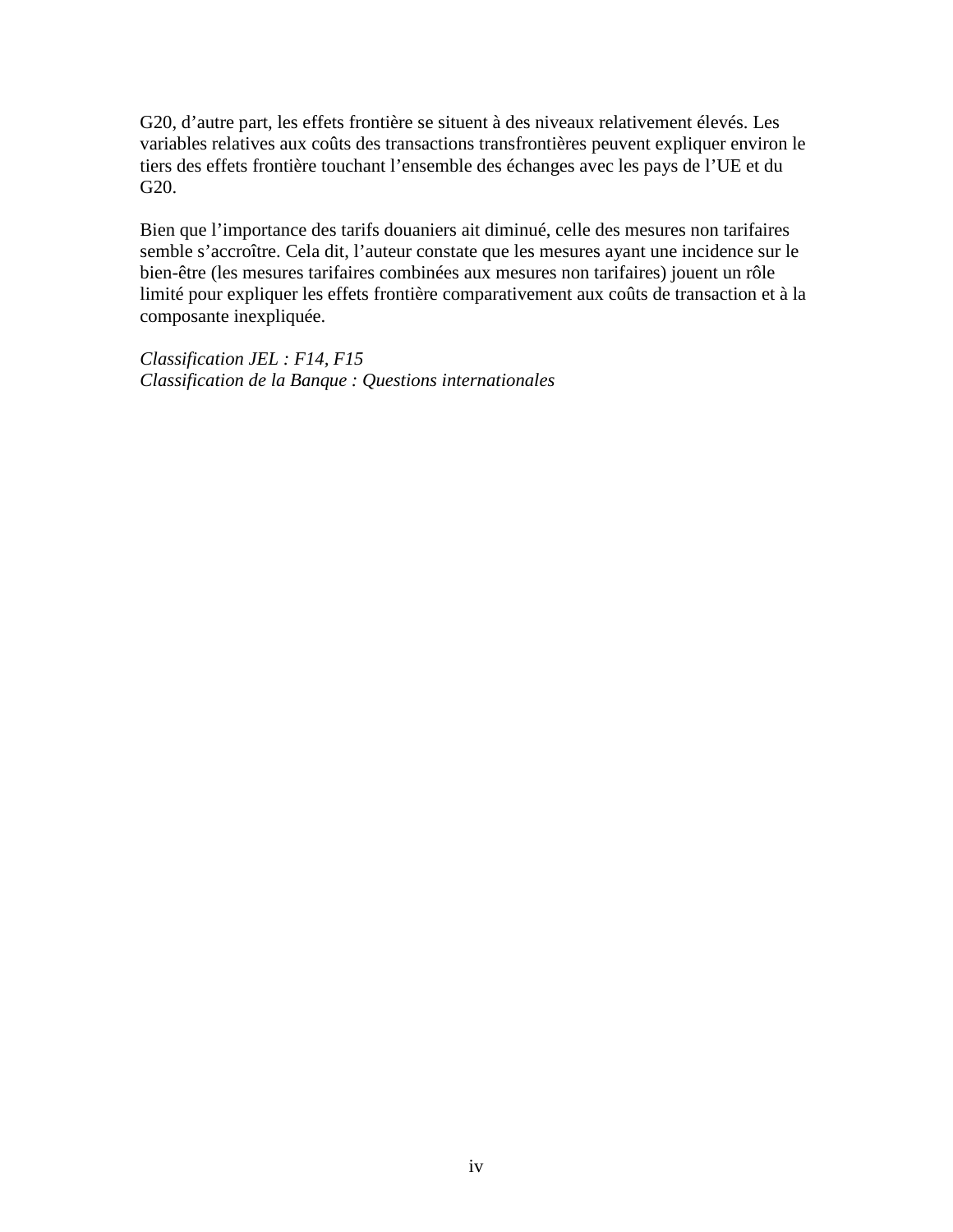#### **Non-technical summary**

The observation that trade is higher between two regions within a country than it is between two countries even after controlling for the sizes of trading partners and the geographic distances separating them is referred to as "border effects." A significant body of empirical studies finds the existence of sizable national border effects in foreign trade of Canadian provinces throughout the 1980s and 1990s.

This paper revisits and expands the scope of the analysis of border effects by estimating the border effect in trade for Canadian provinces and U.S. states as well as with the European Union and G-20 countries using more recent data for 2001–10. We also perform a decomposition of the border effects into several components, including transaction costs, tariff and non-tariff measures and an unexplained component.

Results from the model show that compared to existing estimates from the 1980s and 1990s, the size of the border effect in trade between Canadian provinces and U.S. states has declined. The border effects for Canada–EU and Canada–G-20 bilateral trade flows sit at more elevated levels. About a third of the border effects in overall trade with EU and G-20 countries can be attributed to the variables related to transaction costs in foreign trade. While the significance of tariffs has declined, the prevalence of non-tariff measures seems to be on a rise. That said, it is not clear whether the rise of non-tariff measures is a sign of increased protectionism in foreign trade or simply reflects increased production fragmentation, complexity of global supply chains and changing consumer preferences. We also find that the combined role of tariff and non-tariff measures in explaining the border effects is estimated to be limited compared to the role of transaction costs and unexplained component of the border effects.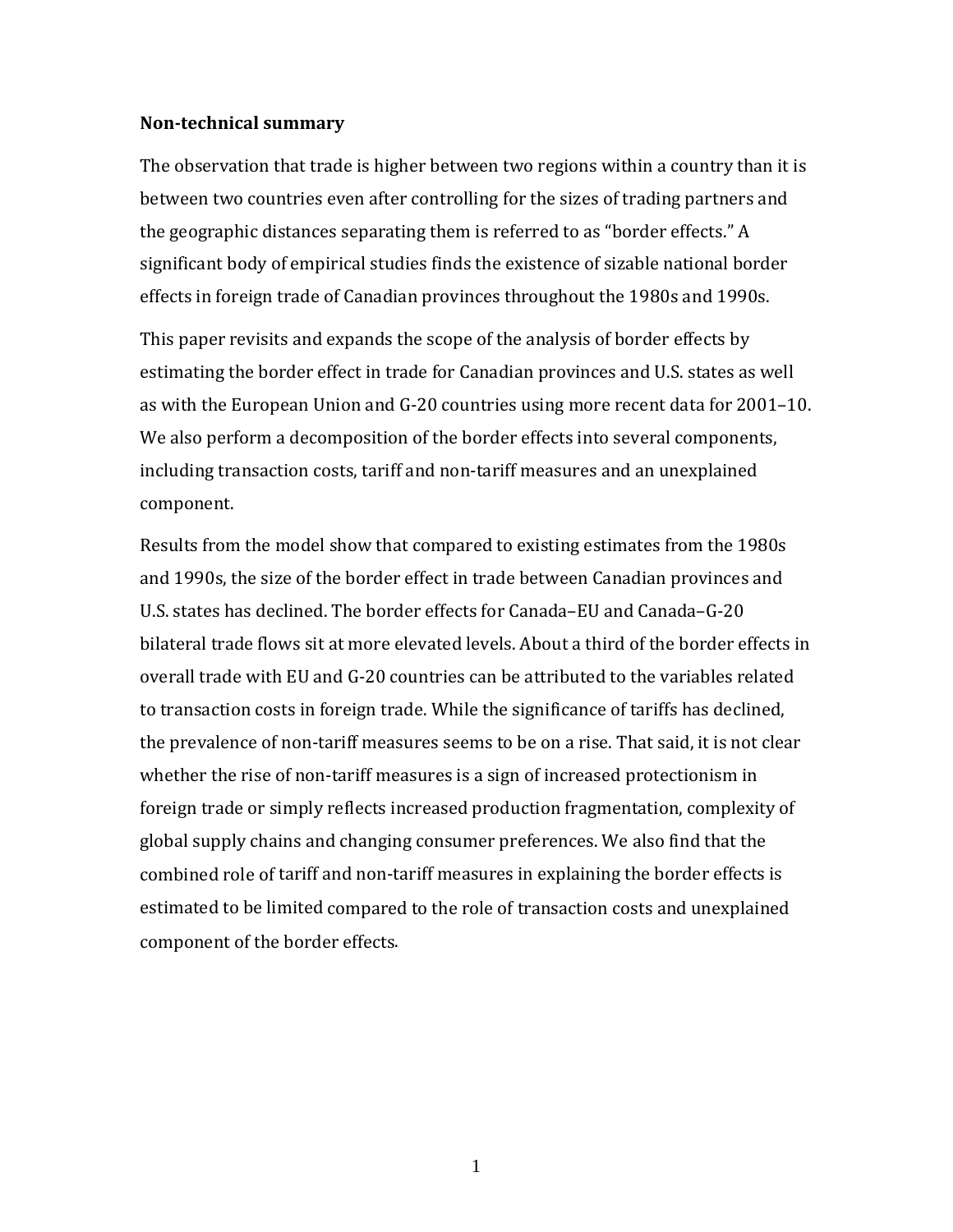#### **1 Introduction**

National borders reduce trade flows. When income, distance and alternative trading opportunities are considered, two different countries trade far less with each other than do two regions in the same country. In his seminal study, McCallum (1995) uses a basic gravity model to determine that interprovincial trade in Canada is, on average, 21 times larger than trade between Canadian provinces and U.S. states, after controlling for the sizes of the economies and the geographic distance between them.[1](#page-6-0) That result is surprising given the intensive supply chains and the gradual elimination of trade barriers across the continent. The two countries also share a common language as well as many historical, institutional, political, social and cultural features. In light of these factors, McCallum's result was unexpected.

In the wake of McCallum's study, the "border effect" has been referred to in literature as the observation that trade is higher between two regions within one country than it is between two countries. A plethora of successive studies has followed in an effort to explore the puzzle<sup>[2](#page-6-1)</sup> of such a strong home bias. The studies generally report results that are smaller than but comparable to McCallum's border effects in North America. Noteworthy, Anderson and Smith (1999) first reported that border effects were not uniform across the Canadian provinces. The bias toward interprov[in](#page-6-2)cial trade ranged between 10 in British Columbia to 49 in Prince Edward Island. 3 According to the study, interprovincial trade was more than 15 times larger than cross-border trade with U.S. states, for Canada as a whole, after controlling for size of an economy and geographic distance. More recently, Chen et al (2012) suggest that border effects have somewhat declined but continued to persist since the Canada–U.S. Free Trade Agreement (FTA) and the North American Free Trade Agreement (NAFTA) were ratified in 1988 and 1994, respectively. For the period from 1995 to 2005, the study reports an average estimate of 13.8 for border effects.

<span id="page-6-0"></span> $1$  Based on 1988 data.

<span id="page-6-1"></span><sup>2</sup> Obstfeld and Rogoff (2001) viewed McCallum's findings as one of the major puzzles in international macroeconomics.

<span id="page-6-2"></span><sup>3</sup> Using the same set of data for 2013, Query (2014) reports that border effects ranged between 11.5 for British Columbia and 114.0 for Prince Edward Island.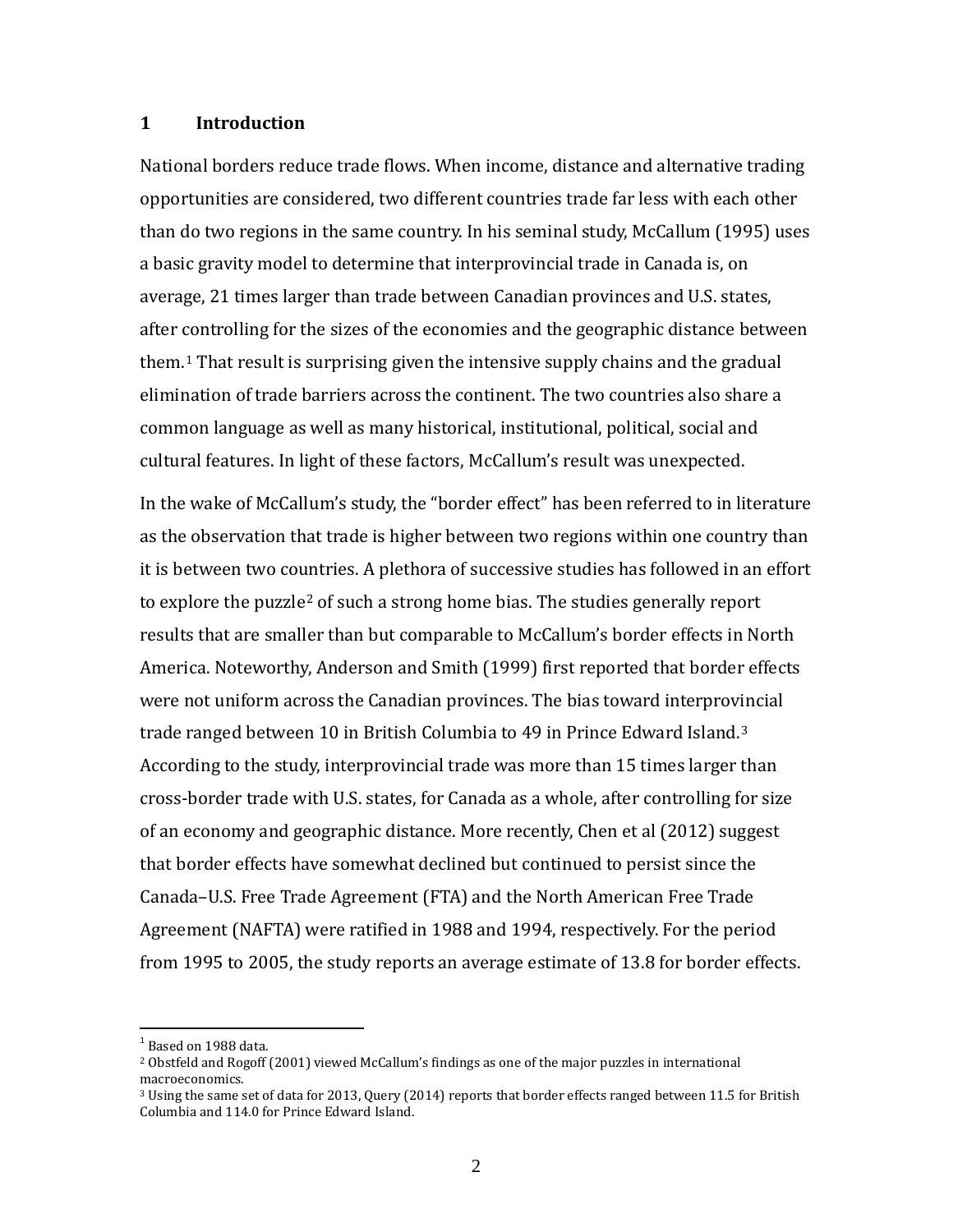According to Evans (2003), there are three groups of factors that can cause the volume of domestic trade to exceed that of international trade. First, there exists a high elasticity of substitution between domestic and imported products. Second, transaction costs of doing business abroad are different than they are at home. Third, bilateral trade barriers between two countries tend to create an impediment to external trade. Clearly, the economic implications vary in each case. In the first case, the magnitude of the border effect is largely due to a high degree of similarity between imports and domestic goods and is related to the concept of consumers' tendency toward domestic products. It implies neither unrecognized barriers to trade nor material welfare costs that needed to be mitigated. In this context, Helliwell and Schembri (2005) suggest that the tendency toward domestic product is consistent with the efficient organization of consumption within nations reflecting the appropriate matching of local goods to local tastes. In the second case, welfare consequences and policy implications are also limited. The price wedge giving rise to border effects reflects a differential in transaction costs caused by business procedures and regulations on export and imports, customs, transportation as well by a cost of doing business in foreign language. Intranational trade also benefits from a tighter business and social networks, which tend to reduce transaction costs and diffuse similar preferences (Helliwell and Schembri, 2005). In the third case, border effects are frequently driven by tariff and non-tariff measures that may imply somewhat higher barriers to trade, a broad range of welfare effects and a potential role for policy intervention. With the dramatic decline in tariffs through the successive rounds of multilateral negotiation and bilateral liberalization, the focus of the trade policy agenda has gradually shifted toward non-tariff measures (NTMs). While tariffs are more transparent and scrutinized, NTMs are more complex and harder to monitor. They tend to be broadly defined in scope and product coverage and can thereby increase the reluctance of firms to engage in international trade.

The focus of this study is to revisit national border effects in foreign trade in goods between Canadian provinces and U.S. states for the more recent period of 2001–10 as well as to estimate the border effects in bilateral trade with EU and G-20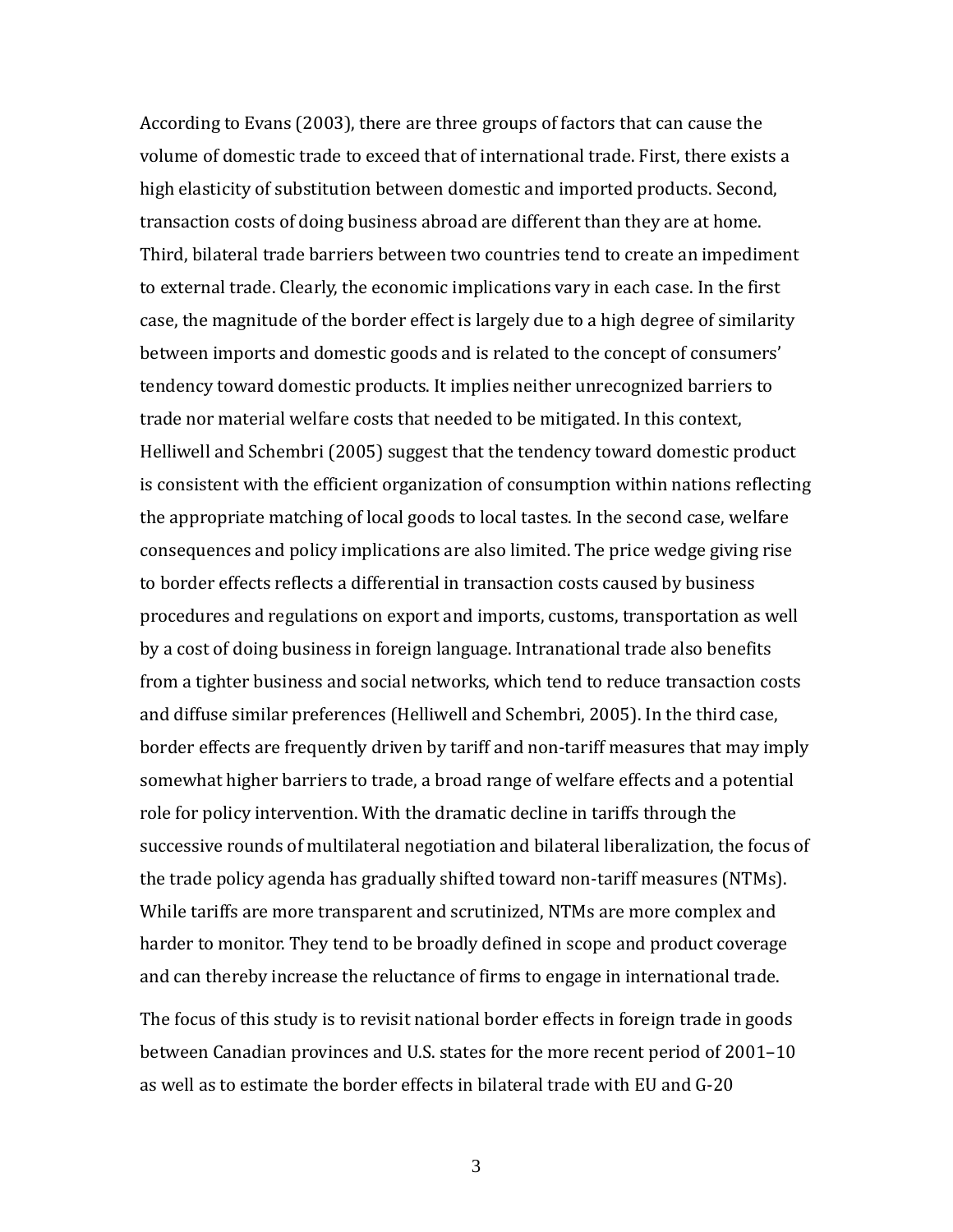countries. [4](#page-8-0),[5](#page-8-1) We explore the border effects for the overall economy as well as for manufacturing sector specifically. As shown in Figure 1, international trade consistently underperformed interprovincial trade in terms of growth rates between 2001 and 2010. In this context, the study also contributes to the discussion on the relatively subdued performance of Canada's international trade over the period reviewed.[6](#page-8-2)

In this paper, the unit of measure is a Canadian province. We first assess the magnitude of the border effects in foreign trade for Canadian provinces with U.S. states and countries in the EU and G-20. Once the size of the border effects is estimated, we explain the underlying factors. We apply the Blinder-Oaxaca nonlinear decomposition (Bauer and Sinning, 2008) to decompose the border effect into the role played by transaction costs, tariff- and non-tariff measures and unexplained factors, controlling for exchange rate and flows of foreign direct investment (FDI).

This study is novel in several respects. First, most of the existing literature on border effects for Canada use somewhat dated data from late 1980s and 1990s. Yet, throughout the 2000s, the global and Canadian economies experienced many economic events and structural changes. Recalculating the size of the border effects would help understand to what extent these events changed the magnitude of home bias in trade.

Second, this study used a different methodology than previous studies did. Many studies that place border effects in the framework of a gravity equation ignore zero value trade flows between some of the Canadian provinces and U.S. states by running log-linear OLS or other models on filtered data. Recent evidence suggests, however, that this approach may generate inconsistent and biased results. To avoid

 $\overline{a}$ 

<span id="page-8-0"></span><sup>4</sup> The time period selected for the analysis was determined based on the limited availability of consistently collected data by Statistics Canada.

<span id="page-8-1"></span><sup>&</sup>lt;sup>5</sup> Group of countries in G-20 in this paper excludes France, Germany, Italy and the United Kingdom because they are included in the group of EU countries. The United States is also excluded from the G-20 group. The list of EU and G-20 member countries included is provided in Table A.1 in the appendix.

<span id="page-8-2"></span><sup>6</sup> "Over the past decade, the value of exports has increased at only a modest pace. This is despite significant price premiums received by Canadian producers of energy, mineral and agricultural commodities. If these price increases are excluded, the volume of merchandise exports shipped in 2012 was actually five per cent lower than in 2000 despite a 57 per cent increase in trade worldwide." (Canadian Chamber of Commerce. "Turning it Around: How to Restore Canada's Trade Success." May 2014)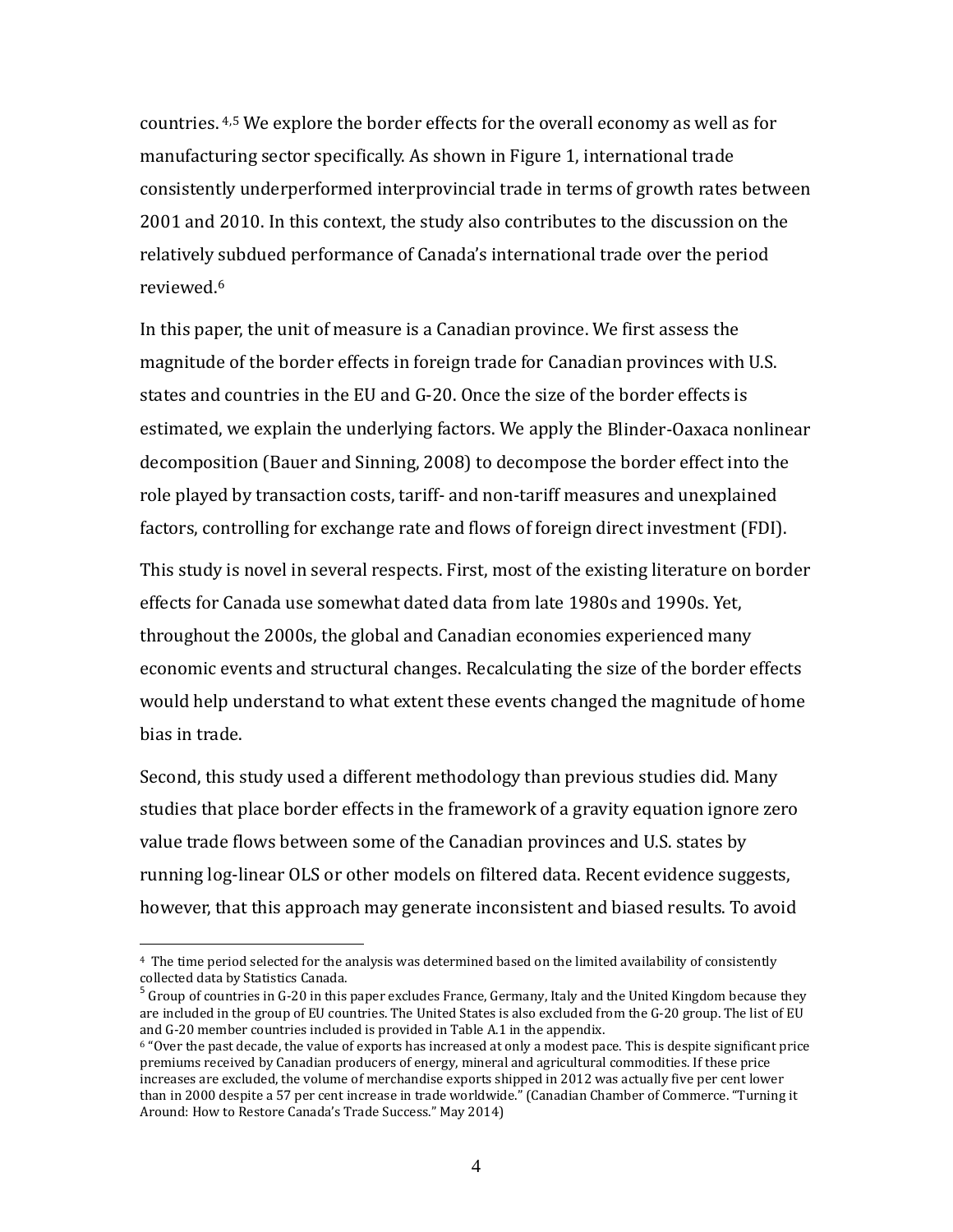this, we estimated the border effects using Poisson pseudo-maximum likelihood following Santos and Tenreyro (2006).

Third, existing studies on border effects only consider Canada's trade with the United States. We extend the analysis to include the EU and G-20 member countries. Many Canadian businesses had previously been reluctant to explore trade opportunities with Europe and Asia, citing fluctuating exchange rates, the high cost of shipping and prohibitively high tariffs and duties as key obstacles. However, since the early 2000s, the Canadian federal government has, in the context of its bilateral trade negotiations, made an effort to emphasize the elimination of trade barriers and create a more harmonized approach to regulations in trade. In partnership with commercial agencies, trade authorities have also been providing on-site support to Canadian businesses interested in exploring European and Asian markets, offering them more information about opportunities and potential challenges they might encounter and introducing them to prospective business partners in their target markets. Estimating the border effects with EU and G-20 nations would indicate to what extent such efforts have yielded a reduction in the bias of bilateral trade with these regions.

Finally, the paper is the first to use the Blinder-Oaxaca nonlinear decomposition (Bauer and Sinning, 2008) of the border effects to determine the role played by various components. Indeed, the sheer existence of border effects does not provide rationale for policy intervention. To fully study the issue, we must distinguish between the border effects caused by trade barriers and those caused by crossborder differences in tastes and more efficient local transaction networks that, together, generate more intranational trade (Helliwell and Schembri, 2005). By using the Blinder-Oaxaca nonlinear decomposition, we attempt to shed some light on border effects in foreign trade and contribute to the discussion on whether they are relevant to policy-making.

The paper is organized as follows: Section 2 provides an overview of existing studies on Canada's border effects in foreign trade in goods as well as of economic theory relevant to border effects in trade. In Section 3, we illustrate our modelling strategy.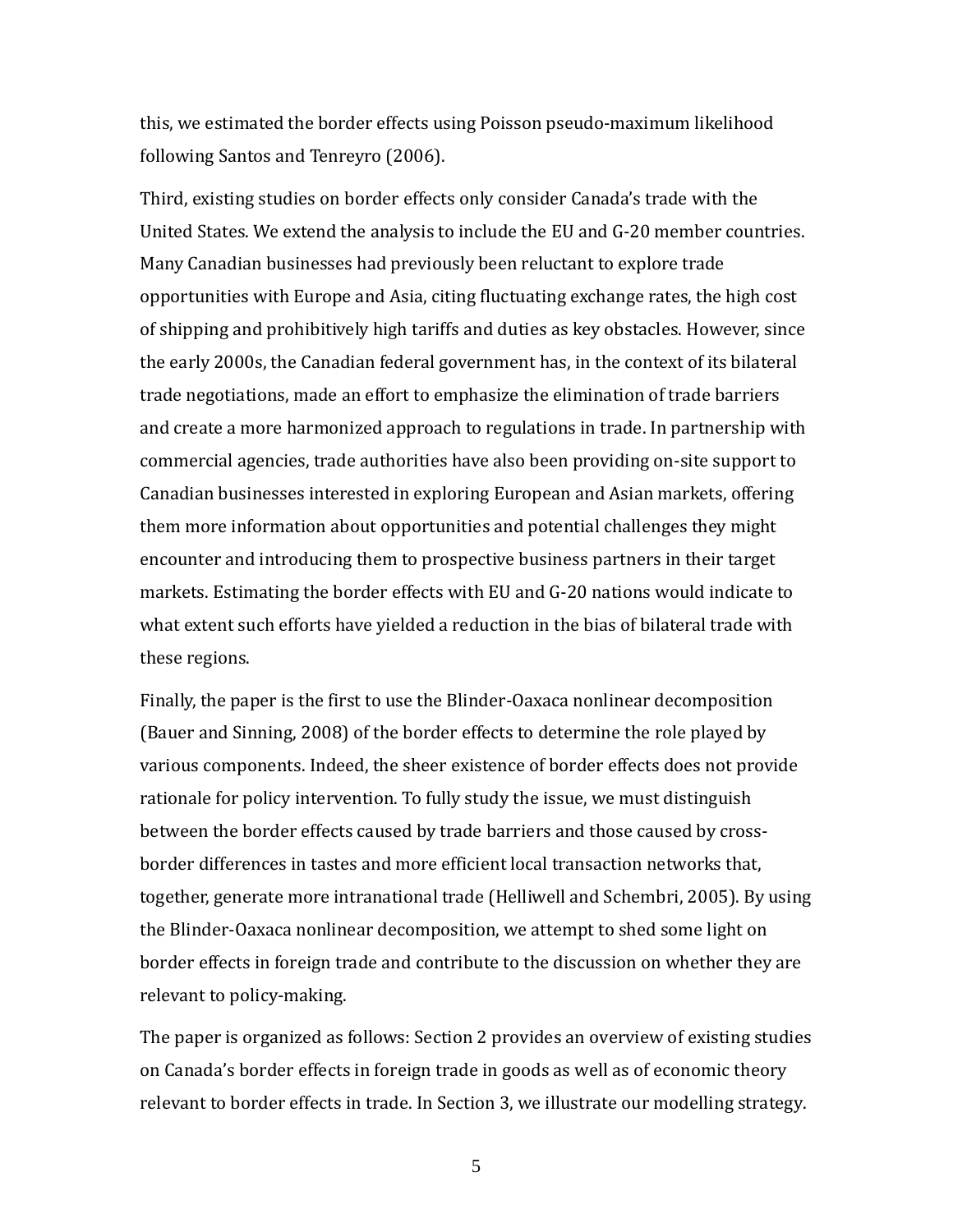In Section 4, we illustrate and discuss our findings. In Section 5, we outline some of the limitations of the analysis and provide our conclusion.

#### **2 Existing measures of border effects in Canada's international trade**

McCallum (1995) estimated the following gravity equation using 1988 data for Canadian provinces and the 30 largest (or adjacent to Canada) U.S. states:[7](#page-10-0)

$$
ln x_{ij} = a + b * ln Y_i + c * ln Y_j + d * ln dist_{ij} + e * Border_{ij} + \varepsilon_{ij}
$$
 (1)

Above,  $x_{ij}$  are exports from province (state) *i* to state (province) *j. Border* takes the value 0 for interprovincial trade and value of 1 for trade between a province and a U.S. state. The point estimate for e was around 3.0. McCallum interpreted this to mean that trade between two provinces is more than *exp* [3.0]=21 times larger than trade between a province and a U.S. state. That result was surprisingly high given the fact that the two countries share many historical, institutional, political, social and cultural features, including a common language. Helliwell (1996, 1998) subsequently produced a series of papers reporting border effects that were lower than but comparable those McCallum observed. Based on data for 1988–1990, Helliwell (1996) shows that Quebec trades more than 20 times as much with other provinces than it does with U.S. states of comparable size and distance. According to Helliwell (1998), though, between 1990 and 1996 the border effect dropped to 11.9. This drop is largely attributed to the ratification of the Canada–U.S. Free Trade Agreement in 1988 and improved modelling of the gravity equation as a result of taking multilateral trade resistance (MTR) into consideration.

The concept of MTR was originally suggested and implemented into the theory of gravity in 1979 by Anderson, who laid out the theoretical foundation of the gravity model based on a consumer utility function with constant elasticity of substitution of traded products, differentiation of products by country of origin and distance as a

<span id="page-10-0"></span><sup>7</sup> The states are Alabama, Arizona, California, Florida, Georgia, Idaho, Illinois, Indiana, Kentucky, Louisiana, Maine, Maryland, Massachusetts, Michigan, Minnesota, Missouri, Montana, New Hampshire, New Jersey, New York, North Carolina, North Dakota, Ohio, Pennsylvania, Tennessee, Texas, Vermont, Virginia, Washington and Wisconsin.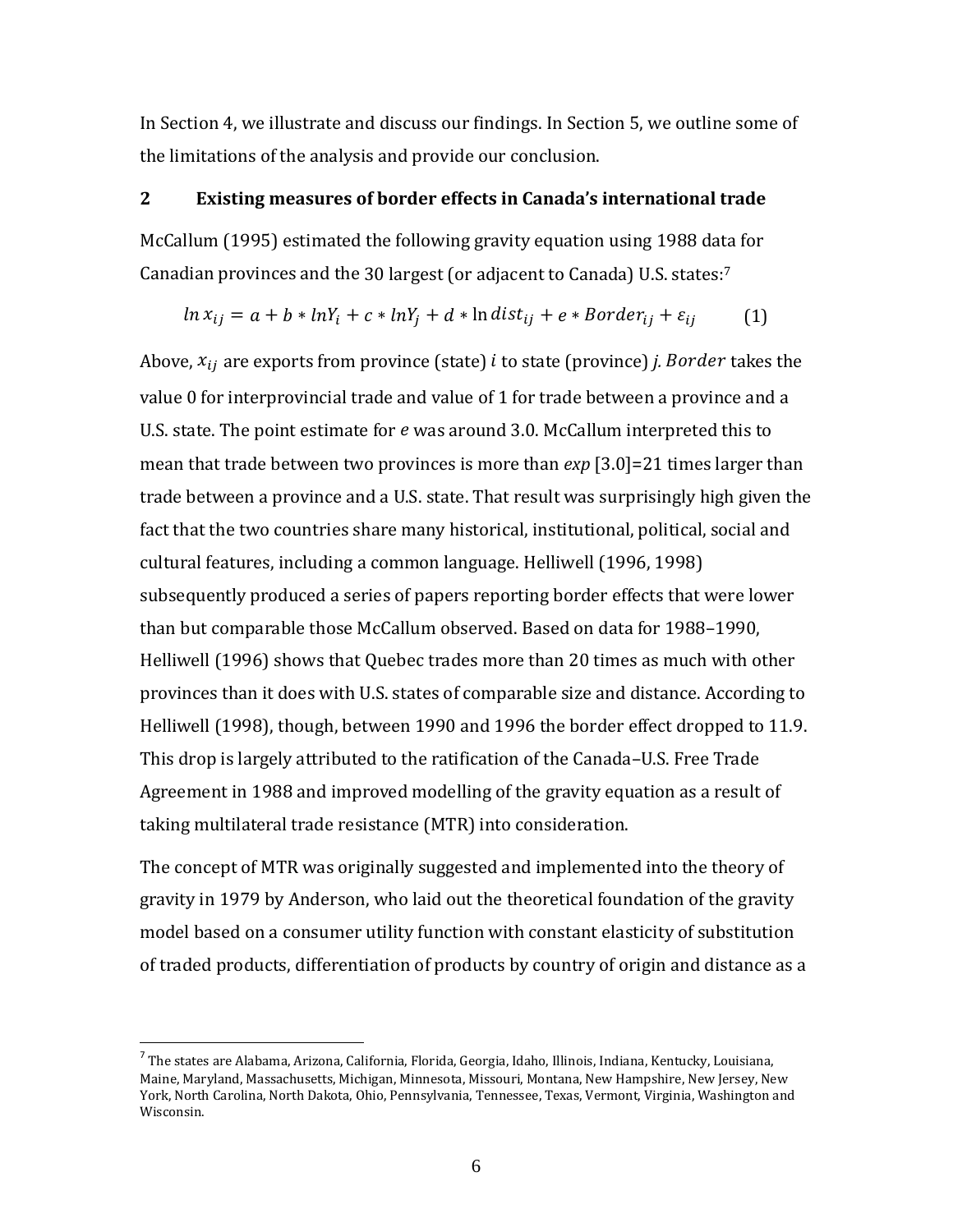measure of a transportation cost.<sup>[8](#page-11-0)</sup> The MTR concept captures the third-country effects. In other words, when two countries are deciding how much to trade with each other, their decisions are not only affected by the bilateral trade costs between them, but also by the average trade costs faced by each of the two countries with respect to all other countries. For example, consider trade between Belgium and the Netherlands as well as between Australia and New Zealand. Since the former pair of countries is surrounded by other large trading economies, such as France and Germany, they are likely to trade less between themselves than if they were surrounded by oceans, as is the case for Australia and New Zealand.

Anderson's theory has been widely adopted and further developed in a series of prominent papers. Andersen and van Wincoop (2003) proposed a multi-country general equilibrium model of international trade that is particularly intuitive. It assumes that each country is endowed with a single good that is differentiated from those produced by other countries. The supply volume of each type of this product is fixed. Individual consumers derive utility from a large variety of domestic and foreign goods. The model also assumes that consumer preferences are identical across countries and are captured by constant elasticity of substitution. Border and trade costs are exogenously defined with the price of the product shipped from country *i* faced by consumers in country *j* equal to  $p_{ij} = p_i t_{ij}$ . They obtain the following form of the gravity equation for  $x_{ij}$ , exports from country *i* toj after maximization of the consumer's utility function:

$$
x_{ij} = \frac{y_i y_j}{y^w} \left(\frac{t_{ij}}{\pi_i P_j}\right)^{1-\sigma} \tag{2}
$$

where  $y_i$  and  $y_j$  are income in country *i* and *j* ,  $y^w = \sum_j y_j$  is a world income,  $t_{ij}$  is unobservable trade costs, and  $\sigma > 1$  is elasticity of substitution where low value indicates a high degree of differentiation across products.  $\Pi_i$  and  $P_i$  are MTRs.

<span id="page-11-0"></span><sup>&</sup>lt;sup>8</sup> Theoretical derivation of trade costs and border effects in bilateral trade does not exclusively hinge on Andersen and van Wincoop's (2003) model. Eaton and Kortum (2002) developed a Ricardian-type model emphasising the supply side whereas Melitz (2003), Chaney (2008), and Melitz and Ottaviano (2008) established a stream of trade literature that accommodated the role of border effects through the model of heterogeneity of firms in productivity and trade. Both streams of literature conclude that, all things held constant, a rise in border related costs in international trade reduces bilateral trade flows.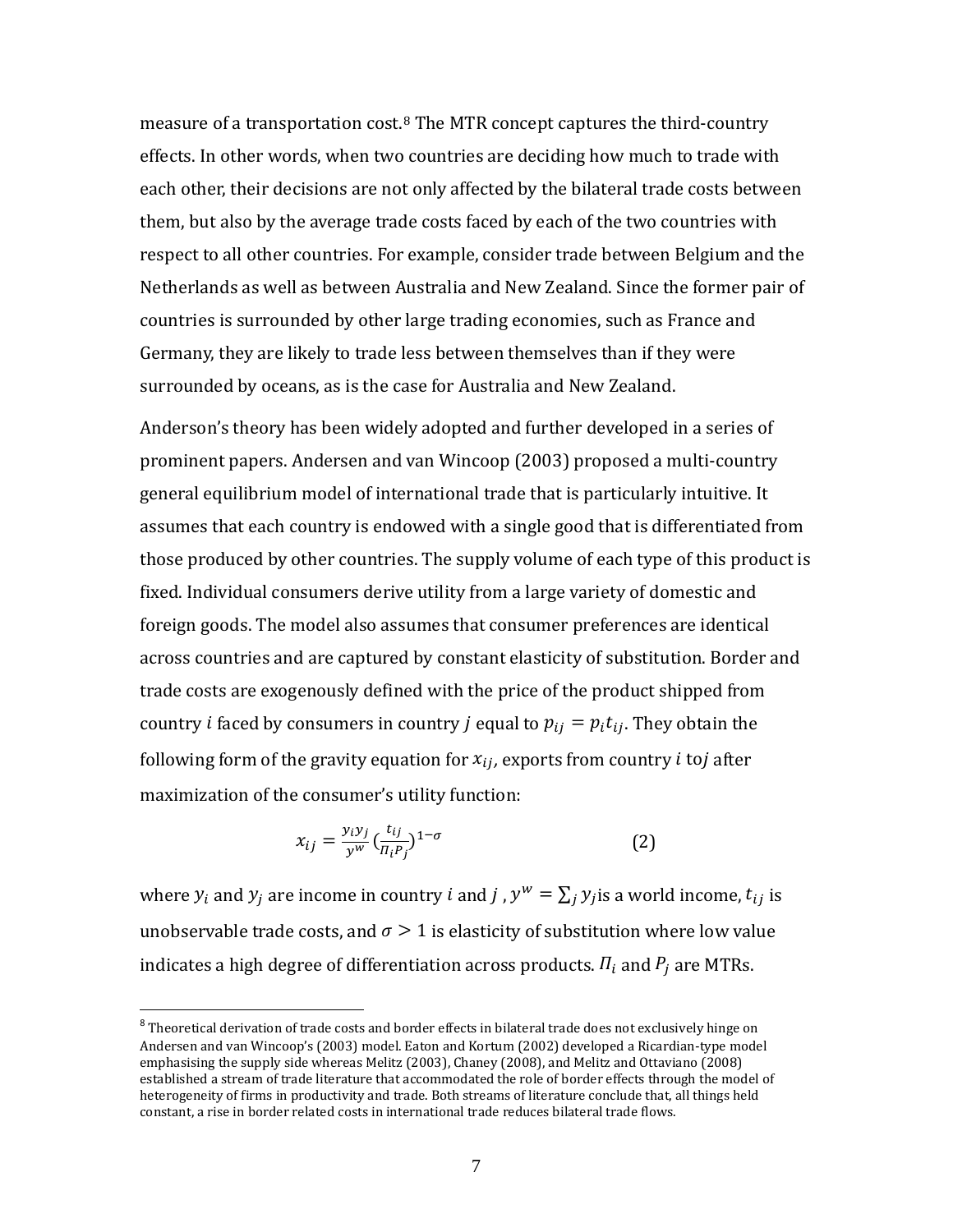Andersen and van Wincoop further assume trade cost function  $t_{ij} = d_{ij}^k b_{ij}$ , where  $d_{ij}^k$  is bilateral distance and  $b_{ij}$  are border-related trade costs. Equation (2) shows that an increase in border-related costs is associated with a decline in exports from country  $i$  to  $j$ . With MTR accounted for and using 1993 data, Anderson and van Wincoop (2001) recalculated the border effects between Canada and the 30 U.S. states at 10.7.

Some recent critics of McCallum's and other earlier gravity studies focus on the issue of zero flows in bilateral trade. Indeed, in the analysis of bilateral trade flows, zero trade flows or missing observations are quite common. Ignoring such values or replacing zeros with a small positive number tends to create a bias in the parameter estimates (Flowerdew and Aitkin, 1982; Eichengreen and Irwin, 1998; Linders and de Groot, 2006; and Burger et al., 2009). Specifically, Melitz (2003) and Chaney (2008), Helpman et al. (2008) argue that the bias emerges because zero trade flows result from prohibitive trade costs. Firms differ in terms of their productivity, and there are fixed costs that prevent less productive firms from exporting.

Estimation of the log-linear form of gravity equations seems to be problematic as well. Santos and Tenreyro (2006) showed that log-linearizing the gravity equation may have an important consequence for the estimation of parameters. The problem arises if the errors in the original nonlinear model are heteroscedastic. Loglinearization of such a model creates endogeneity problems in the linear model. One of the proposed strategies to circumvent the zero-trade problem was to use two-part models where probit (or logit) and main models are estimated independently. Using this approach, Hillberry (1998) showed that the border effect between 1990 and 1996 declined from 19.5 to 11.9. The paper attributes the decrease to the Canada– U.S. FTA. After controlling for the zero trade issue and MTR, Coulombe (2005) also reports a decline in the border effect from 18 in 1988 to 11 in 1996. These findings are similar to those in Helliwell's study (1998), which used a log-linearized form of the gravity equation. For the period from 1988 to 1993, nonlinear estimation by Dias (2011) resulted in a border effect of 11.1. By contrast, Chen et al (2012) consider a longer period, from 1992 to 2005, and report a decline of the Canada–U.S.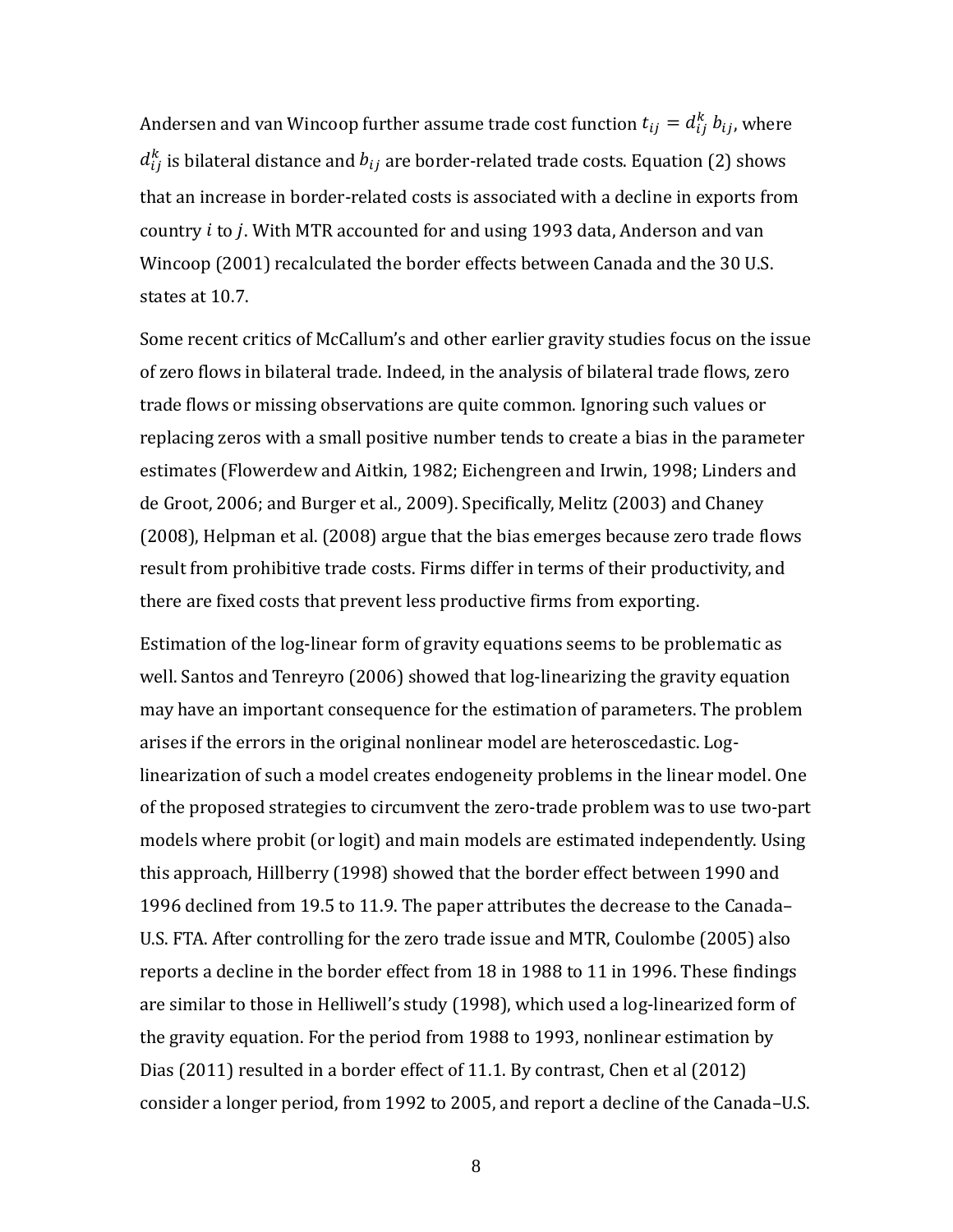border effect to 9.7 by the late 1990s, followed by a thickening of the border effect to 19.1 in 2005, in the wake of 9/11 attacks. That said, Chen et al.'s study accounts neither for MTR nor for potential endogeneity problems caused by a loglinearization of the gravity equation. Table 1 summarizes some of the estimates from existing studies.

The existing literature also shows that the border effects are not uniform across Canadian provinces. In a study by Andersen and Smith (1999) that uses 1988 data and incorporates controls for MTR, the size of the border effects ranges between 6.0 for British Columbia and 51.6 for Prince Edward Island. The study suggests that British Columbia is an export platform, while Ontario and Quebec serve as import platforms. In Wall's (2000) study, he employs a panel data regression that results in the border effects ranging from 9.0 for British Columbia to 25.3 for Nova Scotia.

Most of the studies on border effects follow McCallum's tradition by including 10 provinces in Canada and the 30 adjacent or largest states in the United States that account for more than 90 per cent of Canada–U.S. trade. By contrast, the results by Query (2014) show that the estimated border effect is significantly larger when adding the 20 smaller states typically excluded in the border effect studies. Using data from Statistic Canada's Input-Output Division, the Canadian International Merchandise Trade Database for the year 1993, Query estimates significantly larger border effects at the provincial level (Table 2). Once again, the home bias in trade for British Columbia is the lowest at 11.5. Similar to the findings by Andersen and Smith (1999), Prince Edward Island was found to have the thickest border in international trade.

Overall, the estimates of the border effect in Canada–U.S. trade from the existing literature remain sizable. The border effect decreased following the signing of the FTA and NAFTA. However, this trend seems to have ceased in the wake of 9/11 attacks. At the same time, it is important to note that the data in most of the studies, particularly at a provincial level, is somewhat outdated.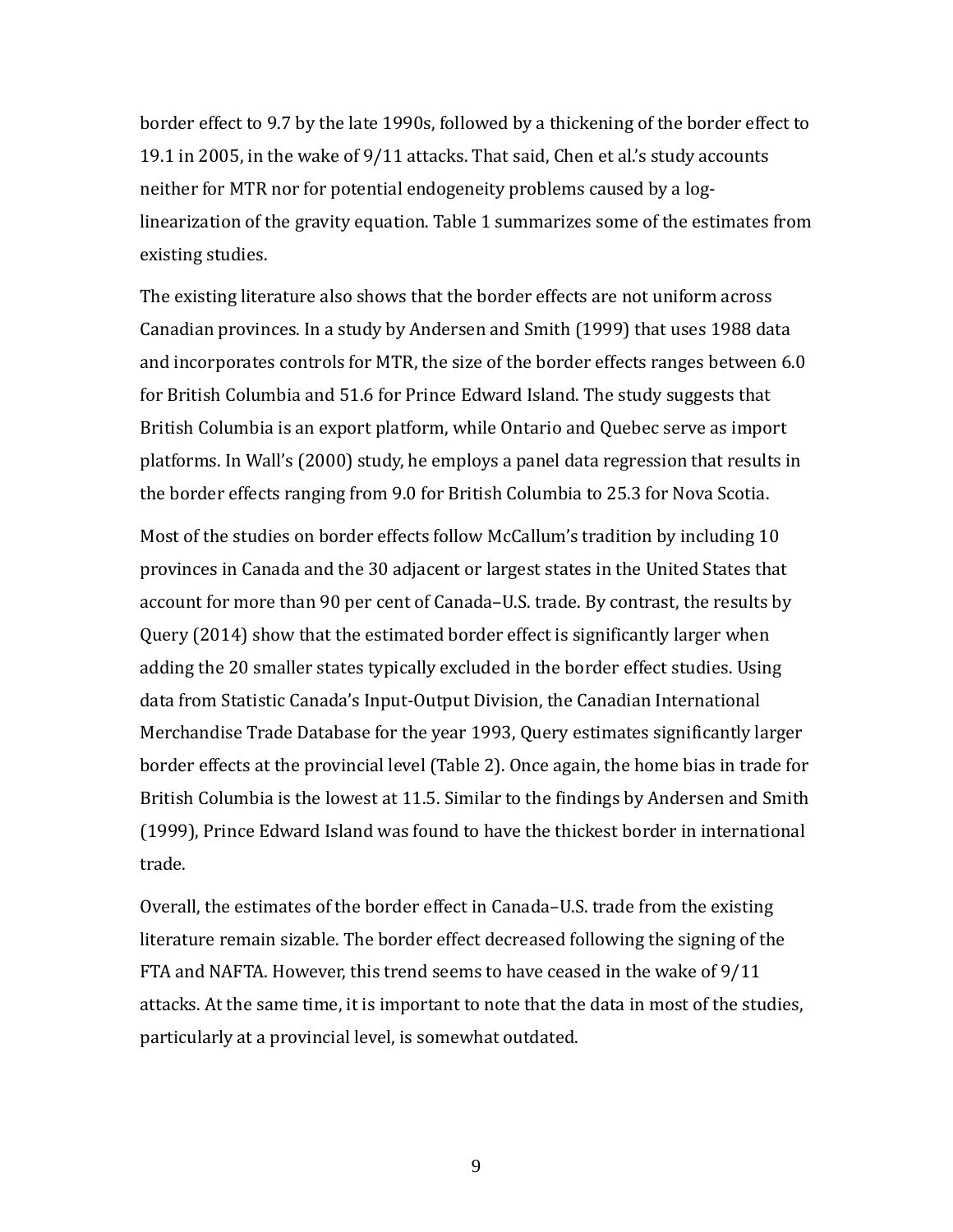#### **3 Methodology**

First, we applied McCallum's (1995) specification within a pooled OLS framework [equation (1)] to 2001–10 data. McCallum's study included the 10 provinces in Canada and 30 states in the United States that accounted for more than 90 per cent of Canada–U.S. trade in 1988. The purpose of this estimation was to update the seminal findings which, in a sense, prompted development of the literature on border effects in trade. Using McCallum's original methodology also ensures that our analysis of evolution in the border effects between Canada and the United States is a proper comparative exercise.

Next, we expanded the analysis to reflect developments in estimating gravity models and to incorporate the remaining U.S. states as well as countries in the EU and the G-20. Following Andersen and van Wincoop (2003), the simplest version of the augmented equation can be written as follows:

$$
lnX_{ij} = ln\beta_0 + \beta_1 lnY_i + \beta_2 lnY_j + \beta_3 ln dist_{ij} + \beta_4 border_{ij} + \beta_5 ln\Pi_i + \beta_6 lnP_j + ln\varepsilon_{ij}
$$
\n(3)

where  $i$  is an exporting province (country or U.S. state) and  $j$  is an importing province (country or U.S. state).  $X_{ij}$  are exports from i to j,  $Y_i$  and  $Y_j$  are income in i and j, *lndist<sub>ij</sub>* is a log of a distance between most populous cities<sup>[9](#page-14-0)</sup> in *i* and *j*, *border<sub>ij</sub>* is a dummy variable for international trade, and  $\Pi_i$  and  $P_i$  are MTRs for the exporter and importer, respectively.

There are three practical issues with estimating equation (3). First, MTRs are not directly observable. There are different views on how to treat them empirically in the literature. Many studies use Head's (2003) suggestion and proxy them with socalled remoteness terms:  $\Pi_i = \sum_j \frac{aist_{ij}}{Y_{it}/Y_{Wt}}$  for outward (exporter) flows and  $P_j = \sum_i \frac{aist_{ij}}{Y_{jt}/Y_{Wt}}$  for inward (importer) flows where  $Y_{it}$  and  $Y_{jt}$  are exporter's and importer's GDP in year t, whereas  $Y_{Wt}$  is a global GDP in year t. Another approach to capture MTRs is to include exporter and importer dummies (Harrigan, 1996;

 $\overline{a}$ 

<span id="page-14-0"></span><sup>9</sup> The list of most populous is in the Table A.1 of the appendix.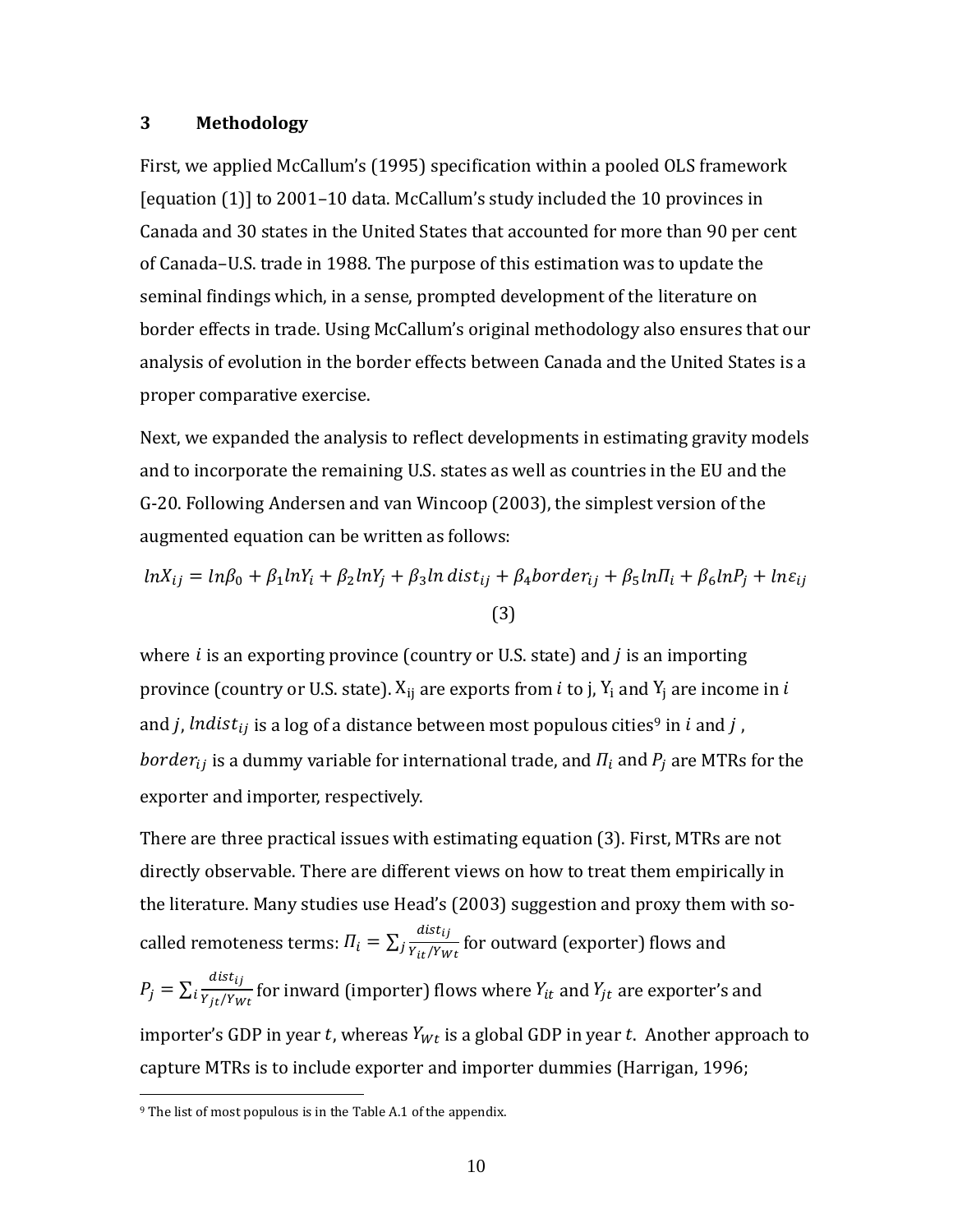Feenstra, 2004). Both approaches lead to consistent estimates of the gravity equation in the log-linear and nonlinear forms (Head and Mayer, 2013). Unobserved heterogeneity caused by MTR or other unobserved factors in panel data setting can also be controlled for by using random effects model or a linear Taylor approximation method (Baier and Bergstrand, 2009). In this study, we used proxies for MTRs in the form of the remoteness term as defined by Head (2003).

The second challenge in estimating equation (3) is the treatment of zero trade flows. Zero trade flows are quite common in international trade. This creates a problem when estimating log-linear gravity equations. Ignoring zero bilateral trade flows or replacing zeros with a small positive number creates a bias in the parameter estimates (Flowerdew and Aitkin, 1982; Eichengreen and Irwin, 1998; Linders and de Groot, 2006; and Burger et al., 2009). Specifically, Melitz (2003) and Chaney (2008), Helpman et al. (2008) argue that zero trade flows result from prohibitive trade costs. Firms differ in terms of their productivity, and there are fixed costs that prevent less productive firms from exporting. The models proposed by Tobin (1958), Heckman (1979) and Helpman et al. (2008) were used to tackle the problem. The Tobit model has been applied in the series of gravity studies, including Rose (2004) and Baldwin and DiNino (2006). More recently, however, the appropriateness of using the Tobit model was scrutinized, most prominently by Linders and de Groot (2006). Linders and de Groot argued that hypothetical trade cannot be negative and that, as a result, censor trade flows cannot be censored from below zero. Sample selection models by Heckman (1979) and Helpman et al. (2008) also attempted to prevent the bias resulting from the non-random elimination of zeros. Such sample selection models have been criticized on two grounds complexity of satisfying the exclusion restriction imposed by two-stage models and lack of controls against heteroscedasticity, which tends to be present in international trade data (Santos Silver and Tenreyro, 2009; and Flam and Nordstrom, 2011).

Finally, Santos and Tenreyro (2006) argue that, in estimating equation (3), the issue of endogeneity may also occur if the errors in the original model are heteroscedastic.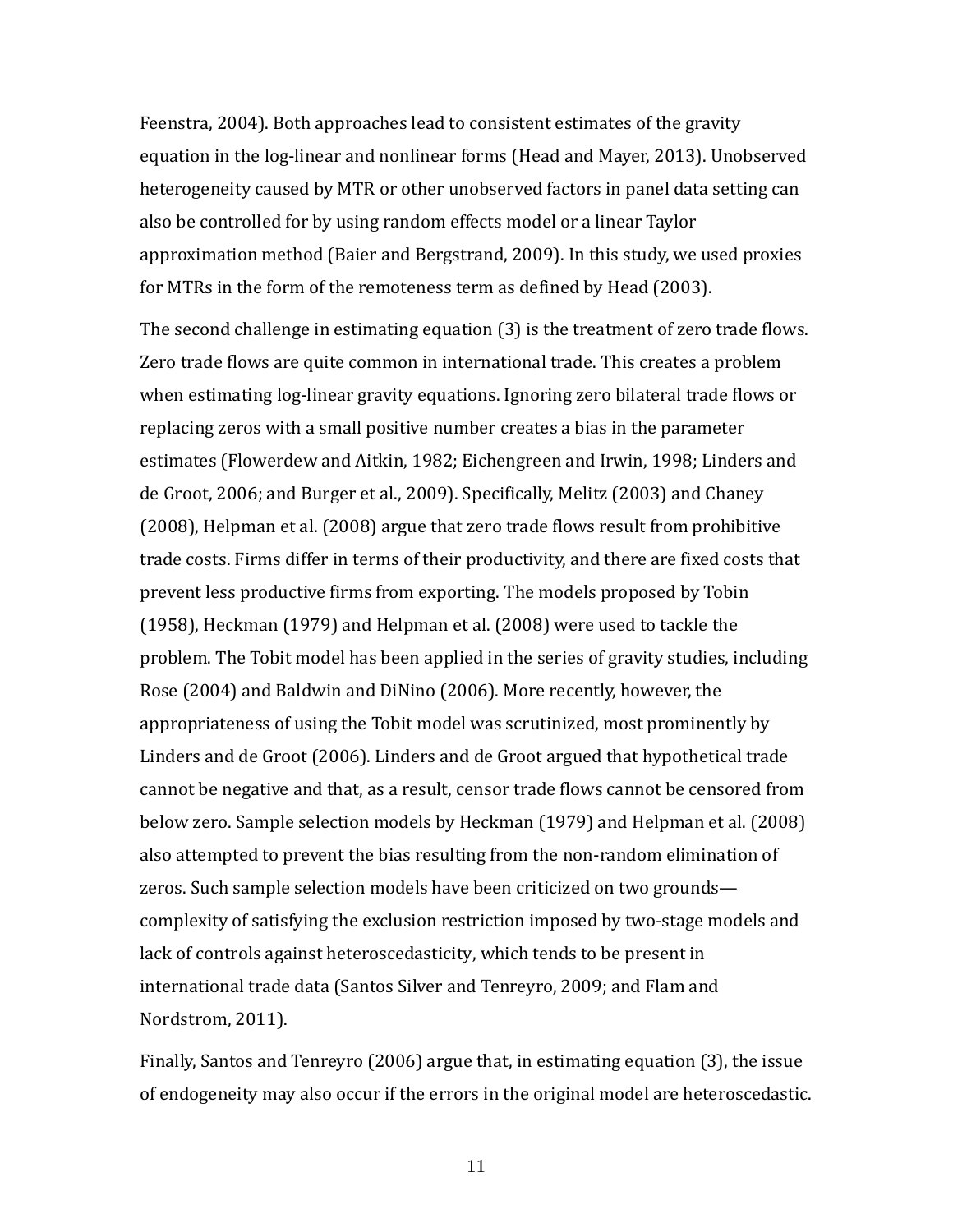This is due to the fact that the expected value of the logarithm of a random variable depends on high-order moments of its distribution, which makes OLS or two-stage (including Heckman sample selection) models inefficient. Conventional White-Huber standard errors do a poor job in correcting this problem.

Santos and Tenreyro (2006) published an influential paper that offers a solution to the zero trade issue and also avoids log-linearization of the gravity equation. They suggested that nonlinear estimators, specifically the Poisson pseudo-maximum likelihood (PPML), should be used to deal with zero trade observations in the gravity equation. PPML provides unbiased estimates and is robust to the presence of heteroscedasticity. Despite some criticism by Martin and Pham (2008), Burger et al., (2009) and Martinez-Zarzoso (2013), PPML has steadily developed into an industry benchmark for the empirical estimation of gravity equations. Given this evidence, we use PPML as our baseline model.

To explain the underlying reason for border effects, we assess the role played by transaction costs for international trade and tariff and non-tariff measures, controlling for nominal exchange rate fluctuations and FDI flows from the exporting to the importing country.

First, we estimate our baseline equation (5) to derive an aggregate border effect. Following the methodology of Fontagné et al. (2005) and Olper and Raimondi (2008), we then gradually introduce variables for the different determinants of border effects. By measuring the resulting reduction in the estimated border effects, we have a gauge for the overall importance of these variables that we can use to explain the trade-reduction effect of national borders. Initially, we introduced controls for nominal exchange rate  $(ER)$  and FDI flows from an exporter to importer country  $(FDI)$ .

 $X_{i} = \beta_0 + \beta_1 ln Y_{it} + \beta_2 ln Y_{it} + \beta_3 ln Dist_{ti} + \beta_4 border_{ti} + \beta_5 ln I_{it} + \beta_6 ln P_{it}$  $\beta_7 ER_{iit} + \beta_8 FDI_{iit} + + \varepsilon_{iit}$ 

(4)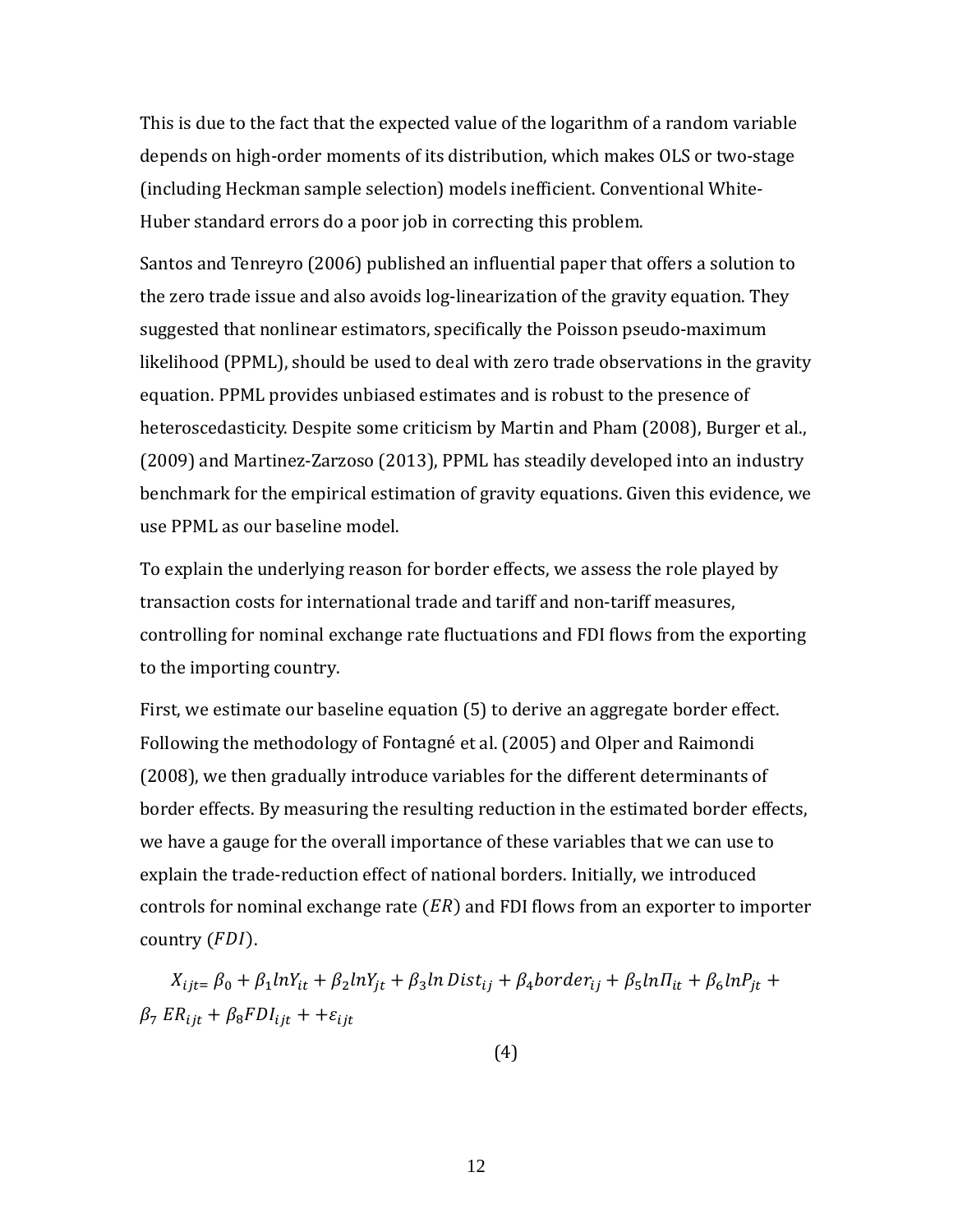Empirical studies show that the relationship between the exchange rate and bilateral trade is important and multi-faceted (Eichengreen, 2007; and Rodrik, 2008). According to Auboin and Ruta (2011), the impact of nominal exchange rate changes depends on a complex set of variables that may or may not lead domestic firms to increase exports or domestic consumers to increase imports. These variables include the extent of imported inflation, the price-setting mechanisms of firms and the currency in which domestic producers invoice their products.

Whether FDI is relevant to changes in bilateral trade is also still debated. Motivated by Mundell (1957), Buckley and Casson (1981), Markusen (1984) and Caves (1996), the standard theory of multinational corporations assumes substitution between export and foreign affiliate production. However, the findings from the empirical studies are mixed. While Braconier and Ekholm (2000), Egger and Pfaffermayr (2004) and Mitze et al. (2008) confirm a negative relationship between foreign affiliate production and exports, some studies, including Blomstrom, Lipsey, and Kulchycky (1988), Grubert and Mutti (1991), Pfaffermayr (1996), Head and Ries (2001), Clausing (2000), Narayanan et al (2010), and Oberhofer and Pfaffermayr (2012) suggest strong evidence of complementarity.

According to the latter group of studies, foreign affiliate production tends to tap into new growth and market opportunities rather than substitutes for operation at home. According to Khan and Kim (1999), production by a firm's affiliates abroad frequently generates demand for other products, such as capital or intermediate goods. These products may be provided by other parts of a parent company, its suppliers, or other firms in a home country.

Next, we enrich the specifications by adding variables that may capture transaction costs associated with the foreign trade. These transaction costs in foreign trade are frequently related to business procedures and regulations on customs, freight and cross-border transportation. An extensive line of literature provides evidence that the onus of transaction costs in foreign trade is determined in part by the search cost of information, common language, and common understanding of legal and cultural institutions. In the gravity equations, therefore, such factors are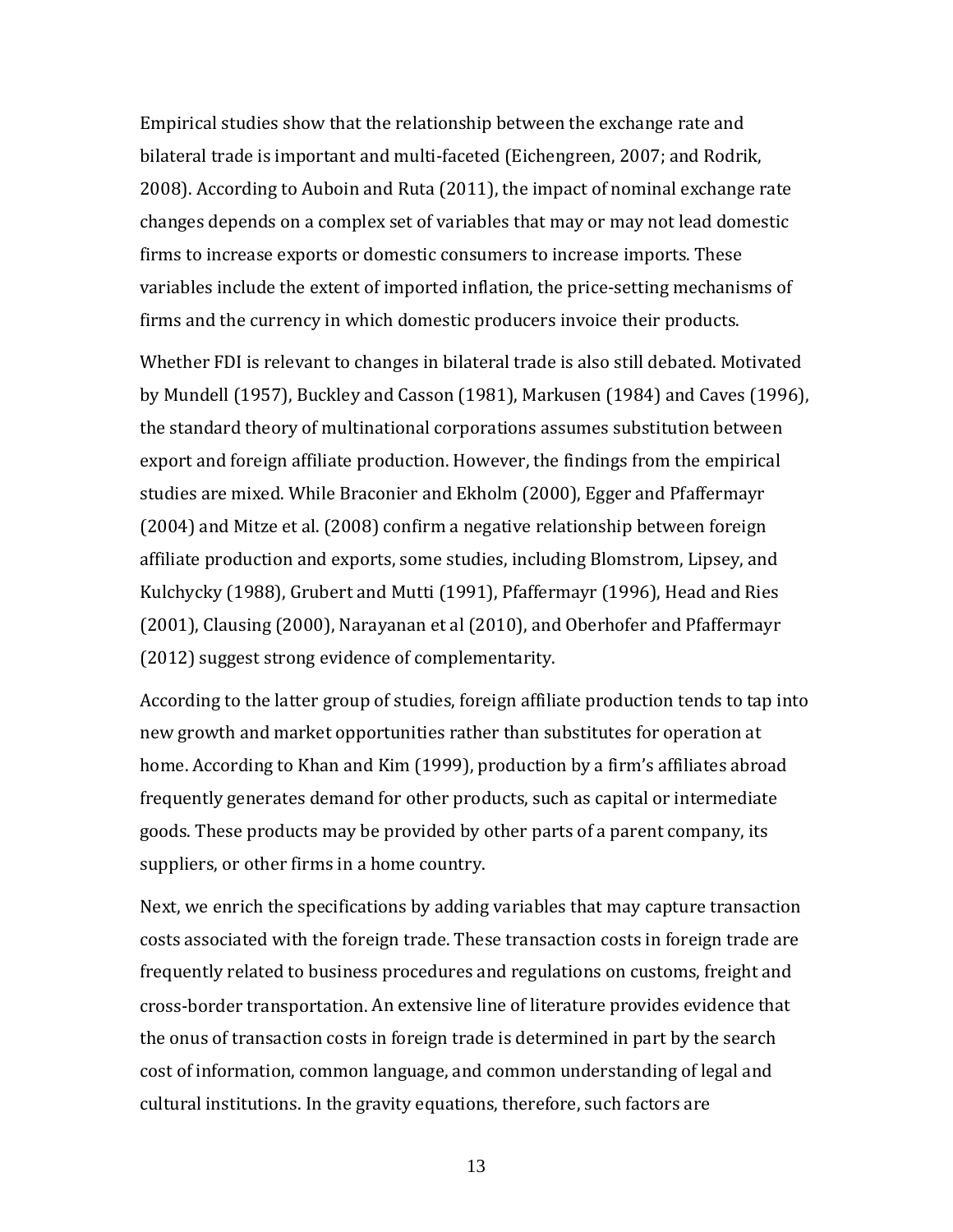conventionally controlled for by dummy variables for common official language  $(Lang)$ , contiguity of two trading partners  $(Cont)$  and common colonial history  $(Col):$ 

 $X_{ijt} = \beta_0 + \beta_1 ln Y_{it} + \beta_2 ln Y_{it} + \beta_3 ln Dist_{ij} + \beta_4 border_{ij} + \beta_5 ln I_{it} + \beta_6 ln P_{it}$  $\beta_7 ER_{ijt} + \beta_8 FDI_{ijt} + \beta_9 Lang_{ij} + \beta_{10} Cont_{ii} + \beta_{11} Col_{ii} + \varepsilon_{iit}$ 

$$
\left(5\right)
$$

Lang<sub>ij</sub> takes the value of 1 if *i* and *j* share at least one official language. Cont<sub>ij</sub> takes a value of 1 if i borders j. Similarly,  $Col_{ij}$  takes a value of 1 if i and j were in a colonial power and a colony relationship or were colonies of a single colonial power.

Afterward, we add the variables that account for tariff-related barriers: dummy variables for WTO membership of trade partners,  $WTO_i$  and  $WTO_j$ , and a bilateral average tariff rate,  $Tar_{ij}$ , applied to exports from *i* to *j*:

$$
X_{ijt} = \beta_0 + \beta_1 ln Y_{it} + \beta_2 ln Y_{jt} + \beta_3 ln Dist_{ij} + \beta_4 border_{ij} + \beta_5 ln I_{it} + \beta_6 ln P_{jt} +
$$
  
\n
$$
\beta_7 ER_{ijt} + \beta_8 FDI_{ijt} + \beta_9 Lang_{ij} + \beta_{10} Cont_{ij} + \beta_{11} Col_{ij} + \beta_{12} Tar_{ijt} + \beta_{13} WTO_{it} +
$$
  
\n
$$
\beta_{14} WTO_{jt} + \varepsilon_{ijt}
$$
 (6)

where  $WTO_{it}$  ( $WTO_{it}$ ) takes the value of 1 if an exporter (importer) is a member of WTO in year  $t$ .  $Tar_{ijt}$  is a weighted mean for applied tariff rates across all products exported from  $i$  to  $j$ .

Finally, we introduce the frequency of non-tariff measures  $NTM_{ijt}$  applied to exports from  $i$  to  $j$  in year  $t$  to arrive at a final model specification:

$$
X_{ijt} = \beta_0 + \beta_1 ln Y_{it} + \beta_2 ln Y_{jt} + \beta_3 ln Dist_{ij} + \beta_4 border_{ij} + \beta_5 ln \Pi_{it} + \beta_6 ln P_{jt} +
$$
  
\n
$$
\beta_7 ER_{ijt} + \beta_8 FDI_{ijt} + \beta_9 Lang_{ij} + \beta_{10} Cont_{ij} + \beta_{11} Col_{ij} + \beta_{12} Tar_{ijt} + \beta_{13} WTO_{it} +
$$
  
\n
$$
\beta_{14} WTO_{jt} + \beta_{15} NTM_{ijt} + \varepsilon_{ijt} \qquad (7)
$$

The problem of endogeneity may arise in augmented gravity models when estimating the impact of variables related to trade policies<sup>[10](#page-18-0)</sup> (Baier and Bergstand,

 $\overline{a}$ 

<span id="page-18-0"></span><sup>10</sup> While the endogeneity may be also sourced in other explanatory variables, such as GDP, its effect on a bias of parameter estimates in the gravity model has been estimated to be limited (Cyrus, 2002).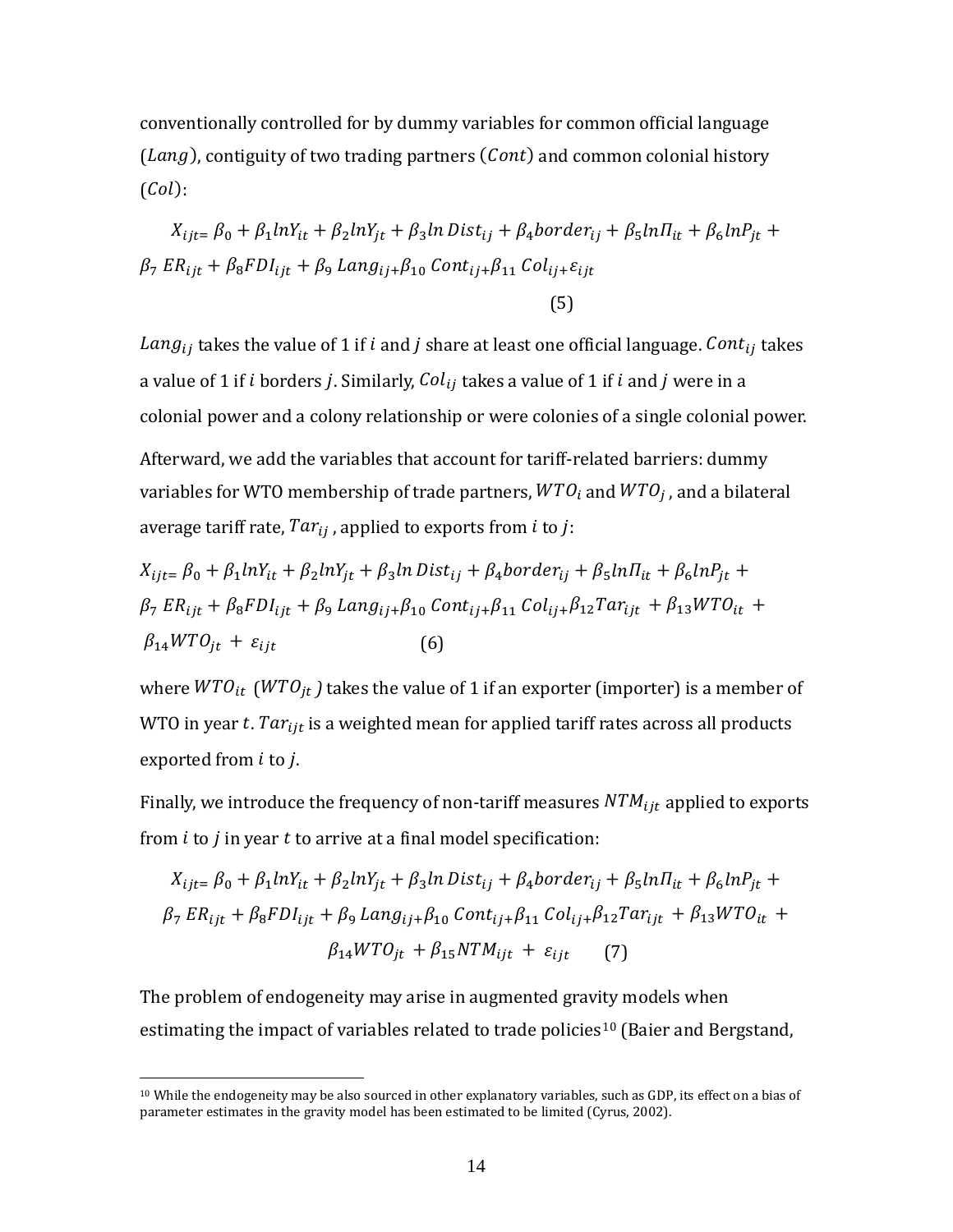2007). Countries are likely to introduce favourable trade policies for partners with which they already trade frequently. If this is the case,  $Tar_{ijt}$ ,  $NTB_{ijt}$ ,  $WTO_{it}$ , and  $WTO_{it}$  in equation (7) may be correlated with the error term  $\varepsilon_{iit}$ . To explore whether endogeneity of trade policy variables is a problem in our model, we reestimate equation (6) and equation (7) using one-period lagged levels of potentially endogenous variables (i.e.,  $Tar_{ijt-1}$ ,  $NTM_{ijt-1}$ ,  $WTO_{it-1}$ , and  $WTO_{jt-1}$ ) as instruments in the Poisson IV model. Next, we use the Wald test to compare estimated coefficients from the Poisson IV regressions with the original estimates from equation (6) and equation (7).

Under the hypothesis of no endogeneity, the estimates are not expected to differ significantly. The technique has been frequently applied in the literature on endogeneity in panel data. The detailed treatment of this technique may be found in Holtz-Eakin et al. (1988), Angrist and Krueger (2001), Kristensen and Wawro (2003), and Cameron and Triverdi (2008). Another safeguard against possible endogeneity problem in our models stems from the use of the panel data. According to Cameron and Triverdi (2008), the main advantage of panel data is that it can be used to control for an omitted variables problem that frequently causes endogeneity.

Through the evolution of estimated  $\beta_4$  in the equations (3) through (7), we track to what extent the size of the border effects shrinks as a result of additional controls in the regression. That being said, while a gradual introduction of additional explanatory variables to the specification helps identify a set of key constructs, it does not allow the difference in an outcome variable between groups to be quantitatively decomposed into several components because that magnitude of a reduction of parameter estimate  $\beta_4$  varies depending on the sequence in which new variables are introduced to the right-hand side of the gravity equation (3).

To explore these issues further, we employ the Blinder-Oaxaca technique of decomposing inter-group differences in the means of the dependent variable into those caused by different observable variables across groups and those caused by unexplained determinants of differences in outcome (Blinder, 1973; Oaxaca, 1973),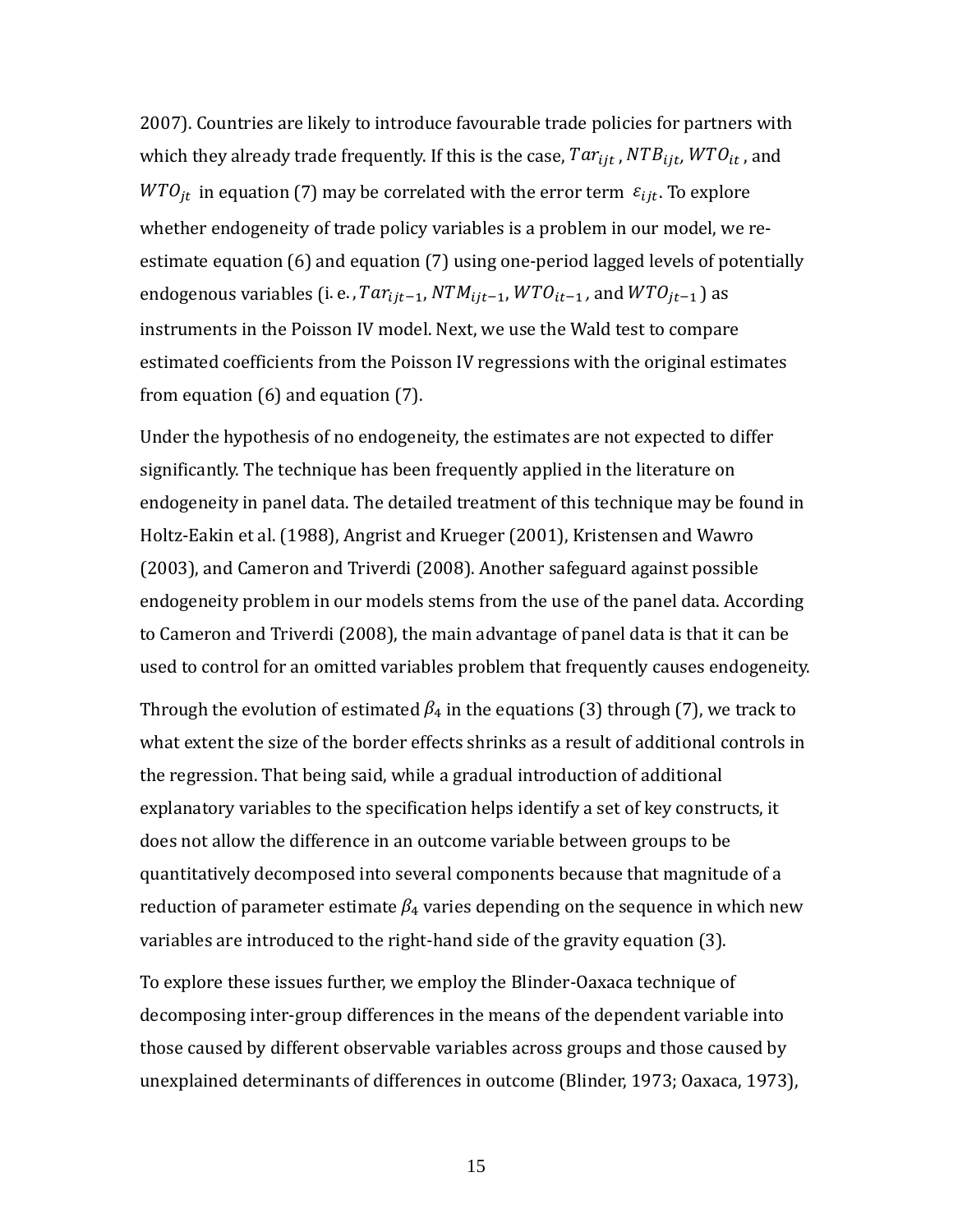including the residual disparity driven by unobserved heterogeneity. This econometric technique has traditionally been employed in labour economics to estimate how much of the wage differential between men and women can be explained by the differences in age, years of education and other observables. However, the method is also useful in other fields. In general, the technique can be employed to study group differences in any outcome variables. Historically, decomposition methods have mainly been applied in the context of linear regression models:

$$
\overline{T}_{PT} - \overline{T}_{IT} = \left[ \left( \overline{V}^{PT} - \overline{V}^{IT} \right) \hat{\beta}^{PT} \right] + \left[ \overline{V}^{IT} \left( \hat{\beta}^{PT} - \hat{\beta}^{IT} \right) \right]
$$
\n
$$
\text{Difference in the}
$$
\n
$$
\text{Difference in}
$$
\n(8)

Difference in the mean of observed variables (explained portion)

Difference in the coefficient (unexplained portion)

where  $T_{PT}-T_{IT}$  is the difference in mean of interprovincial and international trade.  $\bar{V}^{PT}$  and  $\bar{V}^{IT}$  are the row vectors of average values of the independent variables.  $\hat{\beta}^{PT}$ and  $\hat{\beta}^{IT}$  are the vectors of coefficient estimates for groups. Applying a linear decomposition to a Poisson model would lead to misleading decomposition results because the parameter estimates of non-linear models typically differ from the marginal effects of the latent outcome variable. More recently, a decomposition method for models with nonlinear-dependent variables has been developed by Fairlie (2005) and Bauer and Sinning (2008). We therefore use the Bauer and Sinning (2008) framework for the Oaxaca-Blinder decomposition of differences in group means to explain the differences in the scale in interprovincial and international trade. In our analysis, the first group contains interprovincial trade flows, while the second group is limited to trade flows between Canadian provinces and U.S. states or EU and G-20 countries. The decomposition can be expressed as follows: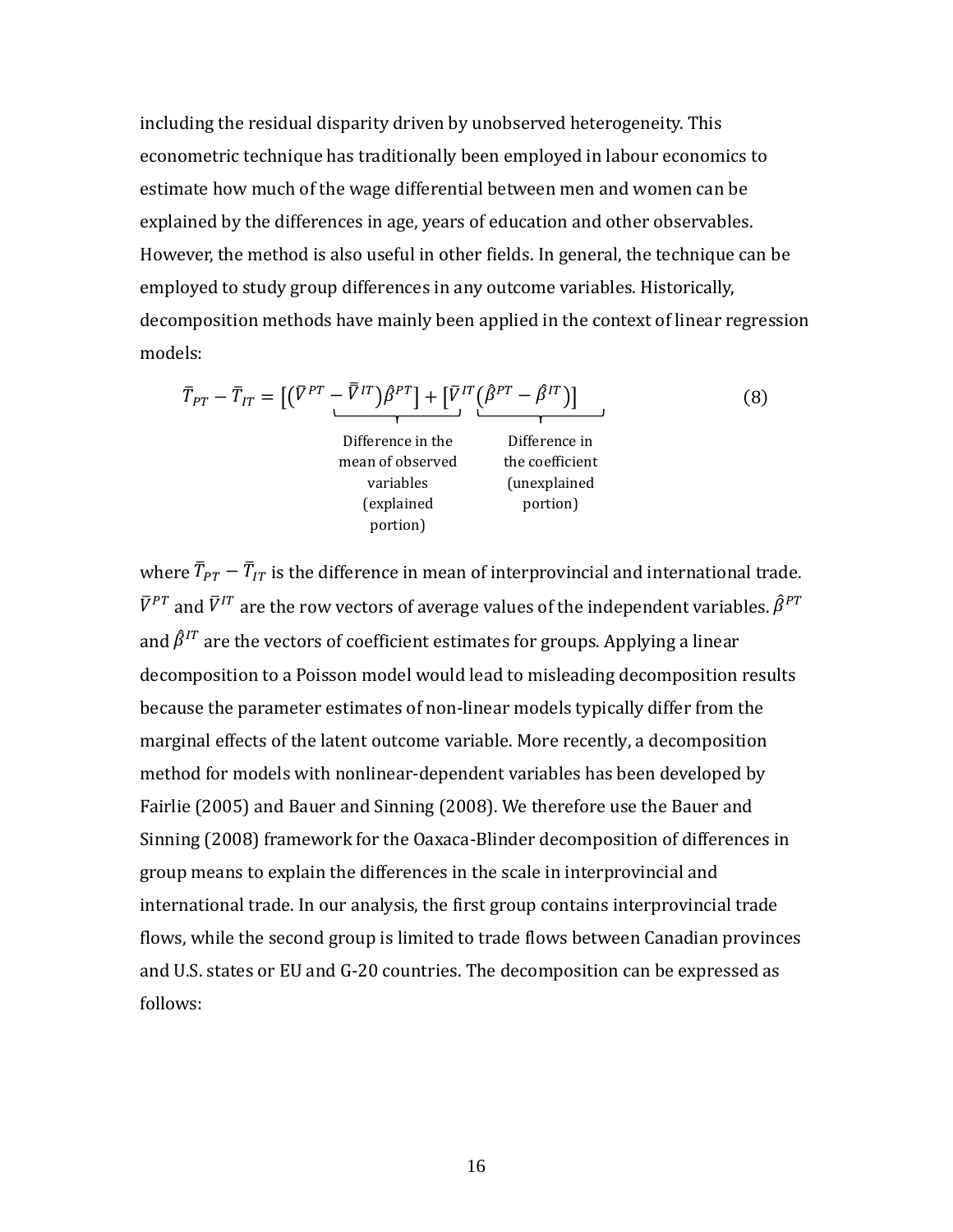$$
\overline{T}_{PT} - \overline{T}_{IT} = \left[ \sum_{i=1}^{N_{PT}} \frac{F(V_i^{PT} \beta^{PT})}{N^{PT}} - \sum_{i=1}^{N_{IT}} \frac{F(V_i^{IT} \beta^{PT})}{N^{IT}} \right] + \left[ \sum_{i=1}^{N_{IT}} \frac{F(V_i^{IT} \beta^{PT})}{N^{IT}} - \sum_{i=1}^{N_{IT}} \frac{F(V_i^{IT} \beta^{IT})}{N^{IT}} \right]
$$
\n(9)

Difference in the mean of observed variables (explained portion)

Difference in the coefficient (unexplained portion)

F is a nonlinear (e.g., Poisson) function.  $V_l^{PT}$  and  $V_l^{IT}$  are vectors of control variables in the gravity equation (9) for interprovincial and international trade, respectively.  $N^{PT}$  and  $N^{IT}$  are the numbers of paired observations for interprovincial and international trade, respectively. Finally,  $\hat{\beta}^{PT}$  and  $\hat{\beta}^{IT}$  are the vectors of coefficients from the nonlinear (Poisson) gravity regressions for interprovincial and international trade.

Similar to most recent studies employing the Blinder-Oaxaca decomposition technique, we further decompose the explained portion in equation (9) into the contribution from each set of independent variables included in equation (7). Following Oaxaca and Ransom (1998), Fairlie (2005) and Bauer and Sinning (2008), the delta method is used to approximate the standard errors.

#### **4 Data**

The data used in this paper come from different sources. Canadian interprovincial trade flows are drawn from the matrix of interprovincial trade produced by the Input-Output Division of Statistics Canada. The data is available from CANSIM Tables 386-0002 and 386-0003. The data on international trade in goods are from the Canadian International Merchandise Trade database available through its Trade Data Online generator on Industry Canada's website. The data are sourced from Statistics Canada's records of all goods entering and leaving Canada collected through customs documents. The data track the province of origin, province of destination, country of origin and country of destination based on customs declarations.

Provincial gross domestic product (GDP) data are drawn from Statistics Canada's CANSIM, Table 384-0038. U.S. state GDPs are provided by the Bureau of Economic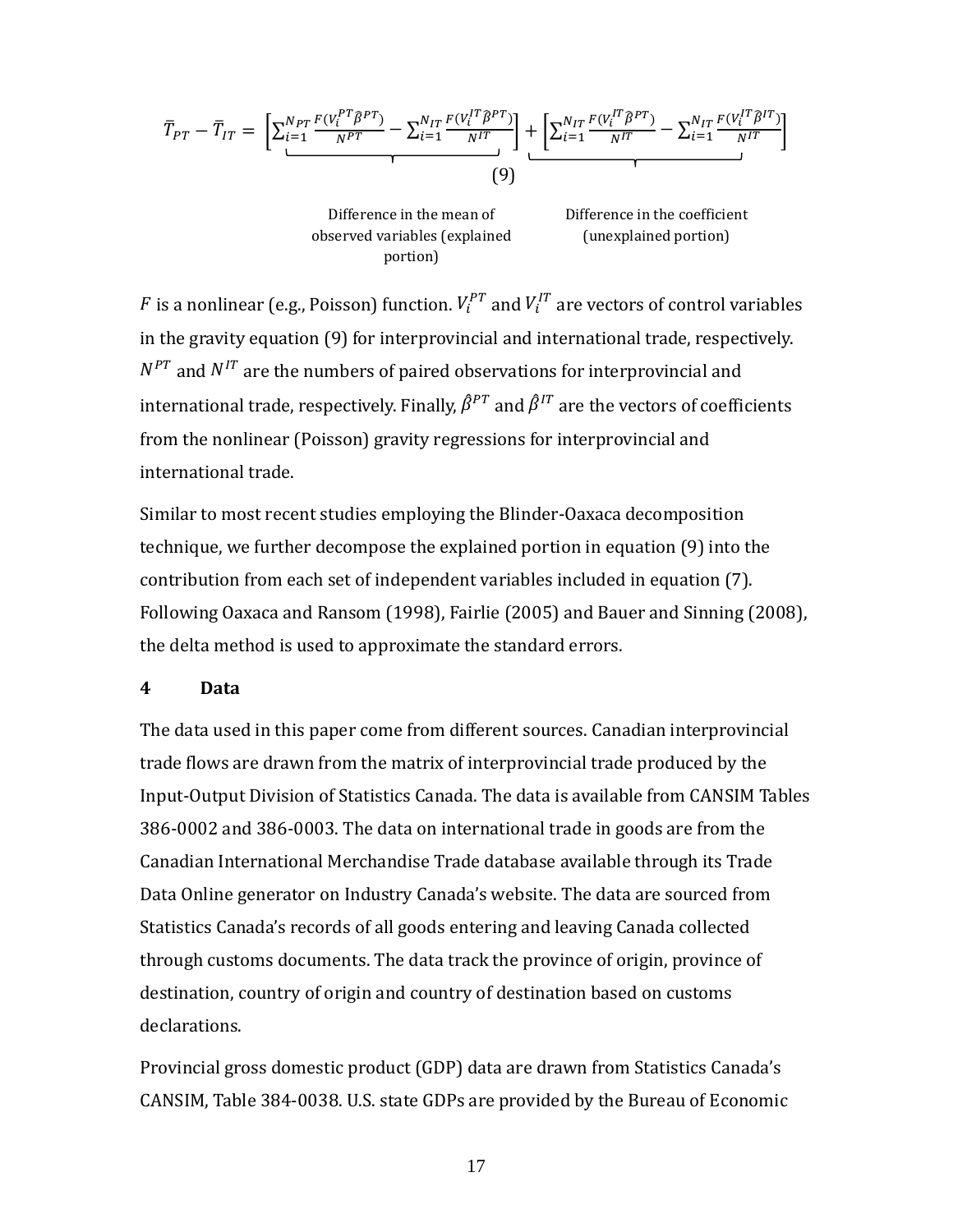Analysis at the U.S. Department of Commerce. Country GDP estimates come from the World Bank<sup>[11](#page-22-0)</sup> and are converted into Canadian dollars using annual average exchange rate. Distance is measured using the great-circle distance formula between two geographic locations (i.e., most populous cities) that is the shortest distance over the earth's surface. More details on data sources for other explanatory variables are discussed in the section A.1 of the appendix. The summary statistics for the variables used in the regressions are provided in Table 3.

#### **5 Results and discussion**

### *5.1 The size of border effects in Canadian trade with the United States as well as EU and G-20 countries*

The results of gravity regressions for exports from and to Canadian provinces are shown in Table 4. Column 1 lists the estimates of the border effect between Canada and the United States generated using McCallum's (1995) specification and 2001–10 data. Interpretation of the border effect results is as follows. After controlling for the size of an economy and the distance between the most populous cities, bilateral trade between Canadian provinces is, on average, 13.5 times larger than trade between Canadian provinces and U.S. states. This represents a decline of 35.7 per cent from the original estimates in McCallum's study that used data from 1988. Clearly, some of the reduction in the border effects is driven by the realization of the full consequences of NAFTA. That said, it is difficult to attribute direct causation, particularly given that Canada and the United States had a free-trade deal that predated NAFTA and that the economies were already well integrated before the agreement was ratified.

Column 2 contains results for provincial trade with all U.S. states as well as with EU and G-20 nations, as established in equation (3) estimated by the PPML model. In this model, we employ data for all U.S. states. The estimates of border effects are therefore not directly comparable with those in Column 1. The remoteness variable in Table 3 points to an importer's remoteness from other countries. Remoteness of

<span id="page-22-0"></span> $\overline{a}$ <sup>11</sup> http://data.worldbank.org/indicator/NY.GDP.MKTP.CD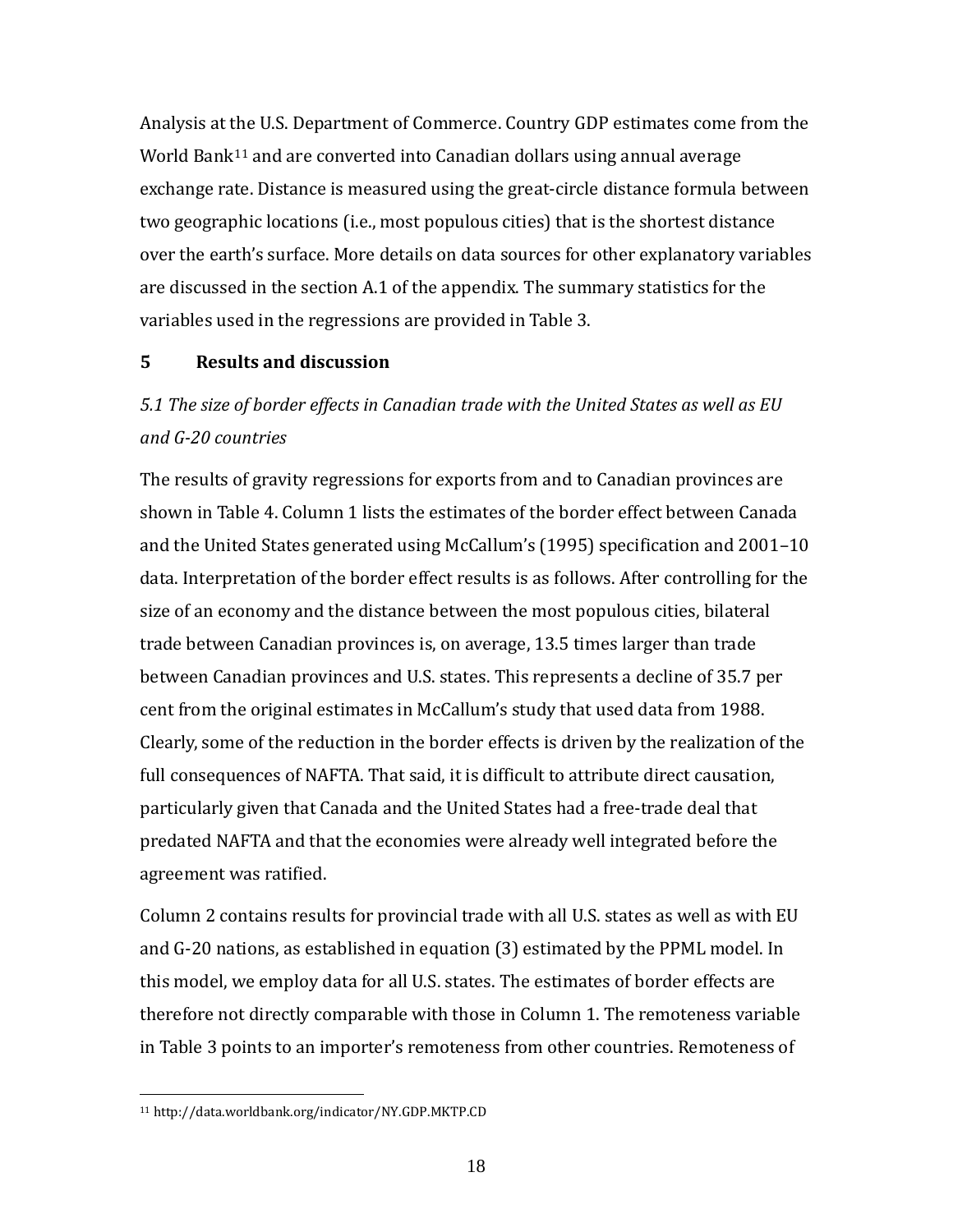an exporter has been omitted from the regressions due to identified multicollinearity with an importer's remoteness. To test the model specifications in Column 2 (PPML model), we performed two model specification tests: White's test of functional form and the heteroscedasticity-robust Ramsey's RESET (regression specification error test). The model passes these tests at conventional levels of statistical significance.

In our PPML model for overall trade, the border effect for Canada–U.S. trade is 9.0. In other words, after controlling for size of an economy and geographic distance, trade between Canadian provinces is, on average, nine times larger than trade it is between Canadian provinces and U.S. states. The border effect for Canada–G-20 bilateral trade is twice as [lar](#page-23-0)ge at 19.0. For Canada–EU trade, the size of the border effect is estimated at 45.7. <sup>12</sup> The result is quite notable: on average, after controlling for the size of an economy, geographic distance and alternative trading opportunities, Canadian provinces are five times more likely to trade with a U.S. state than with an EU member nation. Estimated coefficients for other constructs in the regression have the expected sign. The GDP of the importing and exporting regions is positively associated with trade flows, while a larger geographic distance depresses trade.

Our findings also indicate that the border effects in trade with EU countries are considerably larger than the ones between Canadian provinces and G-20 countries. To a significant extent, this result is driven by increased trade flows of Canadian provinces with Mexico and China. Omitting these two countries from the sample of G-20 nations would increase the border effects from 19.0 to 26.6. For trade with EU countries, a large size of the border effect is partly caused by relatively small trade volumes between Canadian provinces and EU 2004- and 2007-expansion countries (the Czech Republic, Cyprus, Estonia, Hungary, Latvia, Lithuania, Malta, Poland, Romania, Slovakia and Slovenia). Estimation of the PPML for the overall trade in

 $\overline{a}$ 

<span id="page-23-0"></span><sup>12</sup> Column (1) in Table A.2 in the appendix presents the findings for the manufacturing sector. The results are broadly in line with the findings for overall trade.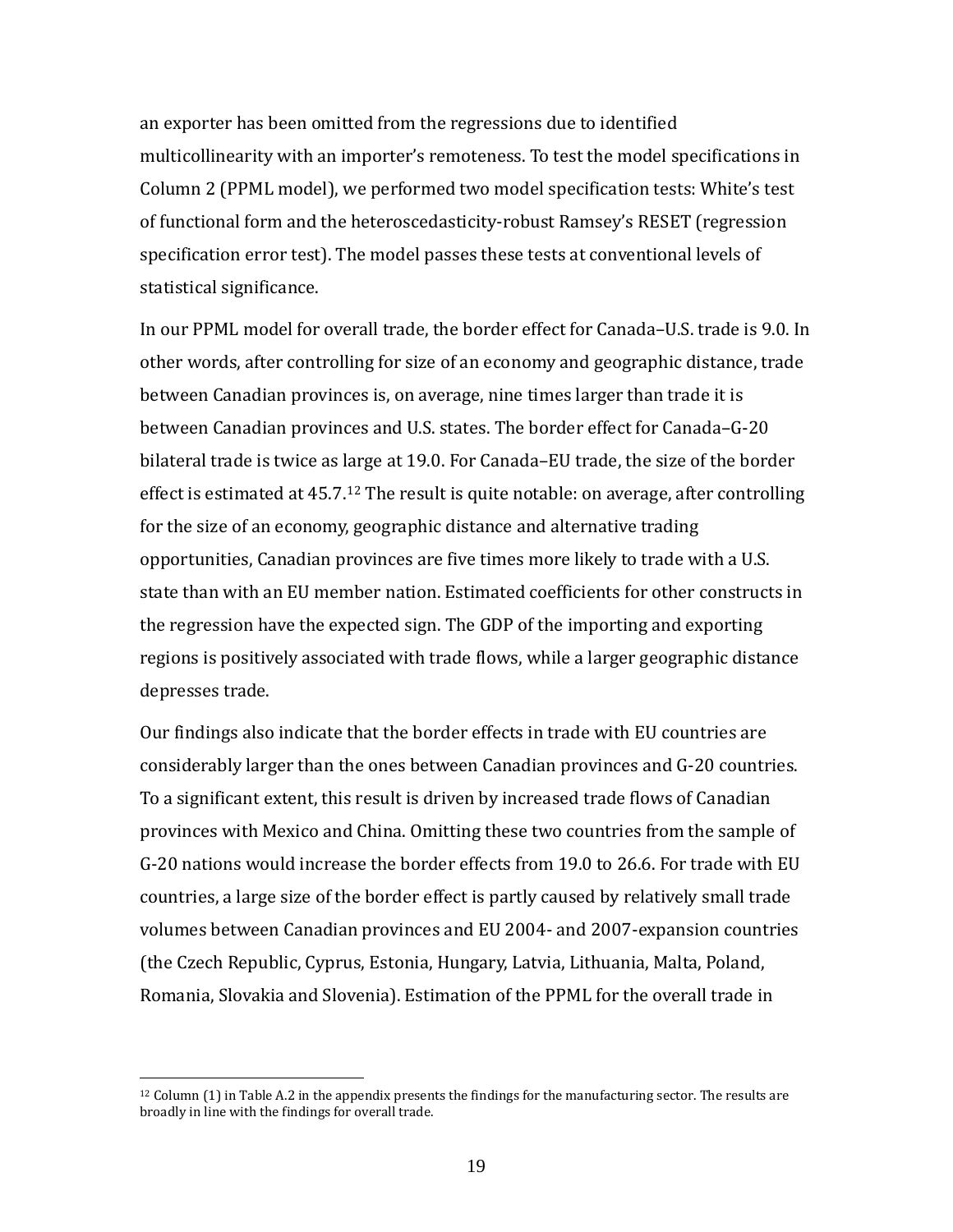goods without this group of EU countries would result in a reduction of the border effects from 45.7 to 31.4.

The estimated border effect of 9.0 for Canada–U.S. bilateral trade is lower than estimates from the existing literature from the 1980s and 1990s (see Table 1), once again indicating a decline in the home bias for trade by Canadian provinces. The result is even more encouraging because this specification integrated trade flows from all the U.S. states instead of only the 30 largest or adjacent U.S. states considered in the existing literature. Our parameter estimate for the Canada–U.S. border effect is significantly smaller than the results by Query (2014), one of the few existing studies that features a full set of U.S. states.

While the border effects with the United States in our study are lower than those in previous estimates, the breakdown of the border effects within the analyzed time frame 2001–10 (Figure 2) indicates that the border effect has edged up from 8.4 in 2001 to 9.4 in 2010. The post–9/11 spike in the border effect between the United States and Canada is documented in the literature. Chen et al (2012) suggest that the increase in border security on the U.S. side may have contributed to the widening of the border effects.

For trade with G-20 countries, the border effect has declined slightly from 18.7 in 2001 to 17.5 in 2010. The border effects in trade with EU countries remained very elevated over the entire time frame of the analysis. There is significant variation in provincial border effects (Table 5). For the Canada–U.S. trade, the smallest bias for domestic trade is found in Alberta and Saskatchewan. By and large, this reflects a growing role of crude oil and natural gas in international trade of these provinces. In line with the existing literature, British Columbia's border effect for the trade with the U.S. is among the smallest among all provinces, while Prince Edward Island's home bias is the most elevated. Ontario, Quebec and New Brunswick are also estimated to have smaller than average border effects.

Border effects in trade with EU countries are elevated for all provinces. This indicates that goods produced in Canada and EU countries have more challenges in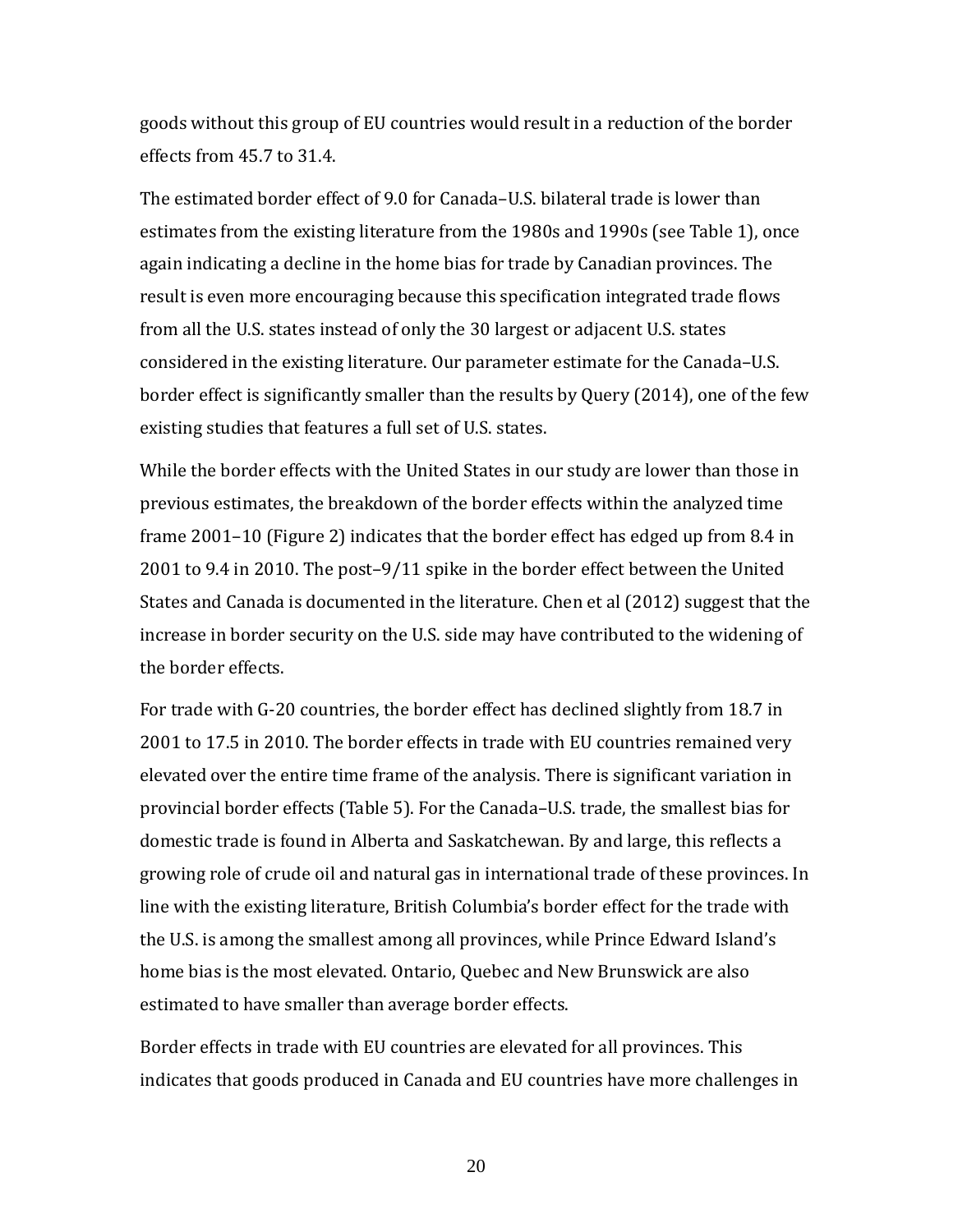accessing each other's markets. Quebec has the smallest border effect: a Quebec firm is three times more likely to be engaged in trade with partners in the EU than the Canadian average. Largely as a result of intensive trade links with East Asia, British Columbia also features the lowest border effect in trade with G-20 member nations (3.6). Ontario, Quebec and Manitoba also have below-average border effects with G-20 economies. Interestingly, we find that most of the provinces are better integrated with G-20 economies than with EU member countries. Once again, these findings are likely to reflect the growing role of China and Mexico in the foreign trade of Canadian provinces.

### *5.2 Decomposition of border effects in Canadian trade with the U.S. as well as EU and G-20 countries*

Table 6 reports the estimates for overall trade<sup>[13](#page-25-0)</sup> from a series of augmented gravity models defined by equations (4) through (7). Additional controls for the exchange rate and flow of FDI (Column 2) reduce the size of the border effects to 8.0 for the Canada–U.S. trade, 43.4 for the Canada–EU trade and 18.4 for the Canada–G-20 trade (Column 2). As expected, depreciation of a currency is associated with increased shipments of goods abroad. A negative and statistically significant estimate for the coefficient of FDI implies the presence of a substitution effect between export and FDI.

Next, Column 3 lists estimated coefficients of indicative variables that account for transaction costs: a common official language, contiguity of two trading partners and colonial links. In line with existing estimates from gravity models, the parameter estimates for the added variables have positive signs. In other words, two regions trade more if they share an official language, a physical border or a colonial history. Once we introduce these variables, the border effect in Canada–U.S. bilateral trade declines by an additional 30.0 per cent from 8.0 to 5.6. The border effect between Canada and EU member countries declined by a sizable 57.4 per cent,

<span id="page-25-0"></span><sup>&</sup>lt;sup>13</sup> Table A.2 in the appendix displays results for trade in manufacturing products. The findings for the manufacturing sector are broadly in line with the results for the overall trade in goods.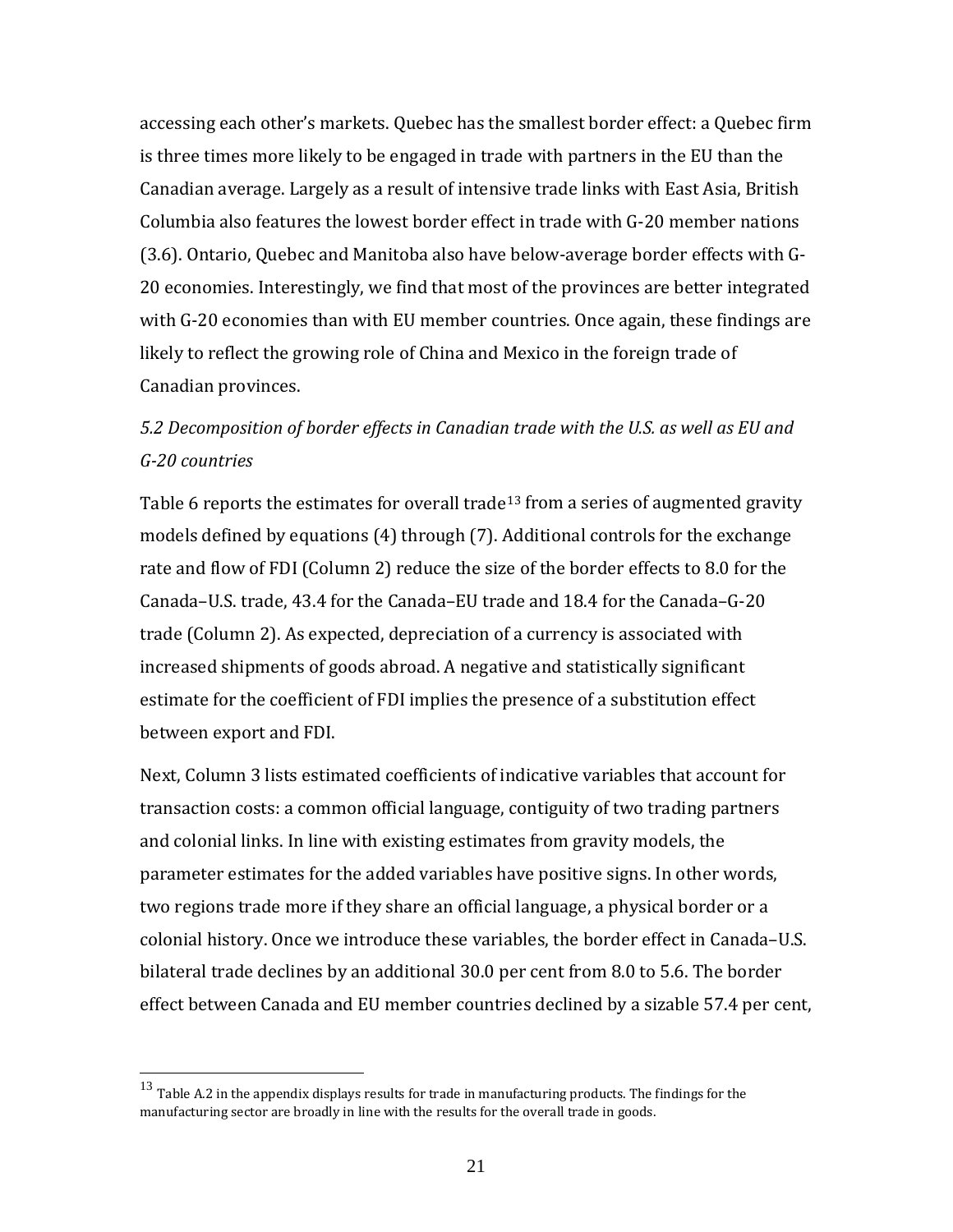from 43.4 to 18.5. An impressive reduction of the border effect (by 61.4 per cent) is also observed for the trade with G-20 countries.

Column 4 contains the results for the gravity specifications with controls for tariffrelated barriers (equation 6). Estimated coefficients for average applied tariff rates, Tar, and dummy variables for WTO membership of trade partners are in line with expectations. Higher tariff rates for the products of country  $i$  in country  $j$  tend to reduce trade flows from country  $i$  to country  $j$ . WTO membership of the exporter and importer encourages trade; the exporter's membership has a stronger effect. The border effect for Canada–U.S. trade now sits at 5.1. The limited role of tariffs in the border effects is the result of a tariff phase-out between the United States and Canada in the wake of the FTA and NAFTA. That said, trade between the United States and Canada is not tariff-free given that the bilateral Canada–U.S. NAFTA agreement contains significant restrictions and tariff quotas on agricultural products; mainly sugar, dairy and poultry products. Controlling for tariffs reduced the border effects for trade with EU and G-20 countries to 17.0 and 6.1, respectively.

Finally, the results for the gravity models with non-tariff measures (equation 7) are reported in Column 5.[14](#page-26-0) The findings suggest that the frequency of sanitary and phytosanitary measures, technical measures and other NTMs in the importer country reduce exports to it. In addition to more sanitary and phytosanitary measures, the coefficient for  $NTM_{ij}$  captures the effect of regulations and product standards, domestic subsidies, domestic content requirements for products purchased by various levels of governments. With the controls for the NTMs, the border effects for Canadian provinces with all trading partners further narrowed to 4.8 for U.S. trade, 15.2 for EU trade and 5.5 for trade with the G-20.

We now turn to the results of the border effect decomposition. Figure 3 displays results of the Blinder-Oaxaca nonlinear decomposition of the border effects for

 $\overline{a}$ 

<span id="page-26-0"></span><sup>&</sup>lt;sup>14</sup> We have also estimated equation (6) and equation (7) using one-period lagged values of potentially endogenous variables  $Tar_{i,t}$ , NTM<sub>ijt</sub>, WTO<sub>it</sub>, and WTO<sub>jt</sub> as instruments in the Poisson IV model. Results from the Wald test indicate that the differences in estimated coefficients for trade policy variables in the Poisson IV model and the original equation (6) and equation (7) are not statistically significant at 5 per cent significance level (see Table A.3 in the Appendix).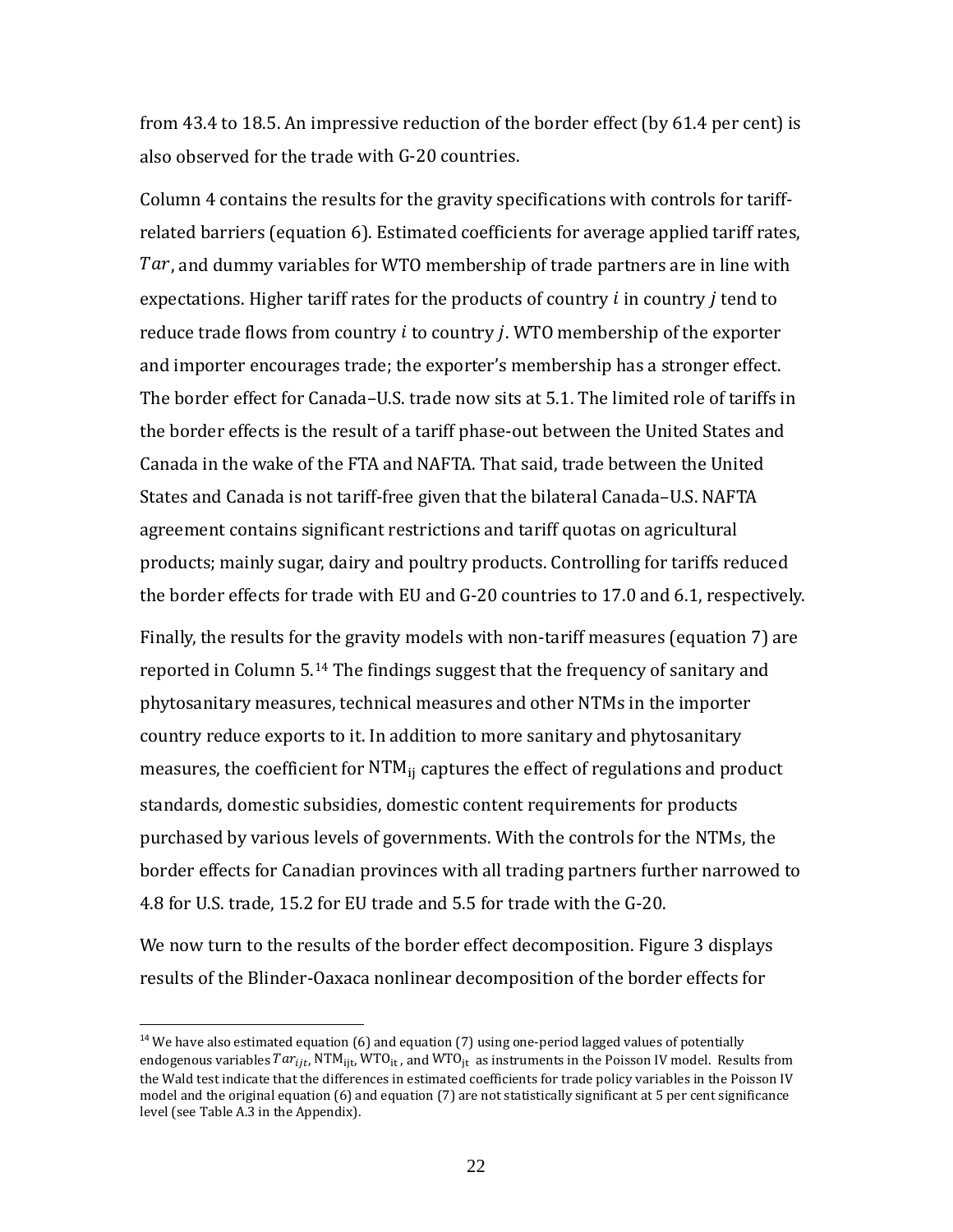overall trade in goods.[15](#page-27-0) Our results show that 54.6 per cent of the aggregate border effect of 9.0 in Canada–U.S. bilateral trade can be explained by the observable variables that account for transaction costs, tariff and non-tariff measures, the exchange rate and FDIs. That said, 45.5 per cent of the border effects remains unexplained. The analysis indicates that the most important explained factor contributing to the gaps in international and bilateral trade are the transaction costs of foreign trade. This is the case both for the overall and manufacturing trade flows (Figure A.1 in the appendix) between Canada and the United States. Specifically, about one fifth of the border effects in Canada–U.S. trade is attributed to such costs. These costs are greater for Canada–EU and Canada–G-20 bilateral trade.

The results are intuitive and speak to the fact that Canadian exporters face much lower transaction costs of doing business with American partners. Similarly, American exporters seem to find it quite convenient to navigate in Canada's familiar political, cultural and legal environment. By contrast, these challenges are more critical in Canada–EU and Canada–G-20 bilateral trade, where transaction costs account for about a third of the border effects (32.7 and 31.0 per cent, respectively). However, we also find that between 2001 and 2010 the role of transaction costs has been steadily declining both for Canada–EU and Canada–G-20 trade flows (Figure 4). While information-related factors and exchange rates explain 34.4 and 34.8 per cent of the border effects with EU and G-20 countries between 2001–03, respectively, by 2008–10 their role declined to 31.9 and 30.0 per cent.

Once again, such findings emphasize the role of continued trade promotion activities. These activities may include organizing trade delegations and fairs, workshops on doing business abroad, as well as providing industry and country guides for Canadian and foreign businesses. Such activities intensified under the Government of Canada's Global Commerce Strategy (2007), a comprehensive plan

<span id="page-27-0"></span><sup>&</sup>lt;sup>15</sup> Figure A.1 displays the results of Blinder-Oaxaca nonlinear decomposition of the border effects in manufacturing trade.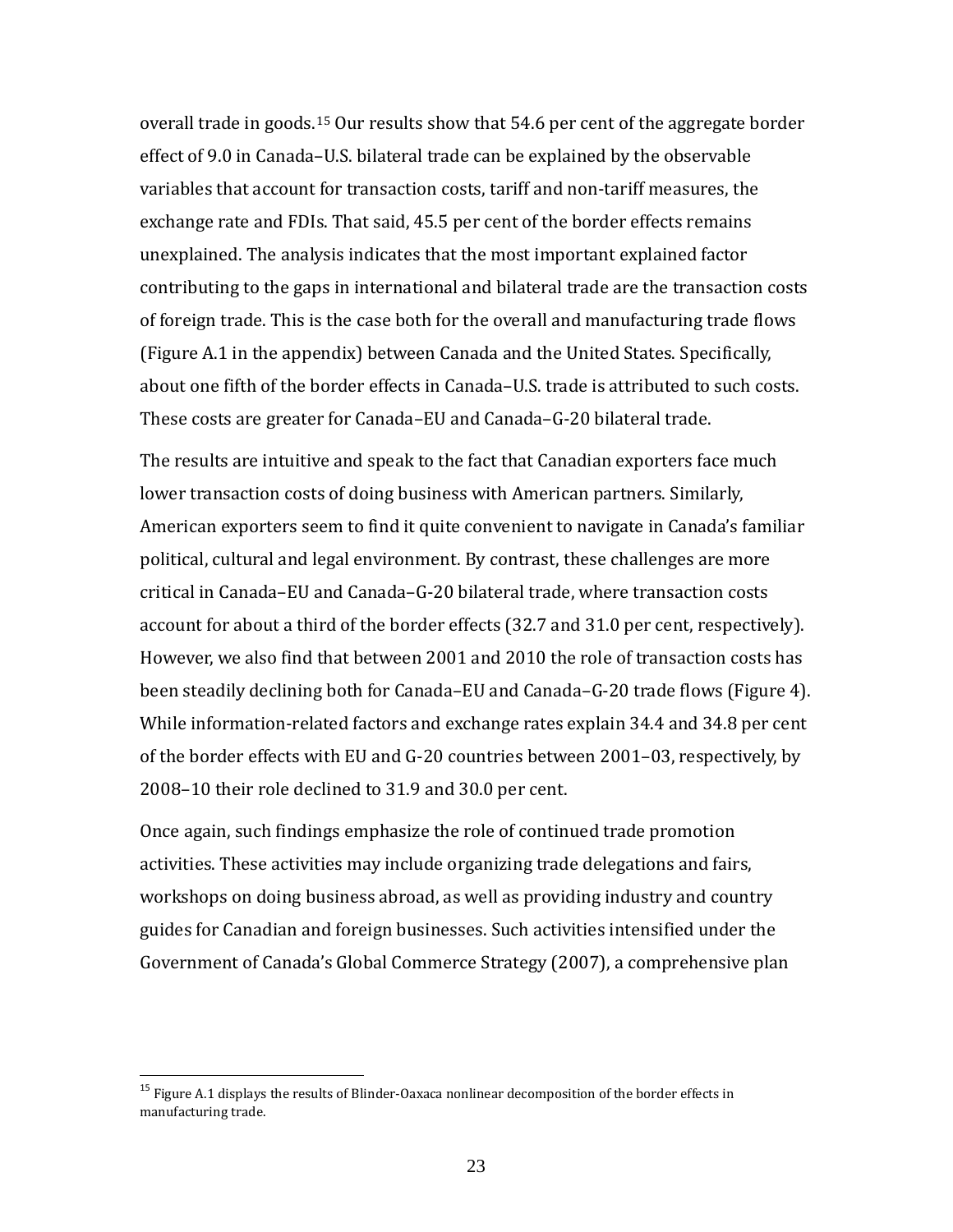aimed at expanding Canada's international trade. [16](#page-28-0) The strategy included sectorspecific, multi-year plans for 13 priority markets, including the following G-20 countries: China, India and Brazil. In addition, throughout the 2000s, Canada expanded its global network through the Canadian Trade Commissioner Service offices. By the end of 2009, the network included over 900 offices in over 150 cities around the world and 17 regional offices in Canada. Under the mandate of the Trade Commissioner Service, various federal departments, provincial and territorial representatives and commercial agencies, such as Export Development Canada, have been providing businesses with information and support for cross-border trade and investment activities, both in Canada and respective partner countries.

Next, we turn to the discussion of tariff and non-tariff measures. Tariffs account for 12.2 per cent of the border effects in trade with the United States, 15.9 per cent with the EU and 12.3 per cent with the G-20 (Figure 3). For manufacturing products, we find that tariff barriers appear to explain 10.4, 14.4 and 11.1 per cent of the border effects in provincial trade with the U.S. states and EU and G-20 member countries, respectively. We also find solid evidence that the contribution of tariffs to the overall scale of trade barriers has been steadily declining throughout the 2000s (Figure 4), since the Uruguay Round of negotiations of the General Agreement on Tariffs and Trade (GATT) / World Trade Organization (WTO) . As with other tariff commitments, the Uruguay Round obliged each participating country to apply tariff cuts equally to exports from all WTO members, even from members that did not make commitments. As a result, tariff rates on industrial products of participating countries were cut by 40 per cent, from an average of 6.3 per cent to 3.8 per cent between 1994 and 2005.

The contribution of NTMs to the size of the border effect is considerable. For the Canada–U.S. trade, NTMs explain 15.6 per cent of the border effects in overall trade (Figure 3) and 16.7 per cent in trade of manufacturing products (Figure A.1). Similarly, 16.1 per cent of the border effects in the Canada–EU trade and 21.0 per

 $\overline{a}$ 

<span id="page-28-0"></span><sup>16</sup> Detailed description of the strategy can be found in *Seizing Global Advantage: A Global Commerce Strategy for Securing Canada's Growth & Prosperity*. Ottawa. Public Works and Government Services Canada. Government of Canada. 2009, available a[t http://www.international.gc.ca/commerce/assets/pdfs/gcs-en.pdf.](http://www.international.gc.ca/commerce/assets/pdfs/gcs-en.pdf)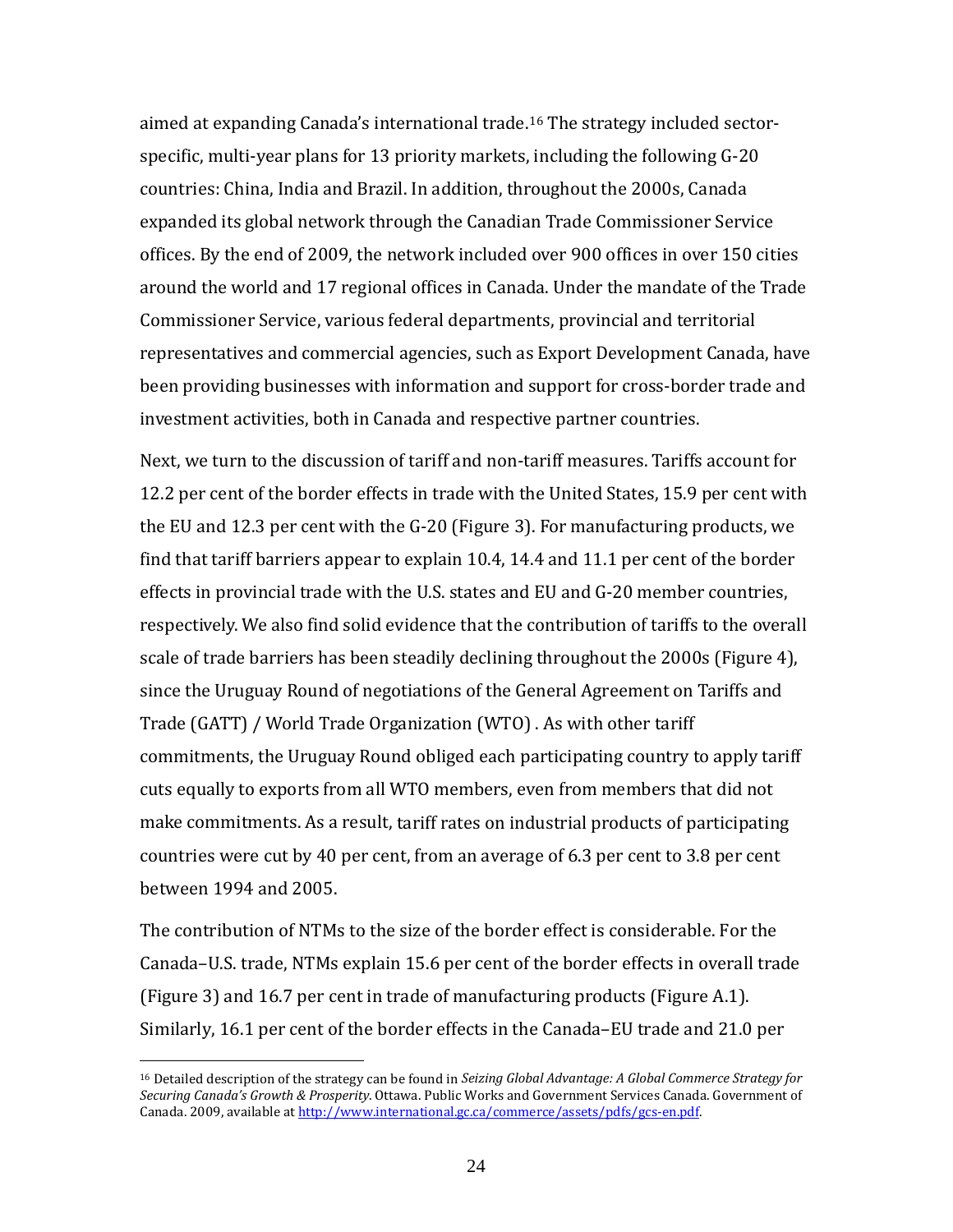cent of the border effects in the Canada–G-20 trade can be attributed to the NTMs. For all trading partners, the contribution of NTMs to the total border effects exceeded that of tariff barriers for overall trade in goods and trade in manufacturing products. In bilateral trade between Canadian provinces and U.S. states, the contribution of NTMs to the border effects grew from 12.8 per cent in 2001–03 to 17.2 per cent in 2008–10. Likewise, the increased importance of NTMs in reducing international trade is documented for Canada–EU (up from 14.6 to 18.4 per cent) and Canada–G-20 trade (up from 16.0 to 23.6 per cent). In fact, in terms of the overall contribution, the changes in contribution of NTMs to the border effects exceeded the reduction in tariff barriers.

Use of NTMs to regulate trade has intensified since the 1990s, both in terms of countries adopting such measures as well as in their variety (Ciuriak, 2003; Devadason and Chenayah, 2011; and Nicita and Gourdon, 2013). The number of NTM notifications received by the WTO rose between 2001 and 2010 (Figure 5). Steady growth in the use of NTMs in the United States is of a particular relevance to Canada because the number of active NTMs applied by the United States toward foreign products increased from 701 in 2001 to 2,701 in 2010. These findings are in line with the recent literature on the subject (Hufbauer and Hart, 2008; Baldwin and Evenett, 2009; Watson and James 2013). The number of NTM notifications by Canada also increased, but their frequency and the rate of change were significantly less than those of other WTO members, the United States in particular.

The story behind the rise in NTMs is multi-dimensional. While some of them point to the existence of protectionist policies by the importing country,  $17$  others are implemented for legitimate reasons and reflect increased heterogeneity of trading partners, global supply chains and consumer preferences. In this context, the increased frequency of NTMs is not surprising. In fact, the growing prevalence of NTMs may simply be a reflection of the rapid globalization of supply chains since the

<span id="page-29-0"></span><sup>&</sup>lt;sup>17</sup> According to Grundke and Moser (2014), some of the NTMs imposed by the United States recently are consistent with the existence of counter-cyclical protectionism. Some of the recent examples of protectionist regulations in the United States include imposing mandatory labelling of the country of origin on beef; inspecting imported catfish; expanding the Lacey Act (2008) to include lumber and other forestry products; banning clove cigarettes; and restricting the shrimp-tuna trade.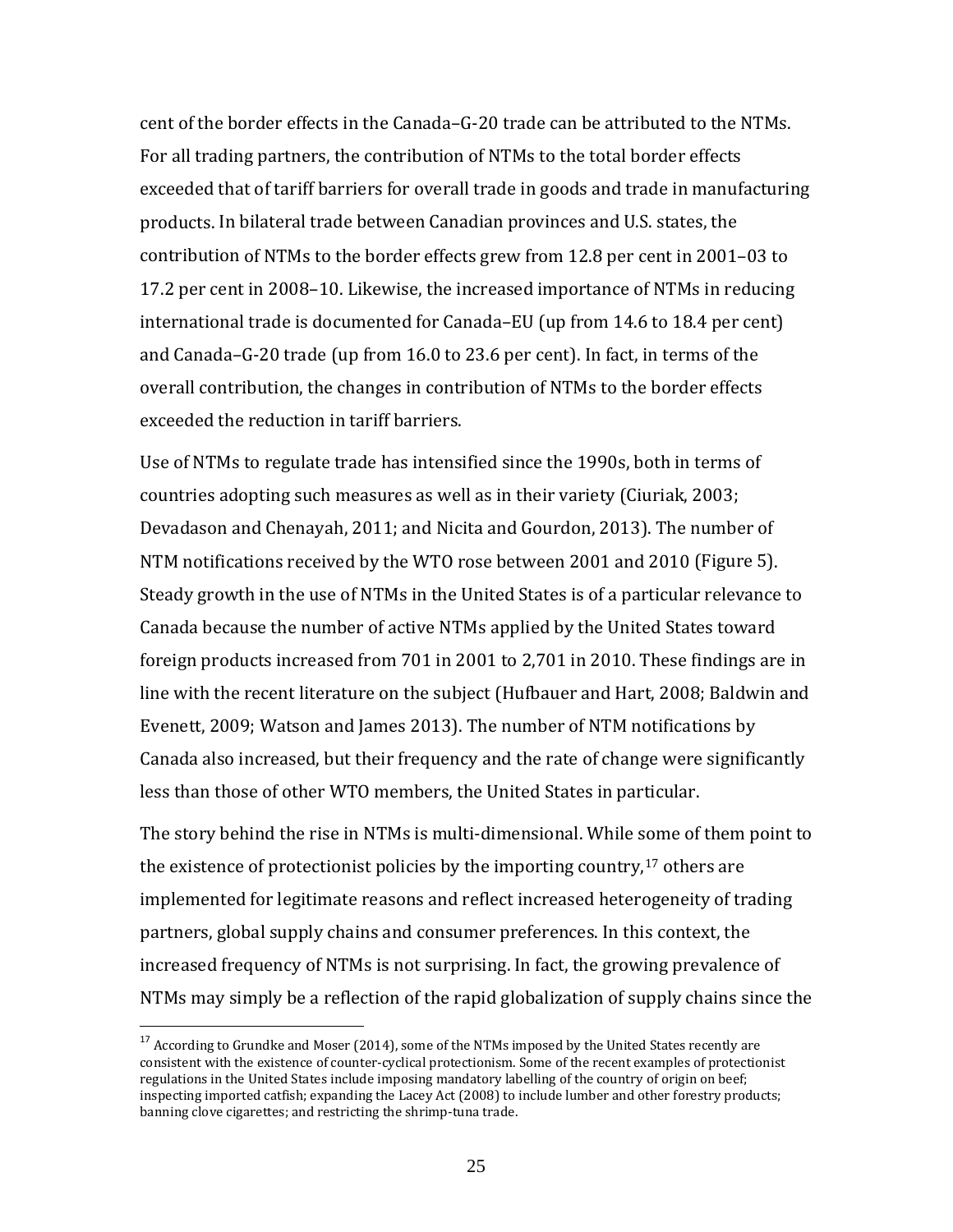early 2000s and the desire for consumer protection and integrity throughout the supply chain.

Indeed, in recent decades, it has become more common to produce goods in a number of geographically dispersed stages. This evolution of supply chains has been described by economists as a production fragmentation. The implication of this change in the organization of production is that it takes many more export and import transactions with firms from many more jurisdictions with varying degrees of technical and sanitary and phytosanitary standards. In addition, consumers are also becoming increasingly demanding about the attributes of products they purchase. Other examples of frequently cited rationale for NTMs include expectations related to the protection of the environment. In response to these changes, additional trade measures may be often necessary to ensure food safety as well as animal, plant and health protection. Such NTMs are frequently imposed for reasons that are perfectly valid in terms of WTO agreements. Accordingly, the fact that the use of NTMs in the United States has increased more swiftly may be because the United States has many more diversified trade connections than Canada does. It could be expected, then, that the recent increase in the border effect will be temporary and will diminish over time as producing countries steadily adopt those practices and standards that are in line with the technical standards and consumer preferences in importing countries.

NTMs are also expected to decline as a result of ongoing multilateral negotiations. Non-agricultural market access (NAMA) negotiations under the Doha Development Round, supported by a number of countries, including Canada, could deliver meaningful improvements in some areas, including promoting transparency in export licensing; labelling textiles, apparel, footwear and travel goods across the member countries; unifying technical barriers to trade for automotive products; and agreeing on safety and electromagnetic compatibility for electrical and electronic products.

Our results also indicate that welfare changing trade barriers—tariff and non-tariff measures together—account only for 27.8 per cent of the border effects in bilateral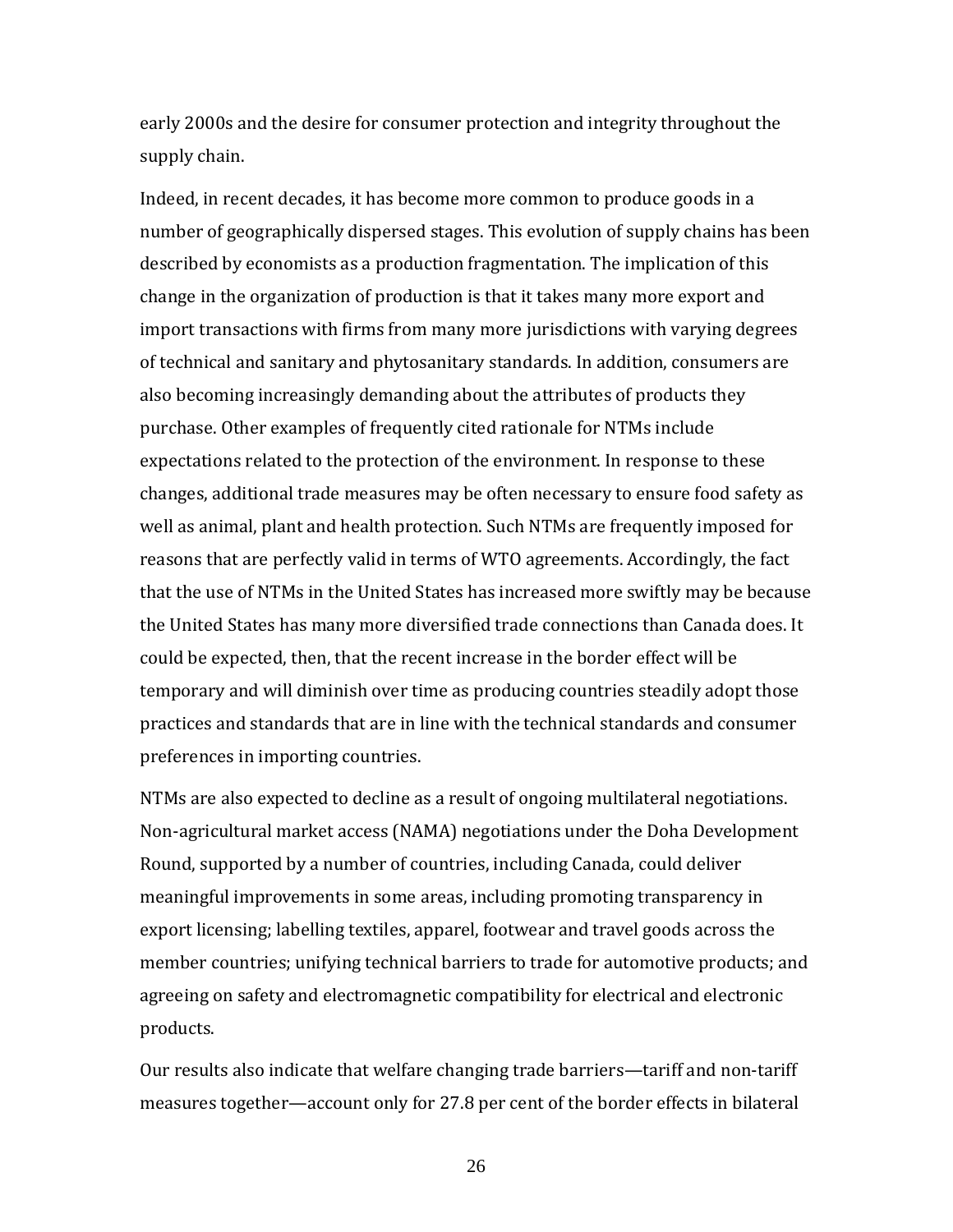trade between Canada and the United States, 32.2 per cent of the border effects between Canada and the EU member nations and 33.3 per cent of the border effects between Canada and G-20 countries. These results confirm the suggestions by Helliwell (2003) and Helliwell and Schembri (2005) that border effects do not represent solely costly trade barriers. Despite a recent rise in NTMs, by and large, border effects embody differences in transaction costs and unobservable characteristics that are likely to reflect consumer preferences for home products and efficiency in organization of production.

#### **6 Conclusion**

Based on the analysis of bilateral trade flows between Canadian provinces and U.S. states during the period from 2000 to 2010, we find that border effects in foreign trade decreased in comparison to the previously reported estimates in existing literature. An estimated border effect of 9.0 is lower than estimates from existing literature that use data for the 1980s and 1990s, which demonstrated a decline in the home trade bias for Canadian provinces. This result most likely reflects the consequences of full NAFTA implementation.

Overall, the findings are reassuring, given the fact that our study integrated trade flows from all the U.S. states rather than only the 30 largest or adjacent U.S. states that were used in the existing literature. Having said that, we also report that the border effects for trade by Canadian provinces with the United States has gradually edged up from 8.4 in 2000 to 9.4 in 2010. In line with existing studies, we find significant variation in provincial border effects. The border with the United States is quite thin for Alberta, Saskatchewan and British Columbia. It is much thicker, however, for Prince Edward Island and Nova Scotia.

The border effects in Canada–EU bilateral trade remain elevated. The Blinder-Oaxaca nonlinear decomposition of the border effects shows that the variables that stand for the cost of obtaining information about foreign markets and other transaction costs account for about one third of the border effects with EU member nations. Possible effective ways to overcome these information gaps are trade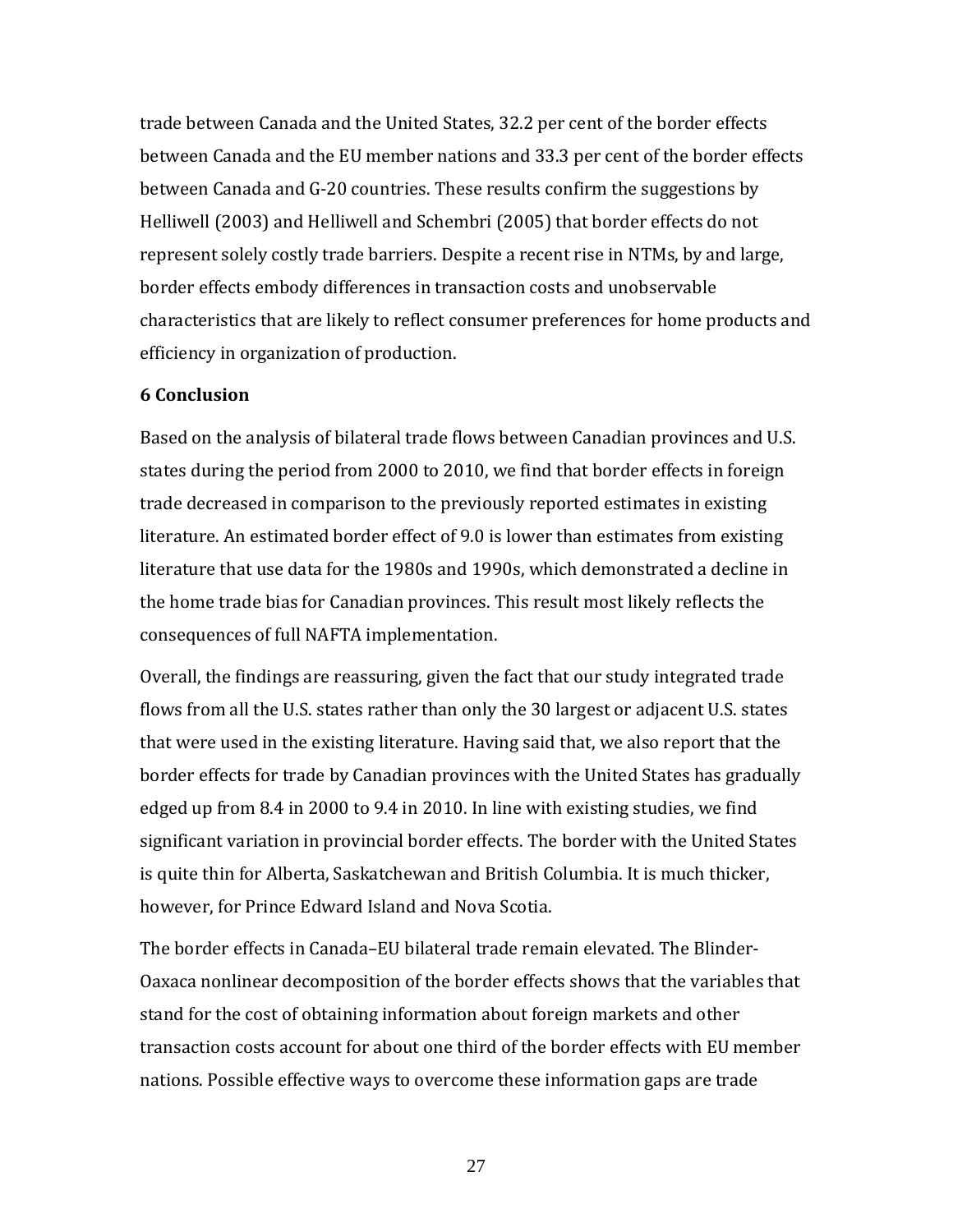delegations, fairs and workshops. These activities tend to contribute to the dissemination of information on markets, local customers and supply chains, export and import procedures, regulation, taxes and country risk factors in foreign markets. Similar to the trade between Canadian provinces and EU nations, bilateral trade with G-20 countries seems to face significant transaction costs. That said, between 2001 and 2010, the border effects in Canada–G-20 trade have been gradually decreasing. In fact, once we account for transaction costs, tariff and nontariff measures, the thickness of the border is approaching the one between Canada and the United States.

The study also reports a decline in the prevalence of tariffs and an increase in WTO notifications on the introduction of NTMs, pointing to a growing trend around the world to regulate trade through technical barriers for product standards and sanitary and phytosanitary restrictions. That said, more research is needed to explore whether the rise NTMs is a sign of increased protectionism or simply reflects increased production fragmentation, complexity of supply chains and changing consumer preferences. Yet, even the latter case, the current study shows that, while many NTMs may, in fact, be desirable for the aforementioned reasons, their implementation is not free and has imposed a measurable cost among trading partners.

While we document an increase in the prevalence of NTMs and decrease in the use of tariff measures, their combined impact on the border effects is estimated to be significantly smaller than the effect of the transaction costs and unobservable characteristics that capture consumer tastes for local products, tighter domestic supply chains and other aspects of organization of production. Taken together, the study provides further evidence that border effects do not solely represent costly trade-distorting barriers.

There are some avenues for future research on the topic. In a series of papers, Anderson and Yotov (2010 a, b; 2012) argue that estimating gravity models at the industry level is likely to reduce aggregation bias because sector-level trade would provide reflection of heterogeneity in trade costs and border effects across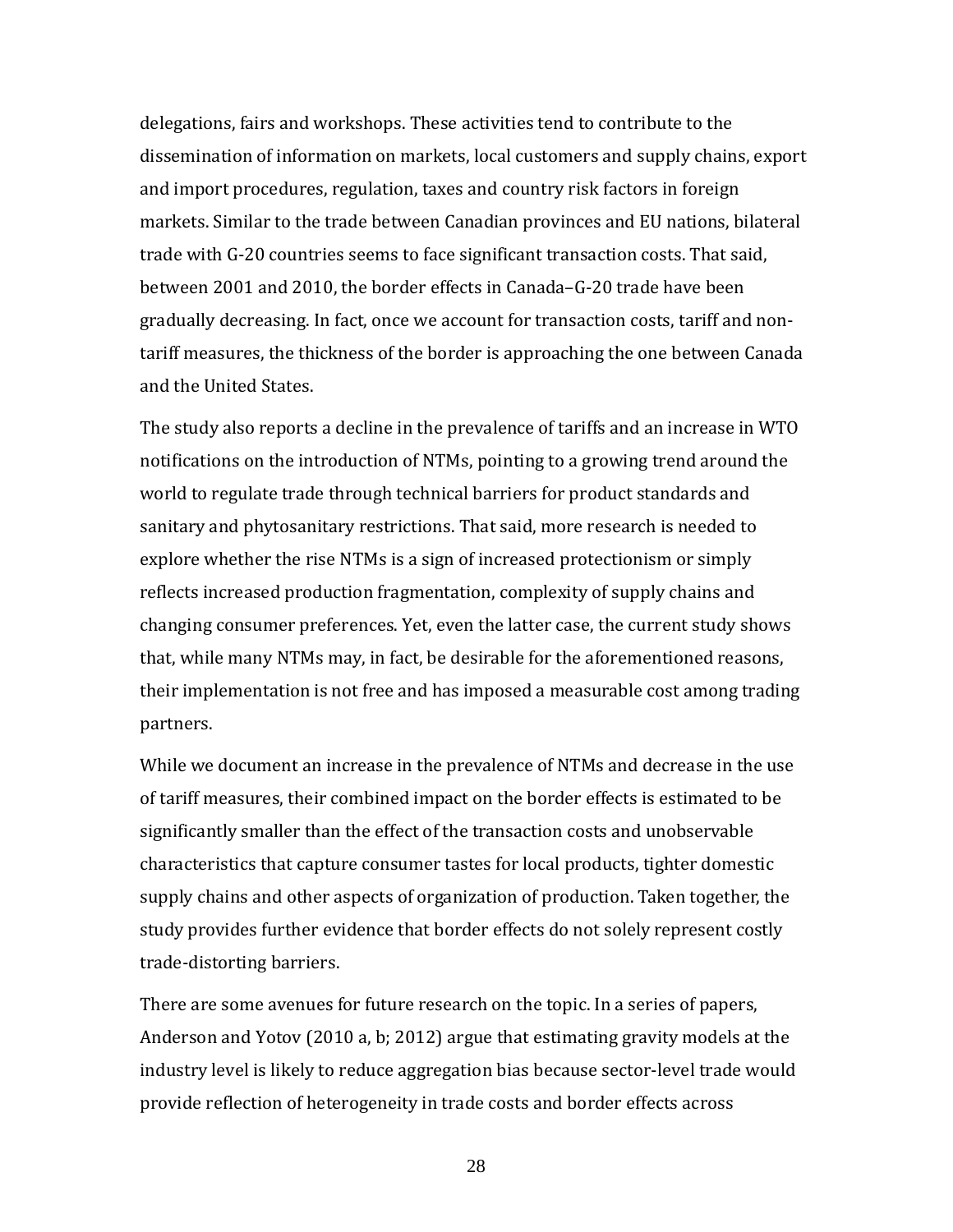industries and, therefore, improve policy implications of the exercise. While we shed some light on the trends for the manufacturing sector, future research efforts on the topic may incorporate more comprehensive analysis of product- or sector-level trade flows enabling a better consideration of the supply chain and other intraindustry links.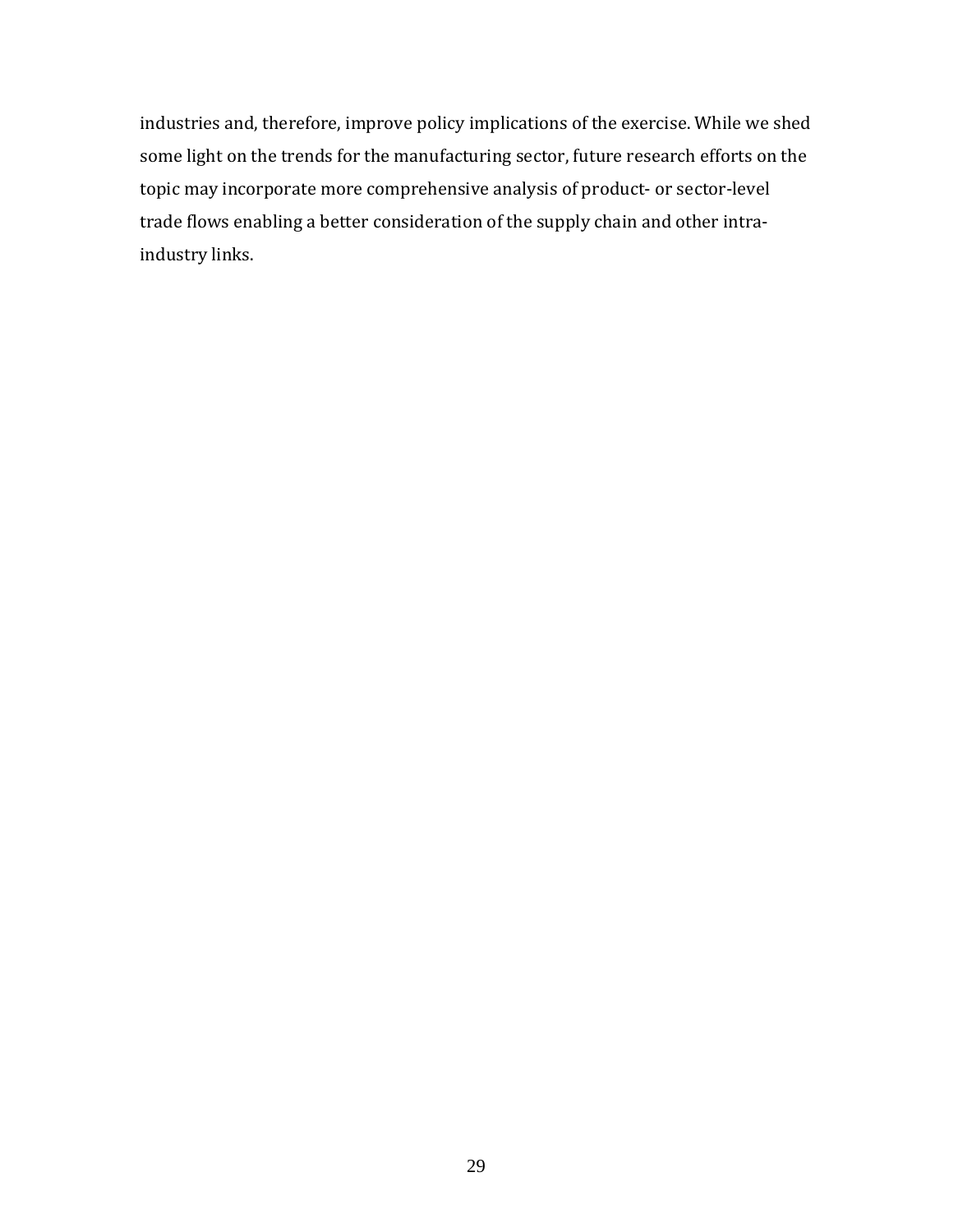#### **References**

[1] Anderson, J. E. 1979. "A Theoretical Foundation for the Gravity Equation," *American Economic Review* 68: 106–16.

[2] Anderson, J. E. and E. van Wincoop. 2003. "Gravity with Gravitas: A Solution to the Border Puzzle," *American Economic Review* 93: 170–92.

[3] Anderson, J. and Y. Yotov. 2010a. "The Changing Incidence of Geography," *American Economic Review* 100: 2157–86.

[4] Anderson, J. and Y. Yotov. 2010b. "Specialization: Pro- and Anti-Globalizing, 1990–2002," NBER Working Paper No. 16301.

[5] Anderson, J. and Y. Yotov. 2012. "Terms of Trade and Global Efficiency Effects of Free Trade Agreements, 1990–2002," School of Economics Working Paper Series 2012-3, LeBow College of Business, Drexel University.

[6] Anderson, M. A. and S. Smith. 1999. "Canadian Provinces in World Trade: Engagement and Detachment," *Canadian Journal of Economics* 32: 23–37.

[7] Angrist, J. and A. Krueger. 2001. "Instrumental Variables and the Search for Identification: From Supply and Demand to Natural Experiments," *Journal of Economic Perspectives* 15: 69–85.

[8] Auboin, M. and M. Ruta. 2011. "The Relationship Between Exchange Rates and International Trade: A Review of Economic Literature," WTO Staff Working Paper, No.ERSD-2011-17

[9] Baier S. and H. Bergsrtand. 2007. "Do Free Trade Agreements Actually Increase Members' International Trade?" *Journal of International Economics* 71: 72–95.

[10] Baier, S. and H. Bergstrand. 2009. "Bonus Vetus OLS: A Simple Method for Approximating International Trade—Cost Effects Using the Gravity Equation," *Journal of International Economics* 77: 77–85.

[11] Baldwin, R. and S. Evenett. 2009. "The Crisis and Protectionism: Steps World Leaders Should Take," in Richard Baldwin, ed. The Great Trade Collapse: Causes, Consequences, and Prospects.

[12] Baldwin, R. and V. DiNino. 2006. "Euros and Zeros: The Common Currency Effect on Trade in New Goods," Center for Economic Policy Research Discussion Papers, 5973.

[13] Bauer, T. and M. Sinning. 2008. "An Extension of the Blinder-Oaxaca Decomposition to Nonlinear Models," *Advances in Statistical Analysis* 92: 197–206

[14] Blinder, A. S. 1973. "Wage Discrimination: Reduced Form and Structural Variables," *Journal of Human Resources* 8: 436–455.

[15] Blomstrom, M., R.E. Lipsey and K. Kulchycky. 1988. "U.S. and Swedish Direct Investment and Exports*,"* in R. Baldwin (ed.), *Trade Policy Issues and Empirical Analysis*, Chicago, University of Chicago Press, 259–297.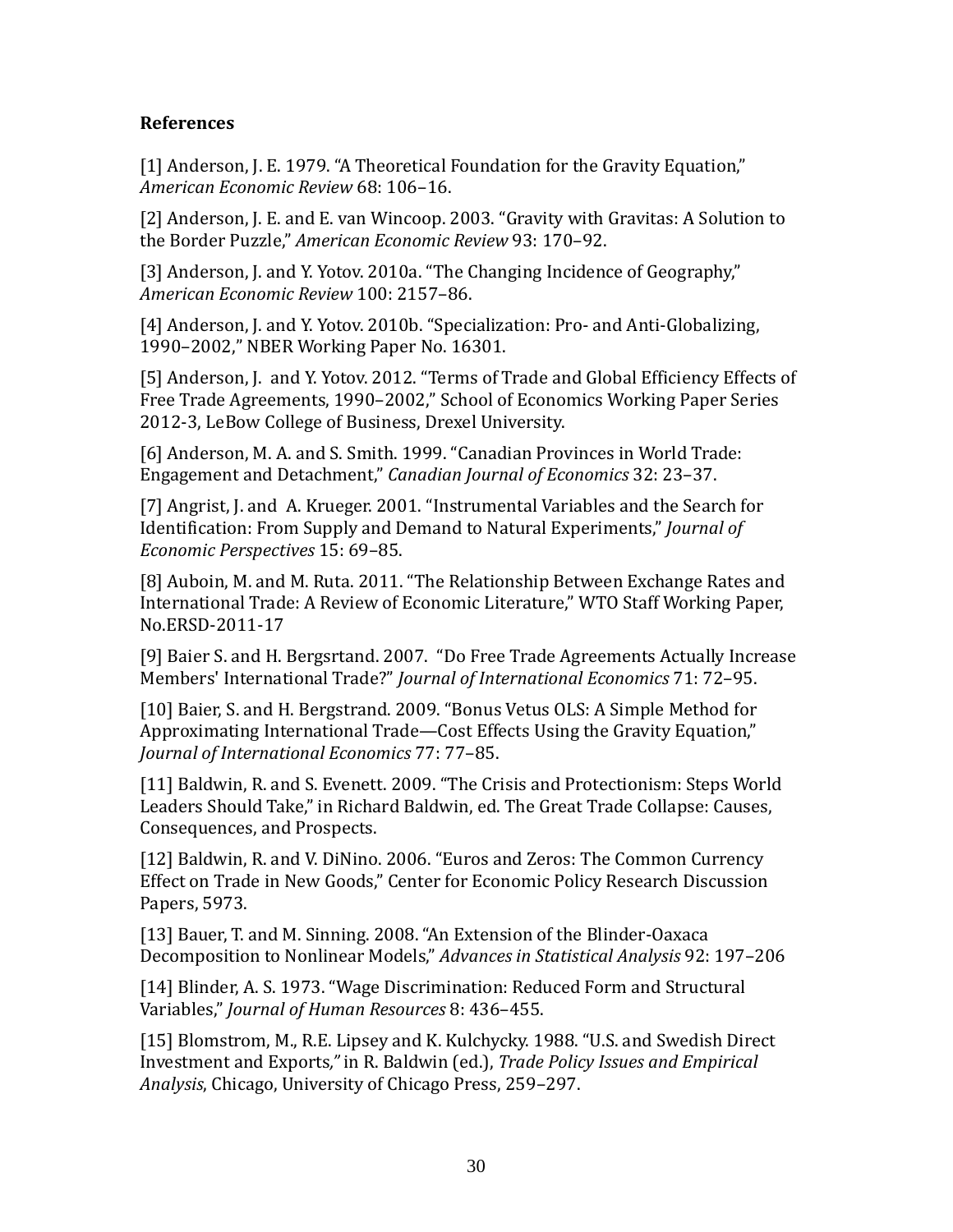[16] Braconier, H. and K. Ekholm. 2000. "Swedish Multinationals and Competition from High-and Low-Wage Locations," *Review of International Economics* 8: 448–461.

[17] Buckley, P. J. and M. Casson. 1981. "The Optimal Timing of a Foreign Direct Investment," *Economic Journal* 91: 75–87.

[18] Burger, M., F. van Oort and G.J. Linders. 2009. "On the Specification of the Gravity Model of Trade: Zeros, Excess Zeros and Zero–Inflated Estimation," *Spatial Economic Analysis* 4: 167–90.

[19] Cameron, A. and P.K. Trivedi. 2008. *Microeconometrics using Stata*. Stata Press.

[20] Caves, R. E. 1996. *Multinational Enterprise and Economic Analysis*, Cambridge University Press, Cambridge.

[21] Chaney, T. 2008. "Distorted Gravity: The Intensive and Extensive Margins of International Trade," *American Economic Review* 98: 1707–1721.

[22] Chen, Z. , H. A. Rus and A. Sen. 2012. "Border Effects Before and After 9/11: Panel Data Evidence Across Industries" No. 12-02, Carleton Economic Papers.

[23] Ciuriak, Dan. 2003. "The Quantification and Impact of Non-Tariff Measures: Why Do NTMs Proliferate and What are the Consequences?"Available at SSRN: <http://ssrn.com/abstract=1660165> or http://dx.doi.org/10.2139/ssrn.1660165.

[24] Clausing, K. 2000. "Does Multinational Activity Displace Trade?" *Economic Inquiry* 38: 190–205.

[25] Coulombe, S. 2005. "Border Effects and North American Economic Integration: Where Are We Up To?" in R.G. Harris and T. Lemieux (eds), *Social and Labour Market Aspects of North American Linkages,* University of Calgary Press.

[26] Cyrus, T. 2002. "Income in the Gravity Model of Bilateral Trade: Does Endogeneity Matter?" *The International Trade Journal* 16: 161–180.

[27] Devadason, E. and S. Chenayah. 2011. "Proliferation of Non-Tariff Measures in China—Their Relevance for ASEAN," Available at SSRN: http://ssrn.com/abstract=1950462 or [http://dx.doi.org/10.2139/ssrn.1950462.](http://dx.doi.org/10.2139/ssrn.1950462)

[28] Dias, D. 2011. "The Border Effect through the Rearview Mirror: Would the Puzzle Have Existed if Today's Tools Had Been Used?" University of Illinois at Urbana-Champaign, unpublished manuscript.

[29]Eaton, J. and S. Kortum. 2002. "Technology, Geography, and Trade," *Econometrica* 70: 1741–1779.

[30]Egger, P. and M. Pfaffermayr. 2004. "Distance, Trade and FDI: A Hausman-Taylor SUR approach," *Journal of Applied Econometrics* 19: 227–246.

[31] Eichengreen, B. and D. A. Irwin. 1998. "The Role of History in Bilateral Trade Flows," in Jeffrey A. Frankel (eds), *The Regionalization of the World Economy*.

[32] Eichengreen, B. 2007. "The Real Exchange Rate and Economic Growth," Commission on Growth and Development Working Paper 4, World Bank.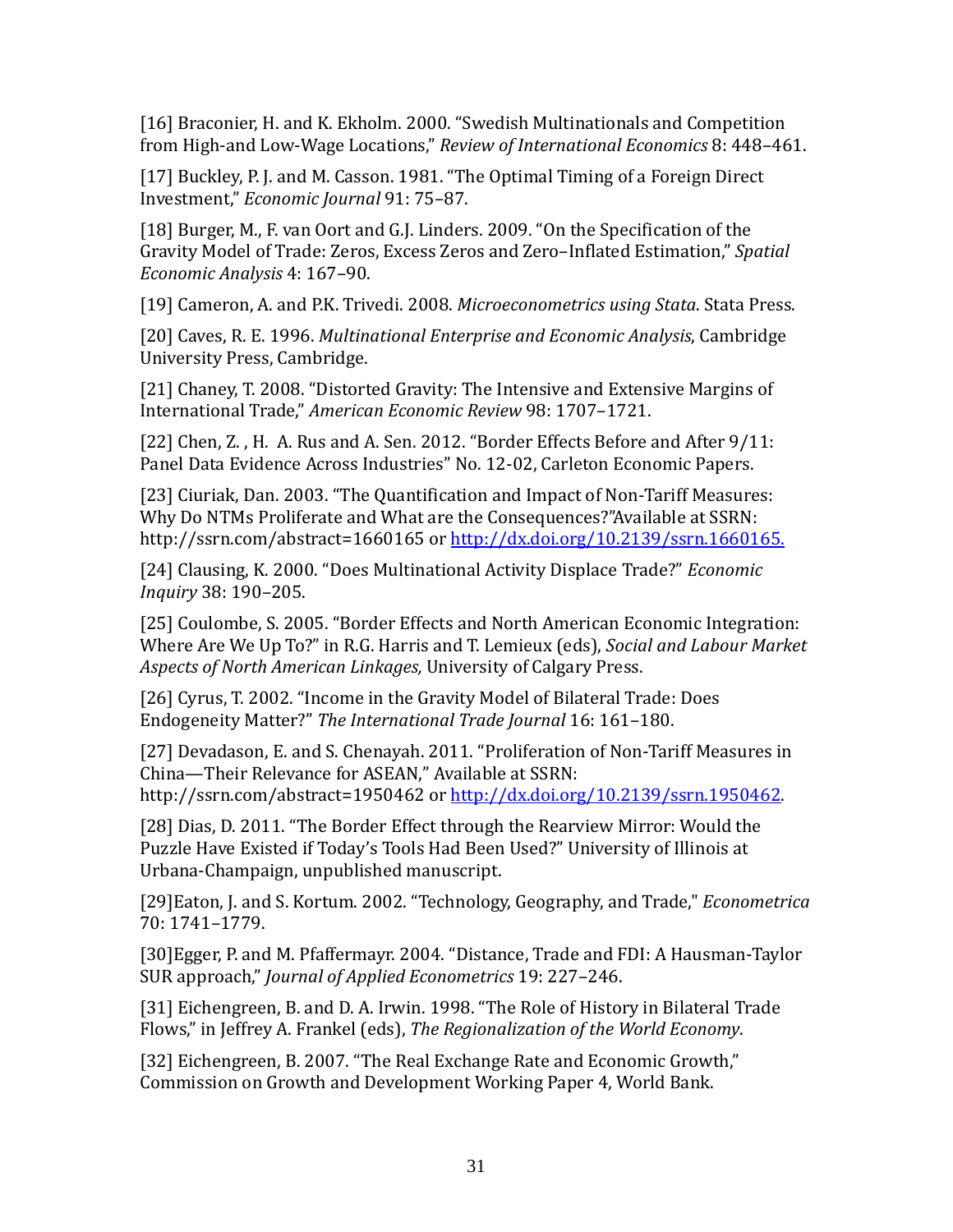[33] Evans, C. L. 2003. "The Economic Significance of National Border Effects," *American Economic Review* 93: 1291–1312.

[34]Fairlie, R. W. 2005. "An Extension of the Blinder-Oaxaca Decomposition Technique to Logit and Probit models," *Journal of Economic and Social Measurement* 30: 305–316.

[35]Feenstra, R. C. 2004. *Advanced International Trade: Theory and Evidence*. Princeton, N.J.: Princeton University Press.

[36] Flam, H. and H. Nordstrom. 2011. "Gravity Estimation of the Intensive and Extensive Margins of Trade: An Alternative Procedure with Alternative Data," CESifo, Working Paper No. 3387.

*[37] Flowerdew, R. and M. Aitkin. 1982. "A Method of Fitting the Gravity Model Based on the Poisson Distribution," Journal of Regional Science 22: 191–202.*

[38] Fontagné L., M. Mimouni and J.M. Pasteels. 2005. "Estimating the Impact of Environmental SPS and TBT on International Trade," *Integration and Trade* 22: 7–37.

[39] Government of Canada. 2008. *Seizing Global Advantage: A Global Commerce Strategy for Securing Canada's Growth & Prosperity*. Ottawa. Public Works and Government Services Canada.

[40]Grundke, R. and C. Moser. 2014. "Hidden Protectionism? Evidence from Non-Tariff Barriers to Trade in the United States," KOF Working Papers No. 369.

[41] Grubert H. and J. Mutti. 1991. "Taxes, Tariffs and Transfer Pricing in Multinational Corporate Decision Making," *The Review of Economics and Statistics* 73: 285–293.

[42] Harrigan, J. 1996. "Openness to Trade in Manufactures in the OECD," *Journal of International Economics* 40: 23–40.

[43] Head, K. and J. Ries. 2001. "Overseas Investment and Firm Exports," *Review of International Economics* 9: 108–122.

[44] Head K. and T. Mayer. 2013. "Gravity Equations: Workhorse, Toolkit, and Cookbook," in Gopinath, Helpman and Rogoff (eds), *Handbook of International Economics*, Vol. 4, Elsevier.

[45] Head, K. 2003. "Gravity for Beginners," mimeo, University of British Columbia.

[46] Heckman, J. 1979. "Sample Selection Bias as a Specification Error," *Econometrica*  47: 153–161.

[47] Helliwell, J. F. 1996. "Do National Borders Matter for Quebec's Trade?" *Canadian Journal of Economics* 29: 507–522.

[48] Helliwell, J. F. 1998. "How Much Do National Borders Matter?" Brookings Institution.

[49] Helliwell, J. F, and L. Schembri. 2005. "Borders, Common Currencies, Trade, and Welfare: What Can We Learn From the Evidence?" *Bank of Canada Review* (Summer): 19–33.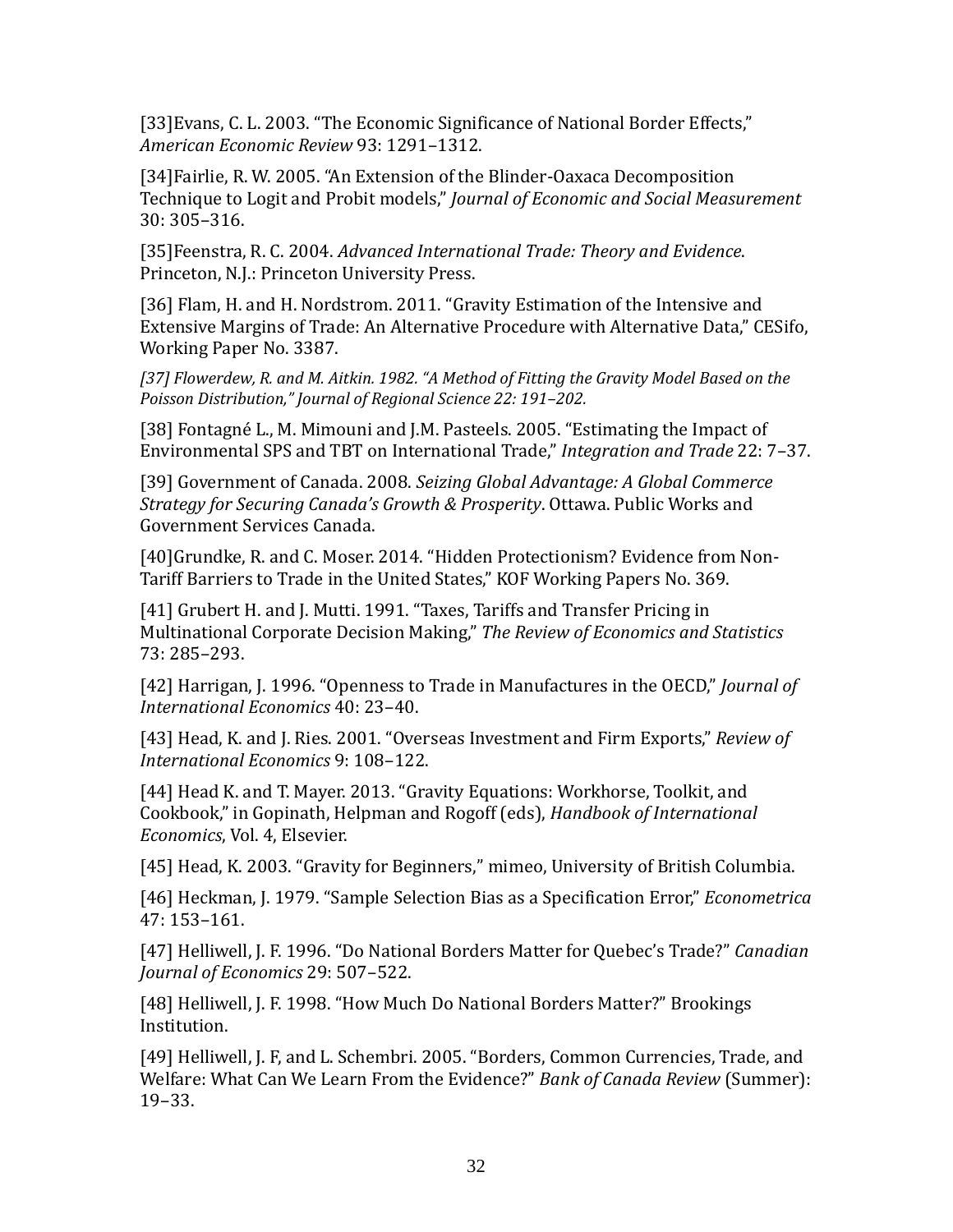[50]Helpman, E., M. Melitz and Y. Rubinstein. 2008. "Trading partners and trade volumes," *Quarterly Journal of Economics* 123: 441–87.

[51] Hillberry, R. H. 1998. "Regional Trade and "the Medicine Line": The National Border Effect in US Commodity Flow Data," *Journal of Borderland Studies* 13: 1–17.

[52] Holtz-Eakin, D., W. Newey and H. S. Rosen. 1988. "Estimating Vector Autoregressions with Panel Data." *Econometrica* 56: 1371–1395.

[53] Hufbauer, C. and M. Hart. 2008. "Free Trade in Free Fall? Canada–U.S. Nontariff Barriers," *One Issue, Two Voices* 8, Woodrow Wilson Center for Scholars.

[54]Khan, A. H. and Y. Kim. 1999. "Foreign direct investment in Pakistan: policies, Issues and Operational Implications," EDRC Report Series No. 66.

[55] Kristensen, I. and G. Wawro. 2003. "Lagging the Dog? The Robustness of Panel Corrected Standard Errors in the Presence of Serial Correlation and Observation Specific Effects." Presented at the Annual Meeting of the Society for Political Methodology, University of Minnesota.

[56]Linders, G. J. M. and H. L. F. de Groot. 2006. "Estimation of the Gravity Equation in the Presence of Zero Flows," Tinbergen Institute Discussion Paper , No. 06-072/3.

[57]Martin, W. and C. S. Pham. 2008. "Estimating the Gravity Model when Zero Trade Flows are Frequent. World Bank manuscript.

[58]Martinez-Zarzoso, I. 2013. "The Log of Gravity Revisited," *Applied Economics*, Volume 45, Issue 3. University of Gottingen.

[59]Obstfeld M. and K. Rogoff. 2000. "The Six Major Puzzles in International Macroeconomics: Is There a Common Cause?" in Ben Bernanke and Kenneth Rogoff (eds), *NBER Macroeconomics Annual 2000* (Cambridge: MIT Press).

[60]Markusen, J. R. 1984. "Multinational, Multi-Plant Economies, and the Gains From Trade," *Journal of International Economics* 16: 205–226.

[61]McCallum, J. 1995. "National Borders Matter: Canada–U.S. Regional Trade Patterns," *American Economic Review* 85: 615–23.

[62]Melitz, M. 2003 "The Impact of Trade on Intra-Industry Reallocations and Aggregate Industry Productivity," *Econometrica* 71: 1695–1725.

[63]Melitz, M. and G. Ottaviano. 2008. "Market Size, Trade, and Productivity," *Review of Economic Studies*, 75: 295–316.

[64]Mitze, T., B. Alecke, B. and G. Untiedt. 2008. "Trade, FDI and Cross-Variable Linkages: A German (Macro) Regional Perspective," MPRA Paper No. 12245.

[65]Mundell, R. A. 1957. "International Trade and Factor Mobility," *American Economic Review* 47: 321–335.

[66]Narayanan, B., T. Hertel and H. Mark. 2010. "Disaggregated Data and Trade Policy Analysis: The Value of Linking Partial and General Equilibrium Models," *Economic Modelling* 27: 755–766.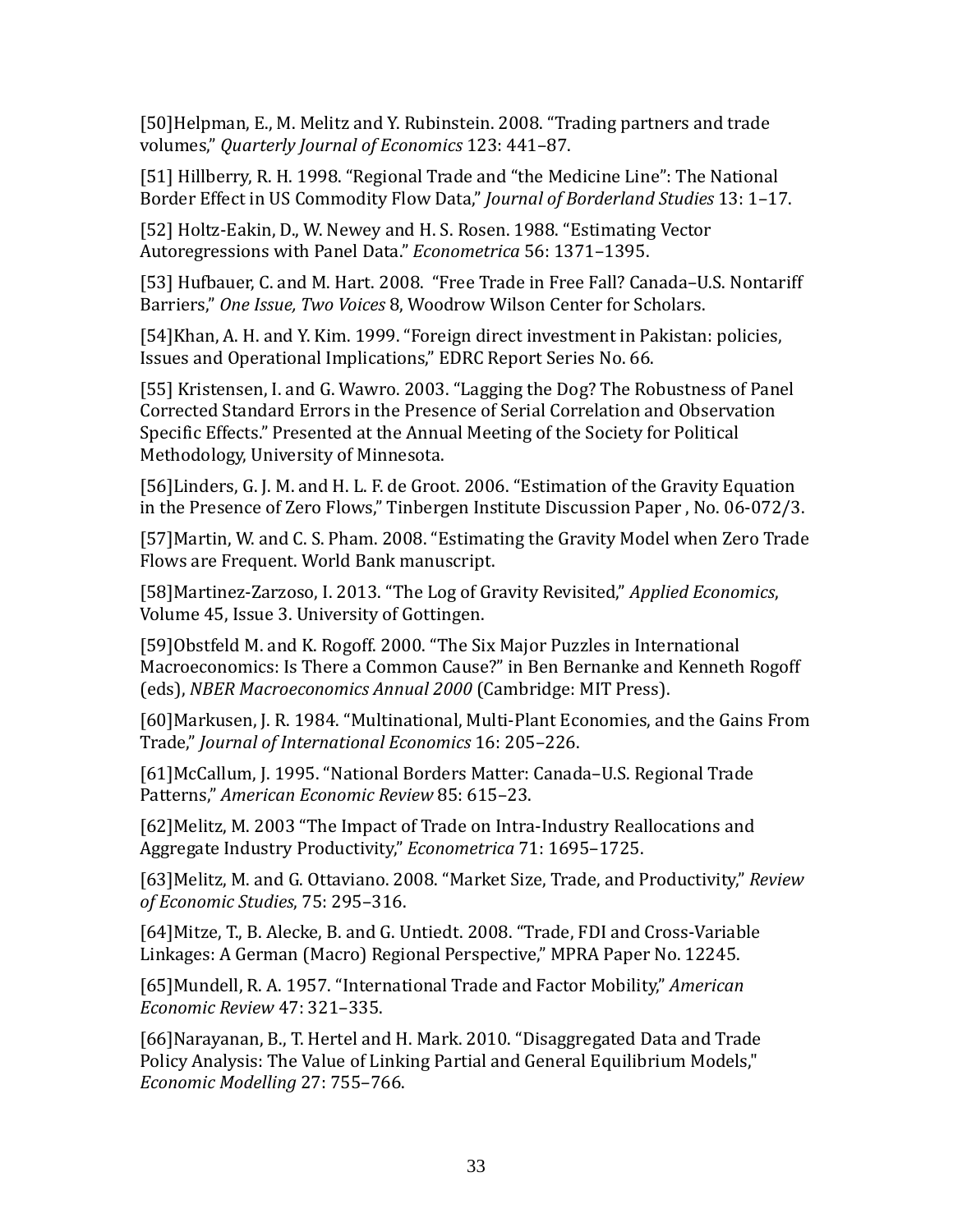[67]Nicita, A. and J. Gourdon. 2013. "A Preliminary Analysis on Newly Collected Data on Non-Tariff Measures," UNCTAD, Policy Issues in International Trade and Commodities Study Series No. 53.

[68]Oberhofer H. and M. Pfaffermayr. 2012. "FDI versus Exports: Multiple Host Countries and Empirical Evidence," *The World Economy* 35: 316–330.

[69]Olper, A. and V. Raimondi. 2008. "Agricultural Market Integration in the OECD: A Gravity-Border Effect Approach," *Food Policy* 33: 165–175.

[70]Oaxaca, R. 1973. "Male-Female Wage Differentials in Urban Labor Markets," *International Economic Review* 14: 693–709.

[71]Oaxaca, R. and M. Ransom. 1998. "Calculation of Approximate Variances for Wage Decomposition Differentials," *Journal of Economic and Social Measurement* 24: 55–61.

[72]Pfaffermayr, M. 1996. "Foreign Outward Direct Investment and Exports in Austrian Manufacturing: Substitutes or Complements?" *Weltwirtschaftliches Archiv* 132: 501–552.

[73]Query, J. 2014. "The Impact of Market Size on International Trade and the Border Effect," University of Oregon, unpublished manuscript.

[74] Rodrik, D. 2008. "The Real Exchange Rate and Economic Growth," Brookings Papers on Economic Activity, eds. D. W. Elmendorf, N. G. Mankiw, and L. H. Summers, 365–412

[75]Rose, A. 2004. "Do We Really Know That the WTO Increases Trade?" *American Economic Review* 94: 98–114.

[76]Santos S. and S. Tenreyro. 2006. "The Log of Gravity," *The Review of Economics and Statistics*, 88: 641–658.

[77]Santos S. and S. Tenreyro. 2009. "Trading Partners and Trading Volumes: Implementing the Helpman-Melitz-Rubinstein Model Empirically," CEP Discussion Paper No. 935.

[78]Tobin, J. 1958. "Estimation of Relationships for Limited Dependent Variables," *Econometrica* 26: 24–36.

[79]Wall, H. 2000. "Gravity Model Specification and the Effects of the Canada–U.S. Border," Working Paper 2000-024A, Federal Reserve Bank of St. Louis.

[80]Watson W. and S. James. 2013. "Regulatory Protectionism: A Hidden Threat to Free Trade," Cato Institute, Policy Analysis No. 723.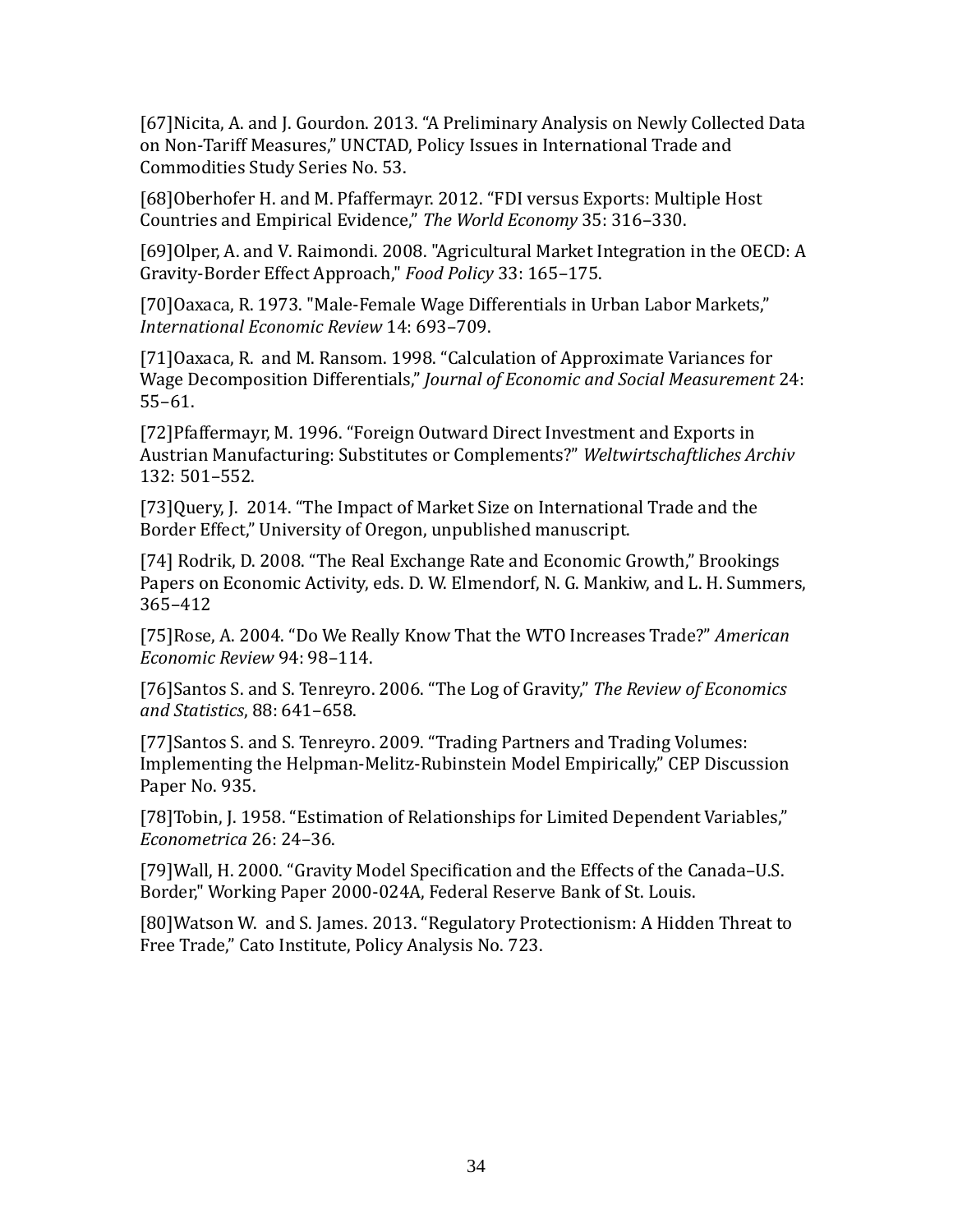### **Tables and Figures**

| <b>Study</b>                          | CAN-U.S.<br>border<br>effect              | <b>Data</b>                                 | Zero trade<br>issue     | <b>Multilateral</b><br>trade<br>resistance | Number of U.S. states in<br>the model |
|---------------------------------------|-------------------------------------------|---------------------------------------------|-------------------------|--------------------------------------------|---------------------------------------|
| McCallum (1995)                       | 20.9                                      | Cross-<br>sectional, 1988                   | <b>Not</b><br>addressed | Not accounted                              | 30 largest or adjacent to<br>Canada   |
| Helliwell (1998)                      | 11.9                                      | Panel, 1990-96                              | Not<br>addressed        | Accounted                                  | 30 largest or adjacent to<br>Canada   |
| Wall (2000)                           | 15.1                                      | Panel, 1994-96                              | <b>Not</b><br>addressed | Not accounted                              | 30 largest or adjacent to<br>Canada   |
| Anderson (2001)                       | 15.2                                      | Cross-<br>sectional, 1988                   | Not<br>addressed        | Accounted                                  | 30 largest or adjacent to<br>Canada   |
| Anderson and<br>van Wincoop<br>(2001) | 10.7                                      | Cross-<br>sectional, 1993                   | <b>Not</b><br>addressed | Accounted                                  | 30 largest or adjacent to<br>Canada   |
| Hillberry (2002)                      | 11.5                                      | Cross-<br>sectional, 1994                   | Addressed               | Accounted                                  | 30 largest or adjacent to<br>Canada   |
| Coulombe (2005)                       | From 18<br>$(1988)$ to<br>11 (1996)       | Panel, 1988-96                              | Addressed               | Accounted                                  | 30 largest or adjacent to<br>Canada   |
| Dias (2011)                           | 11.1                                      | Panel, 1988-93                              | Addressed               | Accounted                                  | 30 largest or adjacent to<br>Canada   |
| Chen, Rus and Sen<br>(2012)           | From 9.3<br>$(1994)$ to<br>19.1<br>(2005) | Longitudinal<br>cross-section,<br>1992-2005 | <b>Not</b><br>addressed | Not accounted                              | 30 largest or adjacent to<br>Canada   |
| Query, 2014                           | 31.2                                      | Cross-<br>sectional, 1993                   | Addressed               | Accounted                                  | 50                                    |

*Table 1: Estimated Canada–U.S. border effects in the existing literature* 

*Table 2: Estimated Canada–U.S. border effects across the provinces in the existing literature*

|    | Andersen and Smith, 1999 | Wall, 2000     | Query, 2014 (Data |
|----|--------------------------|----------------|-------------------|
|    | (Data 1988)              | (Data 1994-96) | 1993)             |
| AB | 10.1                     | 10.4           | 18.9              |
| BC | 6.0                      | 9.0            | 11.5              |
| MВ | 8.2                      | 11.1           | 14.8              |
| NΒ |                          | 13.8           | 22.0              |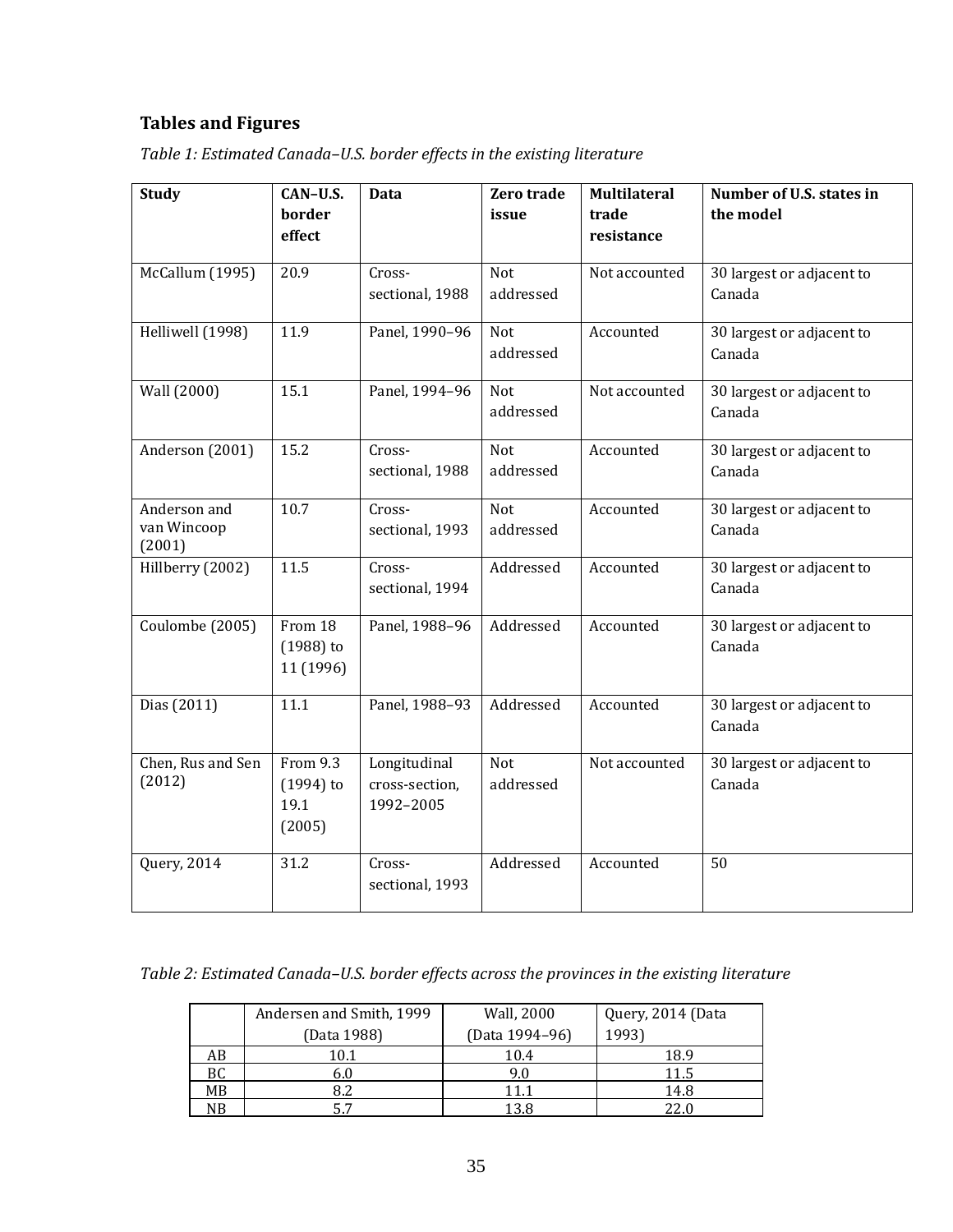| <u>NL</u>              | 8.5  | 22.4 | 46.5  |
|------------------------|------|------|-------|
| $\overline{\text{NS}}$ | 9.2  | 25.3 | 46.7  |
| $\overline{ON}$        | 14.6 | 9.5  | 15.0  |
| PE                     | 51.6 | 15.2 | 114.0 |
| ŰС                     | 10.1 | 14.7 | 16.0  |
| SK                     | 9.4  | 12.6 | 170   |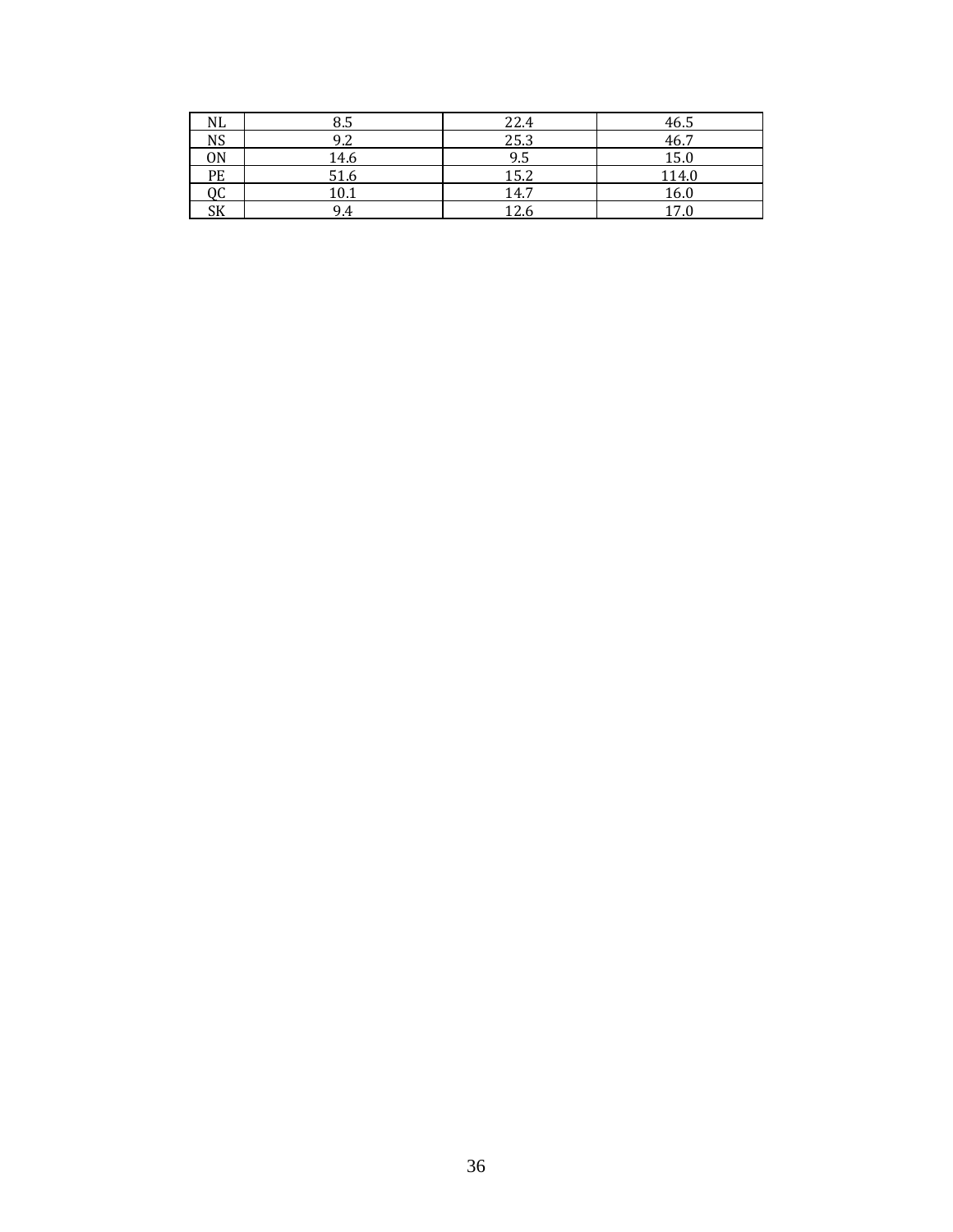### *Table 3: Summary statistics*

| Variable<br>Mean                                                            |          | Median<br>Standard<br>deviation |          | Skewness  | Kurtosis |
|-----------------------------------------------------------------------------|----------|---------------------------------|----------|-----------|----------|
|                                                                             |          |                                 |          |           |          |
| Exports (in millions of<br>CAD)                                             | 439.322  | 31.196                          | 1924.87  | 14.429    | 330.17   |
| Exporter GDP (in millions<br>of CAD)                                        | 308122.1 | 142565.0                        | 586838.9 | 5.022     | 36.565   |
| Importer GDP (in millions<br>of CAD)                                        | 308122.1 | 142565.0                        | 586838.9 | 5.022     | 36.565   |
| Distance (in kilometers)                                                    | 4755.350 | 3920.46                         | 3344.147 | 0.956     | 3.754    |
| Exchange rate (exporter's<br>currency for a unit of<br>importer's currency) | 41.708   | 1.0                             | 501.578  | 15.259    | 246.031  |
| FDI (in millions of CAD)                                                    | 129.925  | 188.481                         | 122.973  | 0.042     | 1.210    |
| Common language<br>(dummy)                                                  | 0.684    | 1.0                             | 0.465    | $-0.791$  | 1.626    |
| Contiguity (dummy)                                                          | 0.029    | 0.0                             | 0.168    | 5.612     | 32.494   |
| Colonial history (dummy)                                                    | 0.031    | 0.0                             | 0.174    | 5.404     | 30.199   |
| Tariff rate (percentage<br>points)                                          | 1.943    | 1.620                           | 1.813    | 7.108     | 75.179   |
| Non-tariff measures<br>(frequency)                                          | 0.098    | 0.075                           | 0.084    | 1.459     | 4.448    |
| Exporter's WTO<br>membership                                                | 0.993    | 1.0                             | 0.085    | $-11.613$ | 135.864  |
| Importer's WTO<br>membership                                                | 0.993    | 1.0                             | 0.085    | $-11.613$ | 135.864  |
| Exporter's remoteness                                                       | 4777.544 | 4608.387                        | 1939.359 | 1.793     | 8.986    |
| Importer's remoteness                                                       | 4736.889 | 4427.236                        | 1910.574 | 1.737     | 9.111    |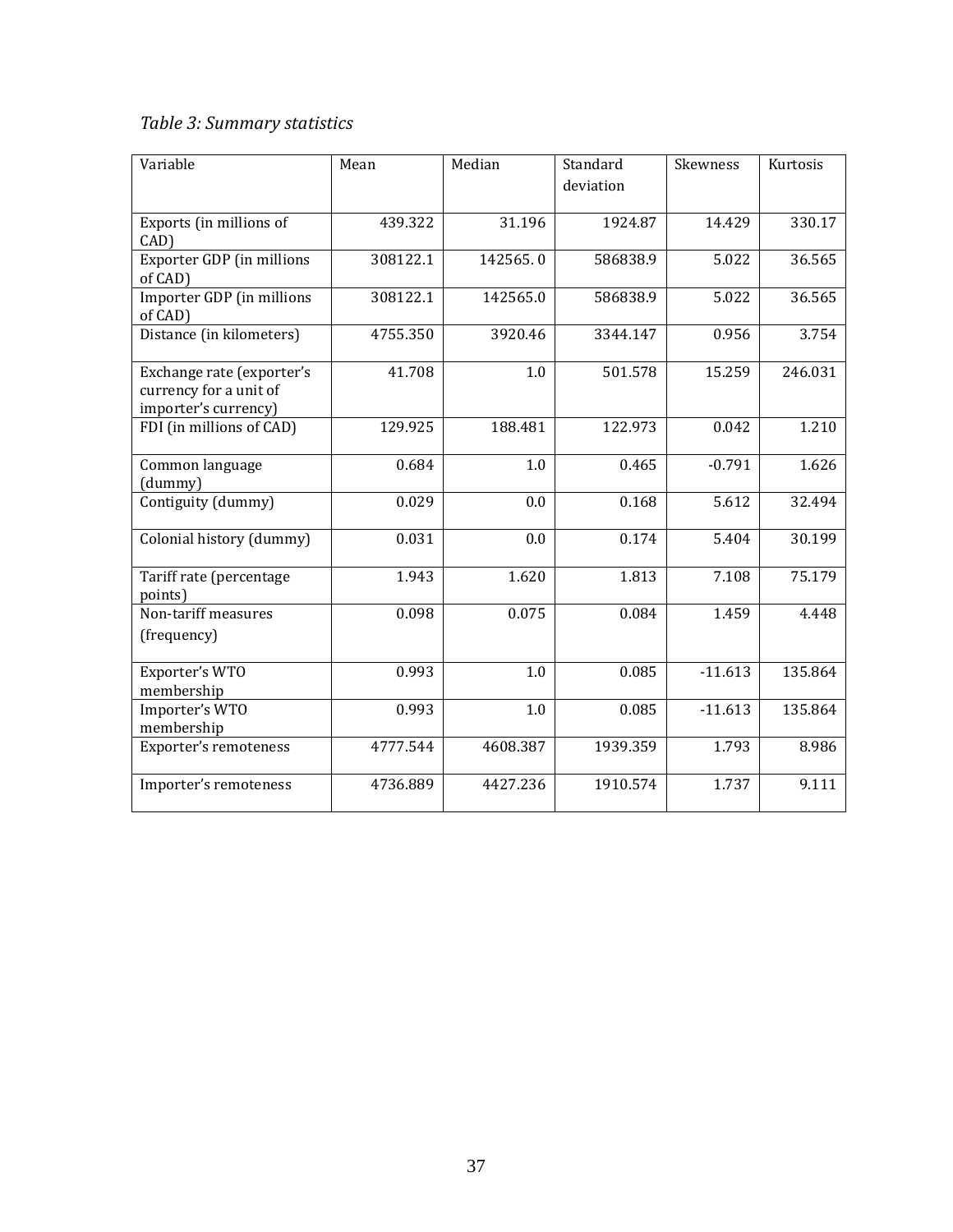|                                        | $(1)$ McCallum $(1995)$<br>specification | $(2)$ PPML  |
|----------------------------------------|------------------------------------------|-------------|
| Log GDP-exporter                       | 1.482***                                 | $0.584***$  |
|                                        | (0.077)                                  | (0.002)     |
| Log GDP-importer                       | $2.315***$                               | $0.583***$  |
|                                        | (0.094)                                  | (0.003)     |
| Log of distance                        | $-0.510***$                              | $-0.136***$ |
|                                        | (0.146)                                  | (0.005)     |
| Border base (United States)            | $-2.606***$                              | $-2.193***$ |
|                                        | (0.315)                                  | (0.173)     |
| <b>Border effect CAN-United States</b> | 13.5                                     | 9.0         |
| CAN-EU border                          |                                          | $-1.629***$ |
|                                        |                                          | (0.090)     |
| <b>Border effect CAN-EU</b>            |                                          | 45.7        |
| CAN-G-20 border                        |                                          | $-0.754***$ |
|                                        |                                          | (0.115)     |
| <b>Border effect CAN-G-20</b>          |                                          | 19.0        |
| Remoteness (MTR)                       |                                          | $-0.607***$ |
|                                        |                                          | (0.072)     |
| <b>Observations</b>                    | 6,849                                    | 19,300      |
| Number of Pair ID                      |                                          | 1,930       |

*Table 4: Aggregate border effects for Canadian provinces for 2001–10*

Robust standard errors are in parentheses with \*\*\* p<0.01, \*\* p<0.05, \* p<0.1. Each regression includes a common intercept (not shown).

| Table 5: Estimates of the aggregate border effects for Canadian provinces for 2001-10 |  |
|---------------------------------------------------------------------------------------|--|
|---------------------------------------------------------------------------------------|--|

| Province  | U.S. | EU    | $G-20$ |
|-----------|------|-------|--------|
| AB        | 3.0  | 140.0 | 26.0   |
| <b>BC</b> | 4.3  | 37.7  | 3.6    |
| MB        | 10.6 | 30.1  | 10.7   |
| NB        | 3.8  | 107.4 | 51.9   |
| NL        | 23.8 | 95.0  | 75.5   |
| <b>NS</b> | 27.0 | 17.7  | 18.4   |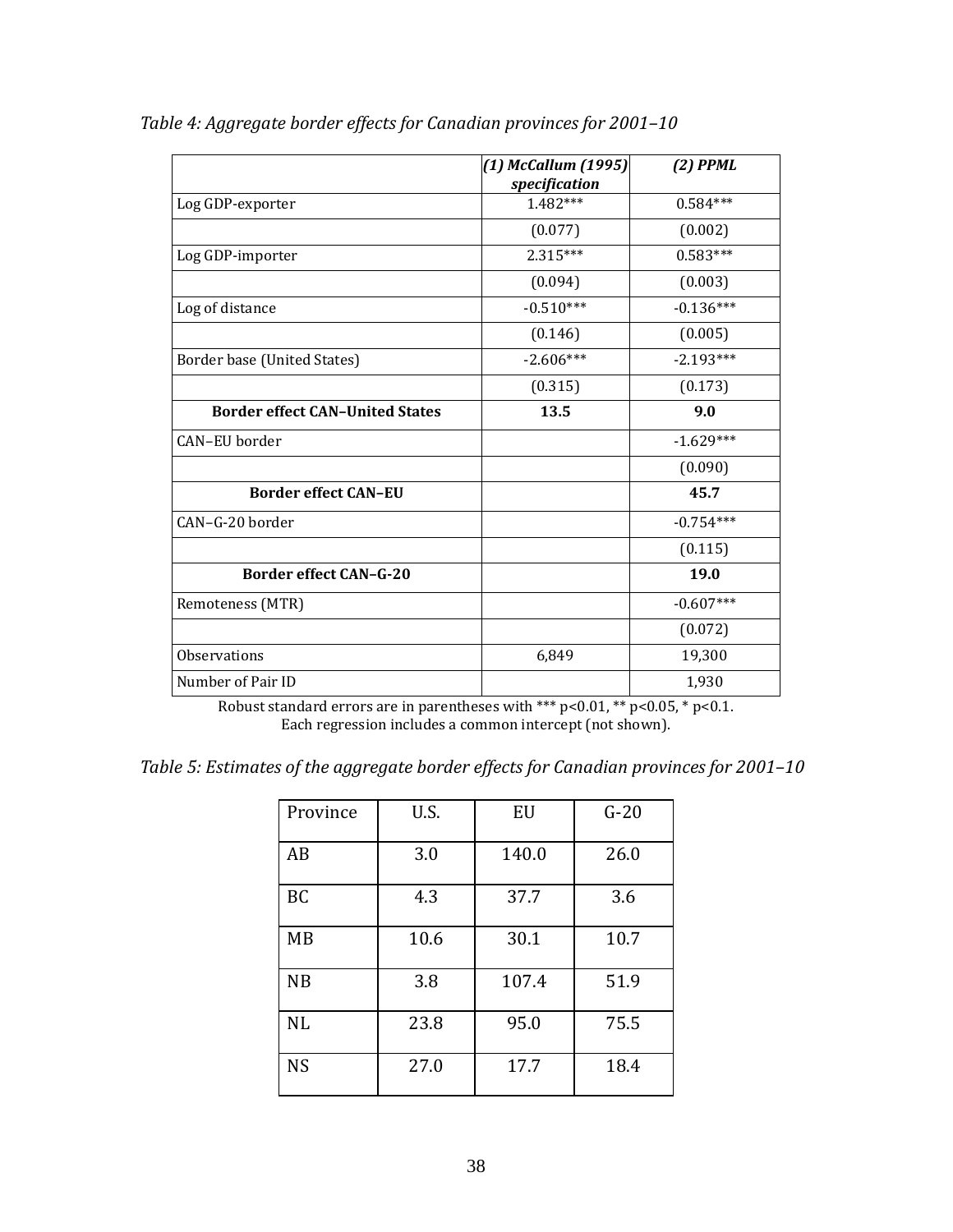| <b>ON</b> | 3.5  | 29.7  | 10.8  |
|-----------|------|-------|-------|
| PE        | 47.5 | 130.9 | 180.3 |
| QC        | 7.7  | 15.1  | 10.9  |
| <b>SK</b> | 3.0  | 84.9  | 17.2  |
| Canada    | 9.0  | 45.7  | 19.0  |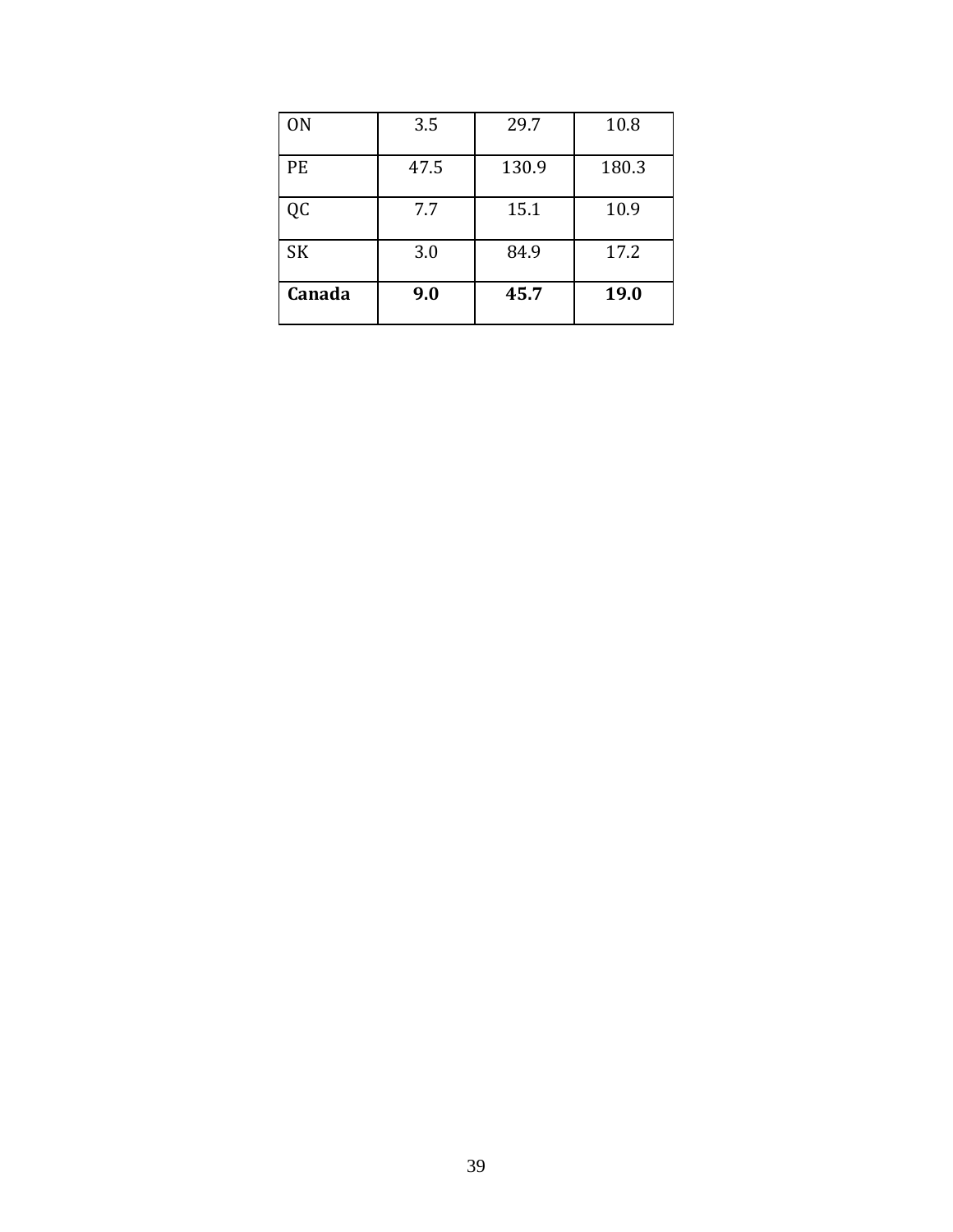| VARIABLES                      | $(1)$ aggregate<br>border effects | (2) border effects<br>with the controls<br>for exchange rate<br>and FDI | (3) border effects<br>with the controls<br>for exchange rate,<br>FDI and<br>transaction costs | (4) border effects<br>with the controls<br>for exchange rate,<br>FDI and<br>transaction costs<br>and tariffs | (5) border effects<br>with the controls<br>for exchange rate,<br>FDI and<br>transaction costs,<br>tariffs and non-<br>tariff measures |
|--------------------------------|-----------------------------------|-------------------------------------------------------------------------|-----------------------------------------------------------------------------------------------|--------------------------------------------------------------------------------------------------------------|---------------------------------------------------------------------------------------------------------------------------------------|
|                                |                                   |                                                                         |                                                                                               |                                                                                                              |                                                                                                                                       |
| Log GDP-exporter               | $0.584***$<br>(0.002)             | $0.603***$<br>(0.002)                                                   | $0.603***$<br>(0.002)                                                                         | $0.597***$<br>(0.002)                                                                                        | $0.651***$<br>(0.003)                                                                                                                 |
| Log GDP-importer               | $0.583***$<br>(0.003)             | $0.576***$<br>(0.003)                                                   | $0.577***$<br>(0.003)                                                                         | $0.540***$<br>(0.003)                                                                                        | $0.500***$<br>(0.003)                                                                                                                 |
| Log of distance                | $-0.136***$<br>(0.005)            | $-0.135***$<br>(0.004)                                                  | $-0.135***$<br>(0.004)                                                                        | $-0.133***$<br>(0.004)                                                                                       | $-0.134***$<br>(0.004)                                                                                                                |
| Border effect (CAN-USA)        | $-2.193***$<br>(0.173)            | $-2.079***$<br>(0.174)                                                  | $-1.714***$<br>(0.167)                                                                        | $-1.628***$<br>(0.169)                                                                                       | $-1.577***$<br>(0.169)                                                                                                                |
| <b>Border effect CAN-USA</b>   | 9.0                               | 8.0                                                                     | 5.6                                                                                           | 5.1                                                                                                          | 4.8                                                                                                                                   |
| <b>CAN-EU</b> border           | $-1.629***$<br>(0.090)            | $-1.692***$<br>(0.090)                                                  | $-1.205***$<br>(0.137)                                                                        | $-1.207***$<br>(0.139)                                                                                       | $-1.146***$<br>(0.140)                                                                                                                |
| <b>Border effect CAN-EU</b>    | 45.7                              | 43.4                                                                    | 18.5                                                                                          | 17.0                                                                                                         | 15.2                                                                                                                                  |
| CAN-G-20 border                | $-0.754***$<br>(0.115)            | $-0.835***$<br>(0.116)                                                  | $-0.249*$<br>(0.145)                                                                          | $-0.183$<br>(0.147)                                                                                          | $-0.120$<br>(0.149)                                                                                                                   |
| <b>Border effect CAN--G-20</b> | 19.0                              | 18.4                                                                    | 7.1                                                                                           | 6.1                                                                                                          | 5.5                                                                                                                                   |
| Exchange rate                  |                                   | $0.015***$                                                              | $0.015***$                                                                                    | $0.020***$                                                                                                   | $0.004**$                                                                                                                             |
|                                |                                   | (0.002)                                                                 | (0.002)                                                                                       | (0.002)                                                                                                      | (0.002)                                                                                                                               |
| <b>FDI</b>                     |                                   | $-0.009***$<br>(0.001)                                                  | $-0.009***$                                                                                   | $-0.010***$                                                                                                  | $-0.011***$                                                                                                                           |
| Common language                |                                   |                                                                         | (0.001)<br>$0.418***$                                                                         | (0.001)<br>$0.429***$                                                                                        | (0.001)<br>$0.494***$                                                                                                                 |
| Contiguity                     |                                   |                                                                         | (0.118)<br>$2.120***$                                                                         | (0.119)<br>$2.114***$                                                                                        | (0.120)<br>2.093***                                                                                                                   |
| Colonial history               |                                   |                                                                         | (0.206)<br>$0.555**$                                                                          | (0.208)<br>$0.574**$                                                                                         | (0.208)<br>$0.499**$                                                                                                                  |
| Tariff rate                    |                                   |                                                                         | $0.015***$                                                                                    | (0.229)<br>$-0.021***$                                                                                       | (0.230)<br>$-0.024***$                                                                                                                |
| WTO membership exporter        |                                   |                                                                         |                                                                                               | (0.001)<br>$0.172***$                                                                                        | (0.001)<br>$0.150***$                                                                                                                 |
| WTO membership importer        |                                   |                                                                         |                                                                                               | (0.019)<br>0.047                                                                                             | (0.019)<br>0.040                                                                                                                      |
| Non-tariff measure frequency   |                                   |                                                                         |                                                                                               | (0.029)                                                                                                      | (0.029)<br>$-0.439***$                                                                                                                |
| Remoteness (MTR)               | $-0.607***$<br>(0.072)            | $-0.596***$                                                             | $-0.627***$<br>(0.072)                                                                        | $-0.593***$                                                                                                  | (0.009)<br>$0.004**$                                                                                                                  |
| Observations                   | 19,300                            | (0.072)<br>19,300                                                       | 19,300                                                                                        | (0.073)<br>19,300                                                                                            | (0.002)<br>19,300                                                                                                                     |

*Table 6: Border effects in Canadian trade with the U.S., EU and G-20 countries*

Robust standard errors are in parentheses with \*\*\* p<0.01, \*\* p<0.05, \* p<0.1. Each regression includes a common intercept (not shown).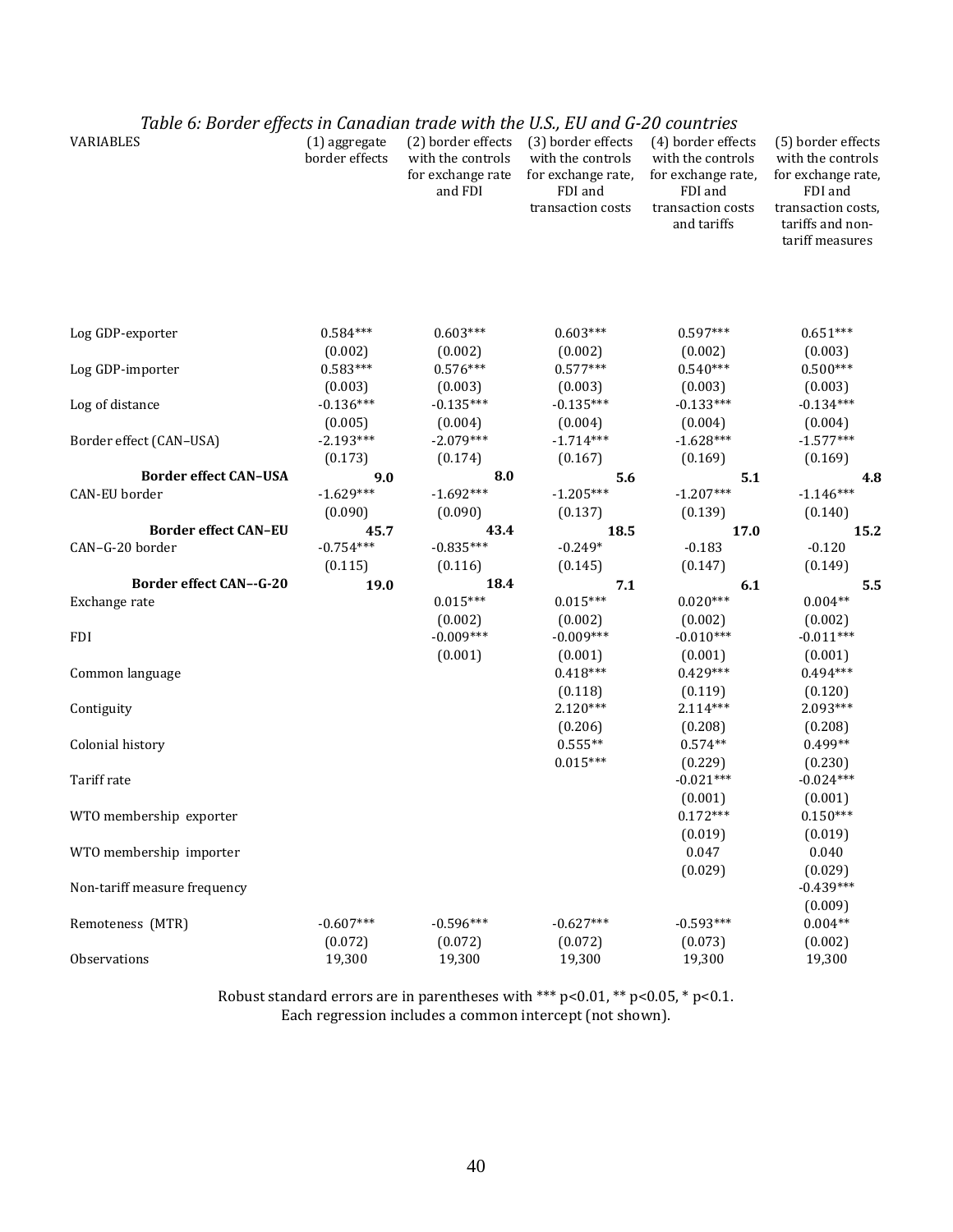



*Figure 2: Evolution of border effects in Canadian trade with the U.S., EU and G-20 economies*





c. Canada–EU countries



2002 2003 2004 2005 2006 2007 2008 2009 2010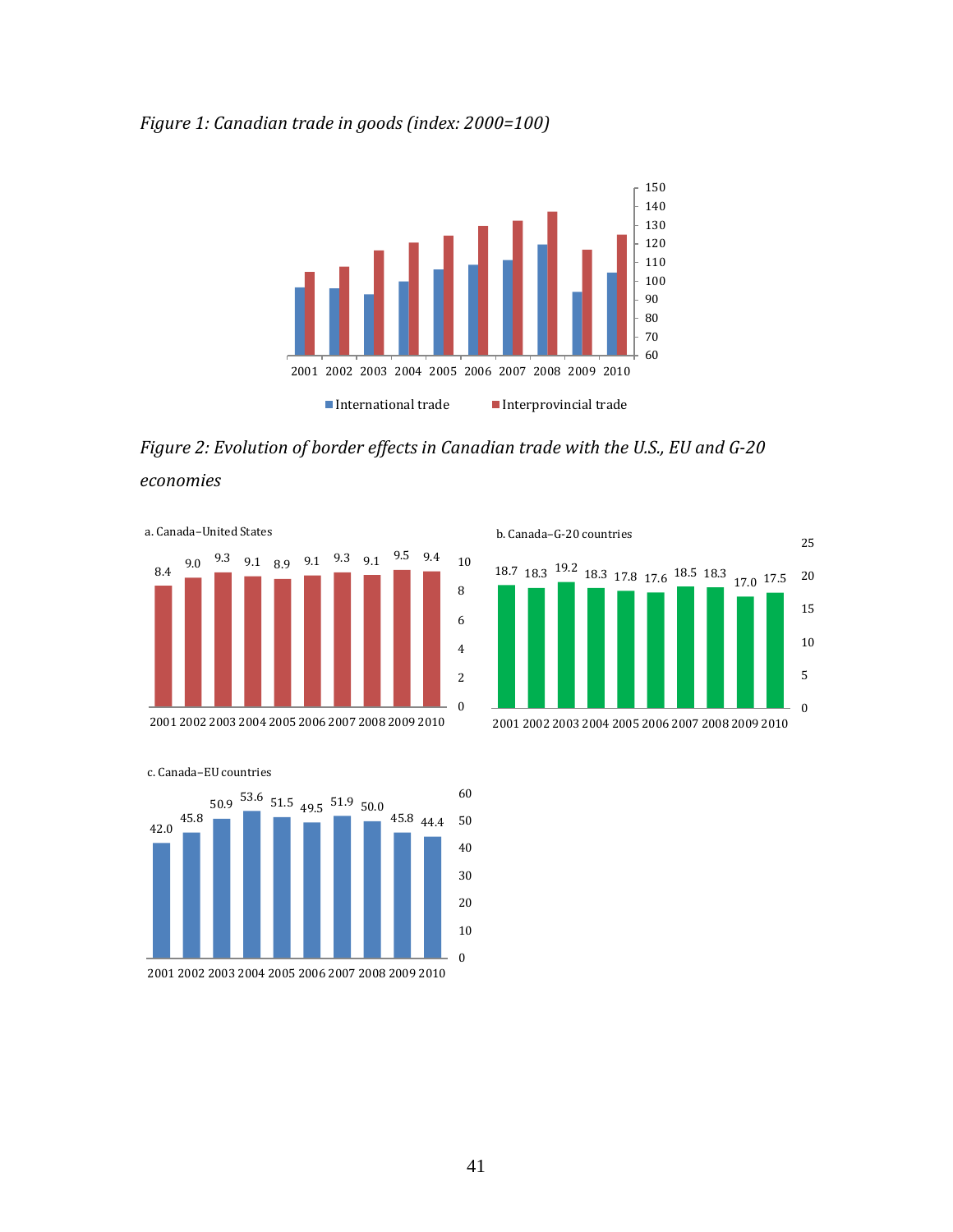*Figure 3: Results of Blinder-Oaxaca nonlinear decomposition of border effects in provincial trade with the U.S., EU and G-20 economies in 2001–10.*



*Figure 4: Blinder-Oaxaca nonlinear decomposition of border effects in provincial trade with the U.S., EU and G-20 economies by time periods*

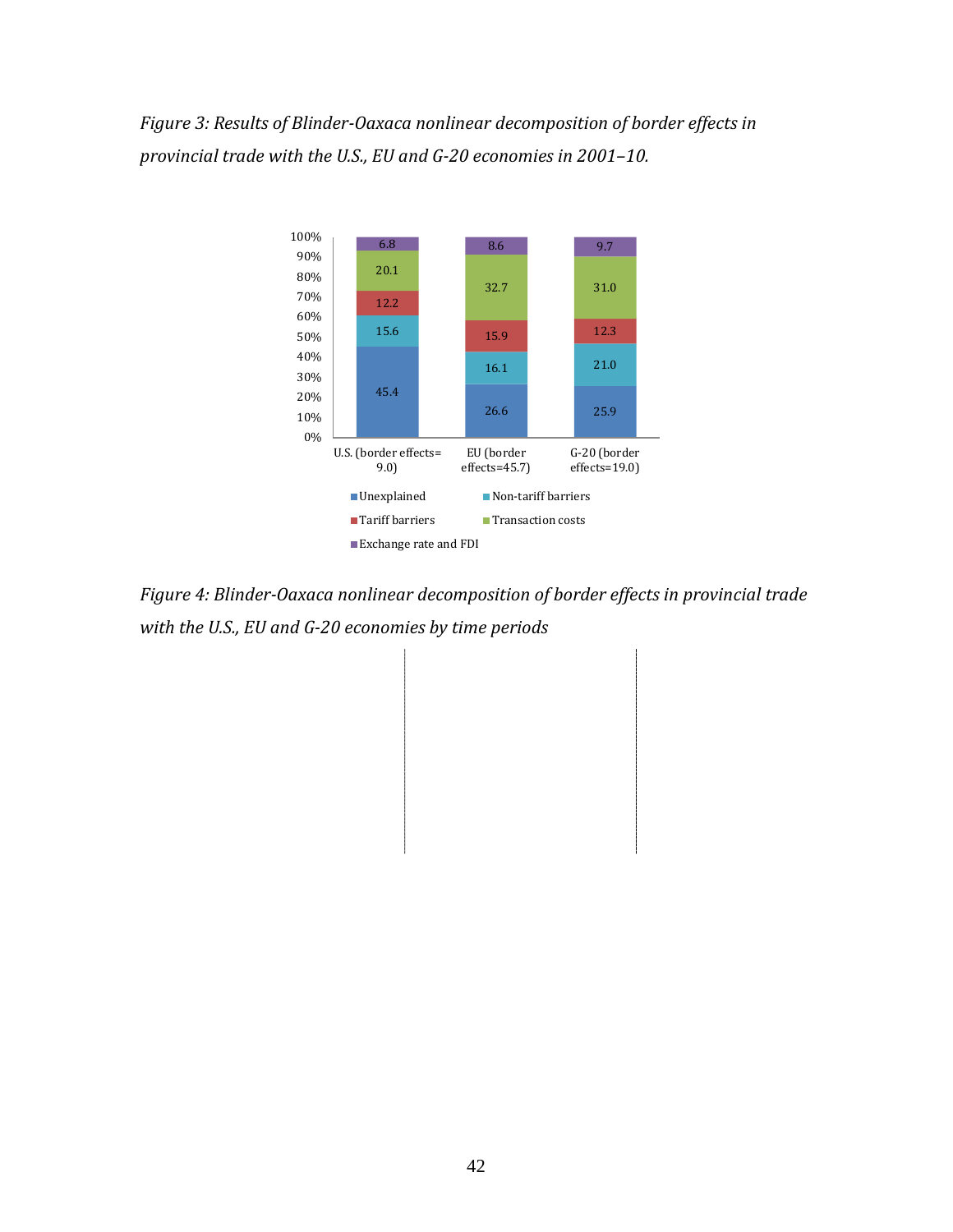

*Figure 5: Number of active NTM notifications received by WTO (based on notifications of initiated and withdrawn non-tariff measures applied to all WTO member countries since 1995)*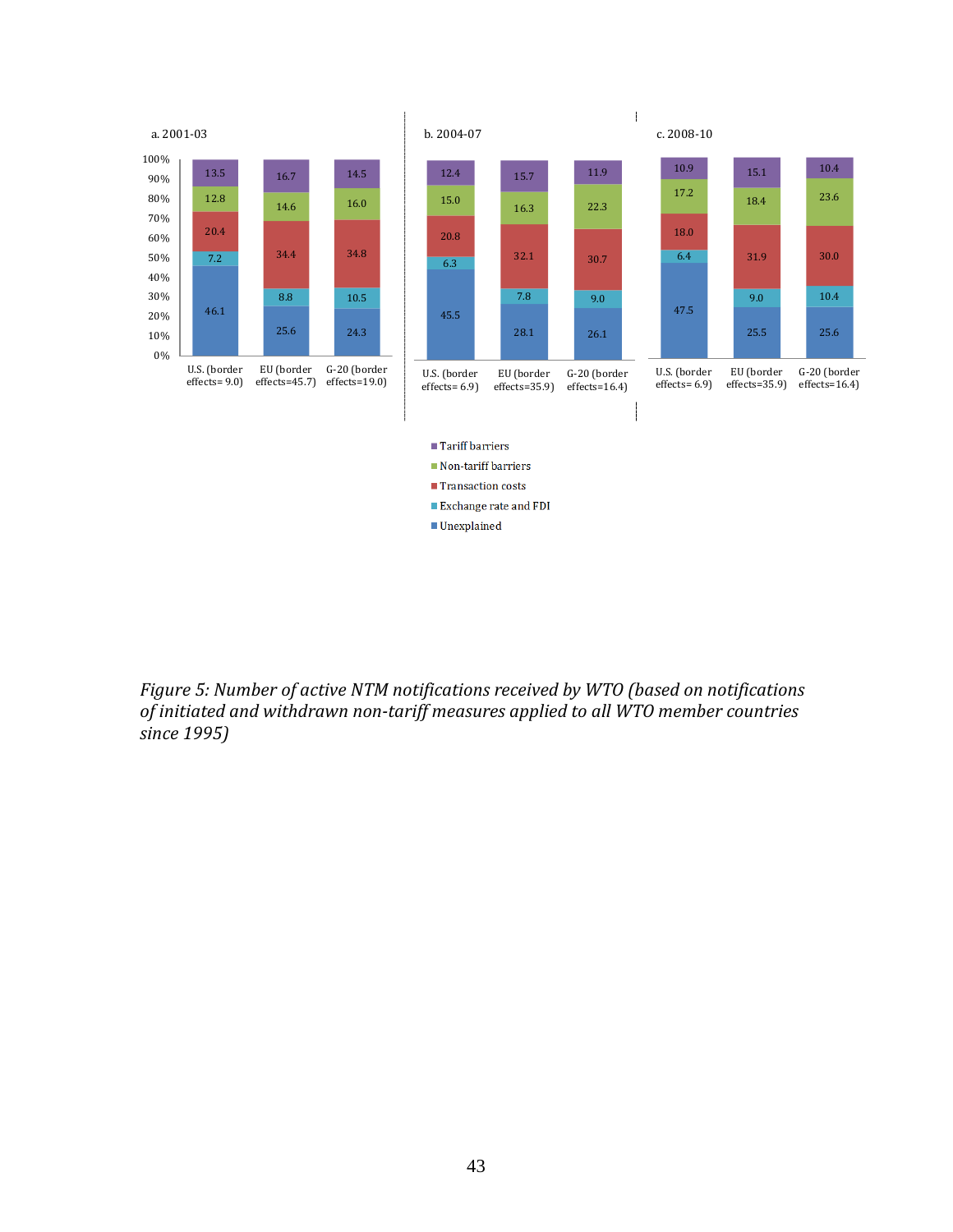

Source: WTO I-TIP Goods dataset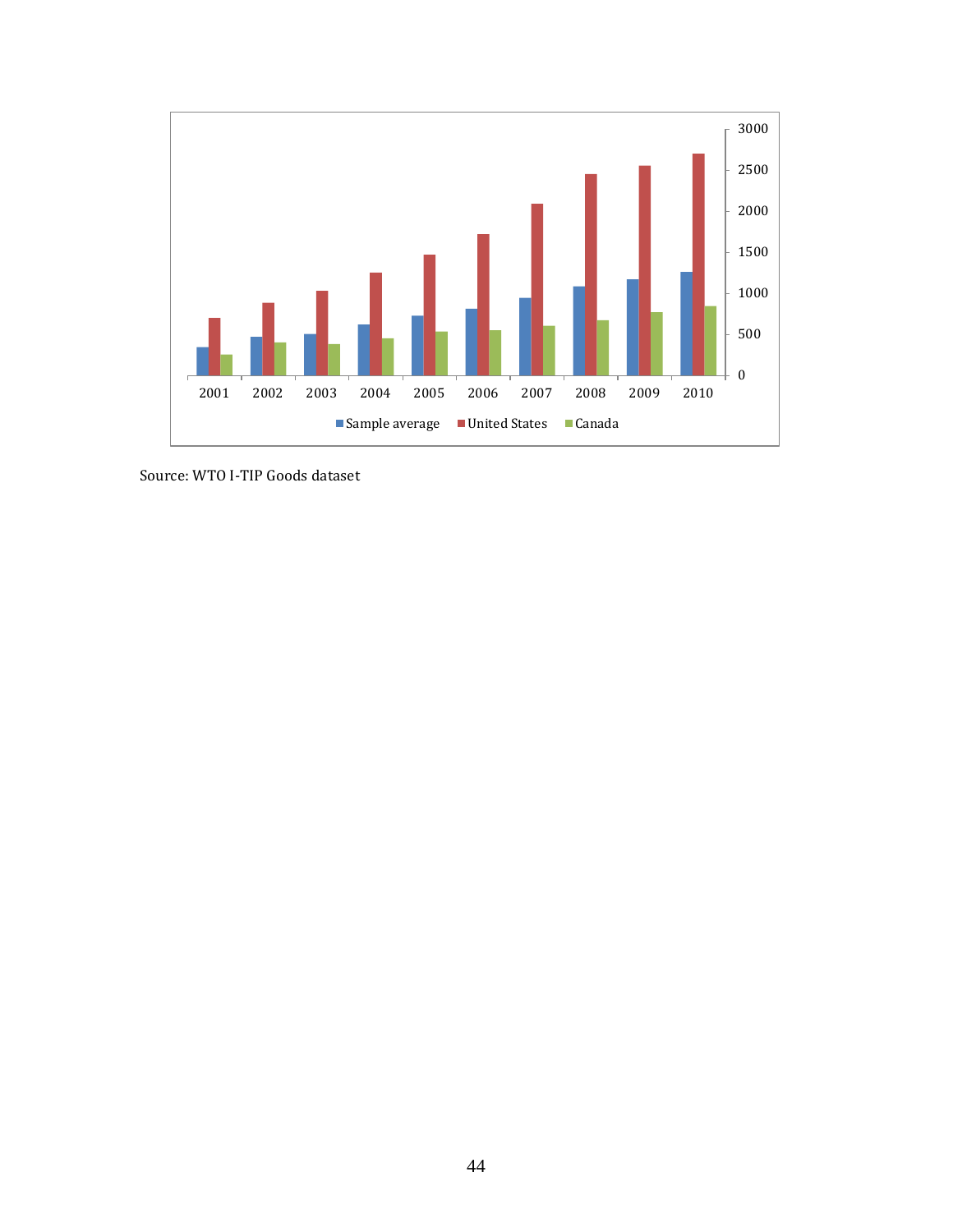## **Appendix**

*Table A.1: List of countries, Canadian provinces and U.S. states with most populous cities* 

| <b>EU Member countries</b> |                   | G-20 major economies      |                 |
|----------------------------|-------------------|---------------------------|-----------------|
| Country                    | <b>Centre</b>     | Country                   | <b>Centre</b>   |
| Austria                    | Vienna            | Argentina                 | <b>Buenos A</b> |
| Belgium                    | <b>Brussels</b>   | Australia                 | Sydney          |
| <b>Bulgaria</b>            | Sofia             | <b>Brazil</b>             | Sao Paolo       |
| Cyprus                     | Nicosia           | China                     | Shanghai        |
| Czech Republic             | Prague            | Indonesia                 | Jakarta         |
| Germany                    | <b>Berlin</b>     | India                     | Mumbai          |
| Denmark                    | Copenhagen        | Japan                     | Tokyo           |
| Estonia                    | Tallinn           | Korea Republic            | Seoul           |
| Spain                      | Madrid            | Mexico                    | Mexico C        |
| Finland                    | Helsinki          | <b>Russian Federation</b> | Moscow          |
| France                     | Paris             | Saudi Arabia              | Riyadh          |
| <b>United Kingdom</b>      | London            | South Africa              | <b>Johannes</b> |
| Greece                     | Athens            | Turkey                    | Istanbul        |
| Croatia                    | Zagreb            |                           |                 |
| Hungary                    | <b>Budapest</b>   |                           |                 |
| Ireland                    | Dublin            | <b>Canadian Provinces</b> | <b>Centre</b>   |
| Italy                      | Rome              | Alberta                   | Calgary         |
| Lithuania                  | Vilnius           | <b>British Columbia</b>   | Vancouve        |
| Luxemburg                  | Luxemburg         | Manitoba                  | Winnipeg        |
| Latvia                     | Riga              | New Brunswick             | Saint Joh       |
| Malta                      | Valetta           | Newfoundland and          | St. John's      |
|                            |                   | Labrador                  |                 |
| Netherlands                | Amsterdam         | Nova Scotia               | Halifax         |
| Poland                     | Warsaw            | Ontario                   | Toronto         |
| Portugal                   | Lisbon            | Prince Edward Island      | Charlotte       |
| Romania                    | <b>Bucharest</b>  | Quebec                    | Montréal        |
| Sweden                     | Stockholm         | Saskatchewan              | Regina          |
| Slovenia                   | Ljubljana         |                           |                 |
| Slovakia                   | <b>Bratislava</b> |                           |                 |

| <b>EU Member countries</b> |                 | <b>G-20 major economies</b> |                     |
|----------------------------|-----------------|-----------------------------|---------------------|
| Country                    | <b>Centre</b>   | Country                     | <b>Centre</b>       |
| Austria                    | Vienna          | Argentina                   | <b>Buenos Aires</b> |
| Belgium                    | <b>Brussels</b> | Australia                   | Sydney              |
| <b>Bulgaria</b>            | Sofia           | <b>Brazil</b>               | Sao Paolo           |
| Cyprus                     | Nicosia         | China                       | Shanghai            |
| Czech Republic             | Prague          | Indonesia                   | Jakarta             |
| Germany                    | <b>Berlin</b>   | India                       | Mumbai              |
| <b>Denmark</b>             | Copenhagen      | Japan                       | Tokyo               |
| Estonia                    | Tallinn         | Korea Republic              | Seoul               |
| Spain                      | Madrid          | Mexico                      | Mexico City         |
| Finland                    | Helsinki        | <b>Russian Federation</b>   | Moscow              |
| France                     | Paris           | Saudi Arabia                | Riyadh              |
| <b>United Kingdom</b>      | London          | South Africa                | Johannesburg        |
| Greece                     | Athens          | Turkey                      | Istanbul            |

| -----o--- <i>,</i> |                  |                           |               |
|--------------------|------------------|---------------------------|---------------|
| Ireland            | Dublin           | <b>Canadian Provinces</b> | <b>Centre</b> |
| Italy              | Rome             | Alberta                   | Calgary       |
| Lithuania          | Vilnius          | <b>British Columbia</b>   | Vancouver     |
| Luxemburg          | Luxemburg        | Manitoba                  | Winnipeg      |
| Latvia             | Riga             | New Brunswick             | Saint John    |
| Malta              | Valetta          | Newfoundland and          | St. John's    |
|                    |                  | Labrador                  |               |
| Netherlands        | Amsterdam        | Nova Scotia               | Halifax       |
| Poland             | Warsaw           | Ontario                   | Toronto       |
| Portugal           | Lisbon           | Prince Edward Island      | Charlottetown |
| Romania            | <b>Bucharest</b> | Quebec                    | Montréal      |
| Sweden             | Stockholm        | Saskatchewan              | Regina        |

| <b>U.S. State</b> | <b>Centre</b> | <b>U.S. State</b> | <b>Centre</b>   |
|-------------------|---------------|-------------------|-----------------|
| Alaska            | Anchorage     | Montana           | <b>Billings</b> |
| Alabama           | Birmingham    | North Carolina    | Charlotte       |
| Arkansas          | Little Rock   | North Dakota      | Fargo           |
| Arizona           | Phoenix       | Nebraska          | Omaha           |
| California        | Los Angeles   | New Hampshire     | Manchester      |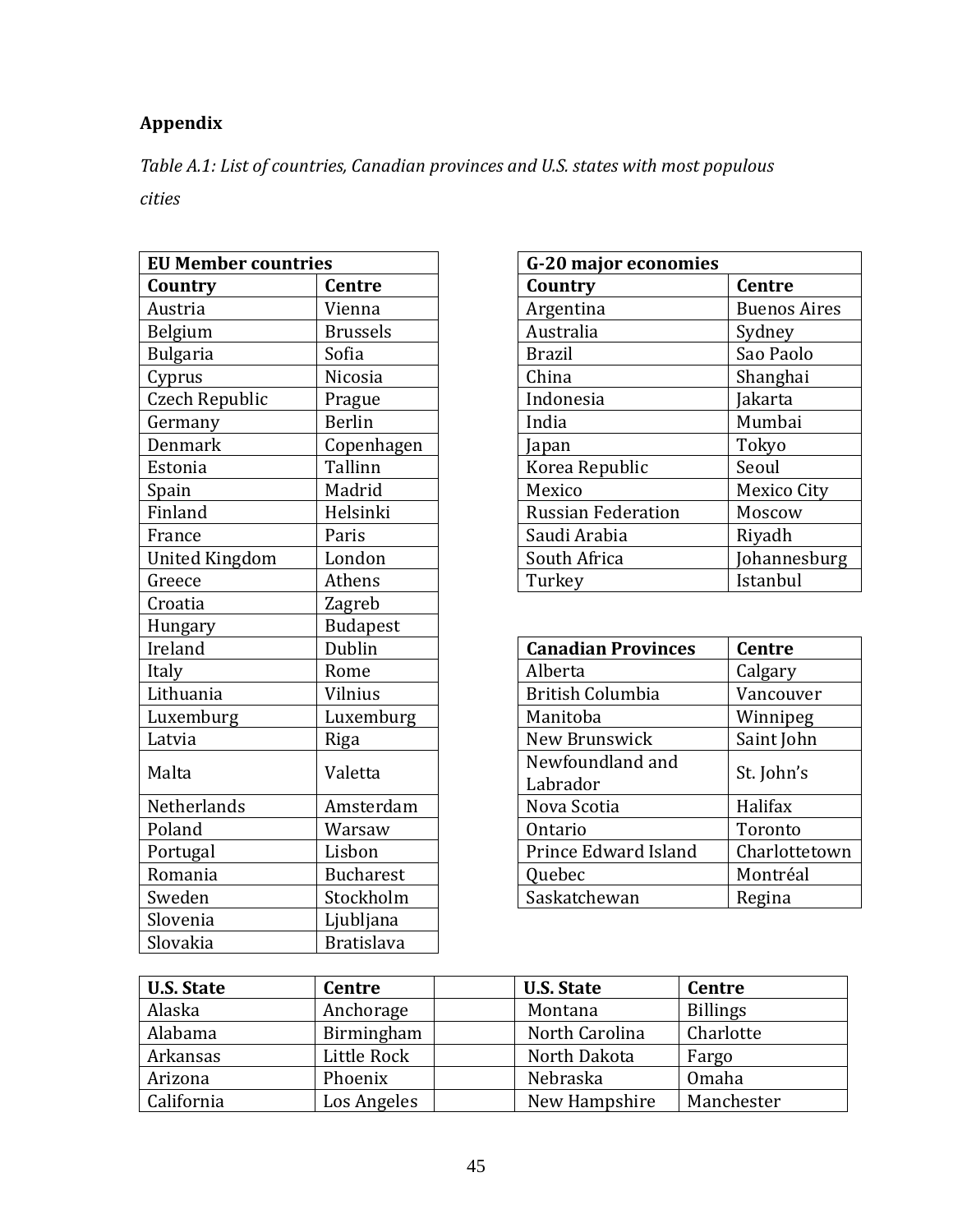| Colorado             | Denver            | New Jersey      | Newark             |
|----------------------|-------------------|-----------------|--------------------|
| Connecticut          | <b>Bridgeport</b> | New Mexico      | Albuquerque        |
| <b>Washington DC</b> | Washington<br>DC  | Nevada          | Las Vegas          |
| Delaware             | Wilmington        | New York        | New York City      |
| Florida              | Miami             | Ohio            | Columbus           |
| Georgia              | Atlanta           | <b>Oklahoma</b> | Oklahoma City      |
| Hawaii               | Honolulu          | Oregon          | Portland           |
| Iowa                 | Des Moines        | Pennsylvania    | Philadelphia       |
| Idaho                | <b>Boise</b>      | Rhode Island    | Providence         |
| Illinois             | Chicago           | South Carolina  | Columbia           |
| Indiana              | Indianapolis      | South Dakota    | <b>Sioux Falls</b> |
| <b>Kansas</b>        | Wichita           | Tennessee       | Memphis            |
| Kentucky             | Louisville        | Texas           | Houston            |
| Louisiana            | New Orleans       | Utah            | Salt Lake City     |
| Massachusetts        | <b>Boston</b>     | Virginia        | Virginia Beach     |
| Maryland             | <b>Baltimore</b>  | Vermont         | Burlington         |
| Maine                | Portland          | Washington      | Seattle            |
| Michigan             | Detroit           | Wisconsin       | Milwaukee          |
| Minnesota            | Minneapolis       | West Virginia   | Charleston         |
| Missouri             | Kansas City       | Wyoming         | Cheyenne           |
| Mississippi          | <b>Jackson</b>    |                 |                    |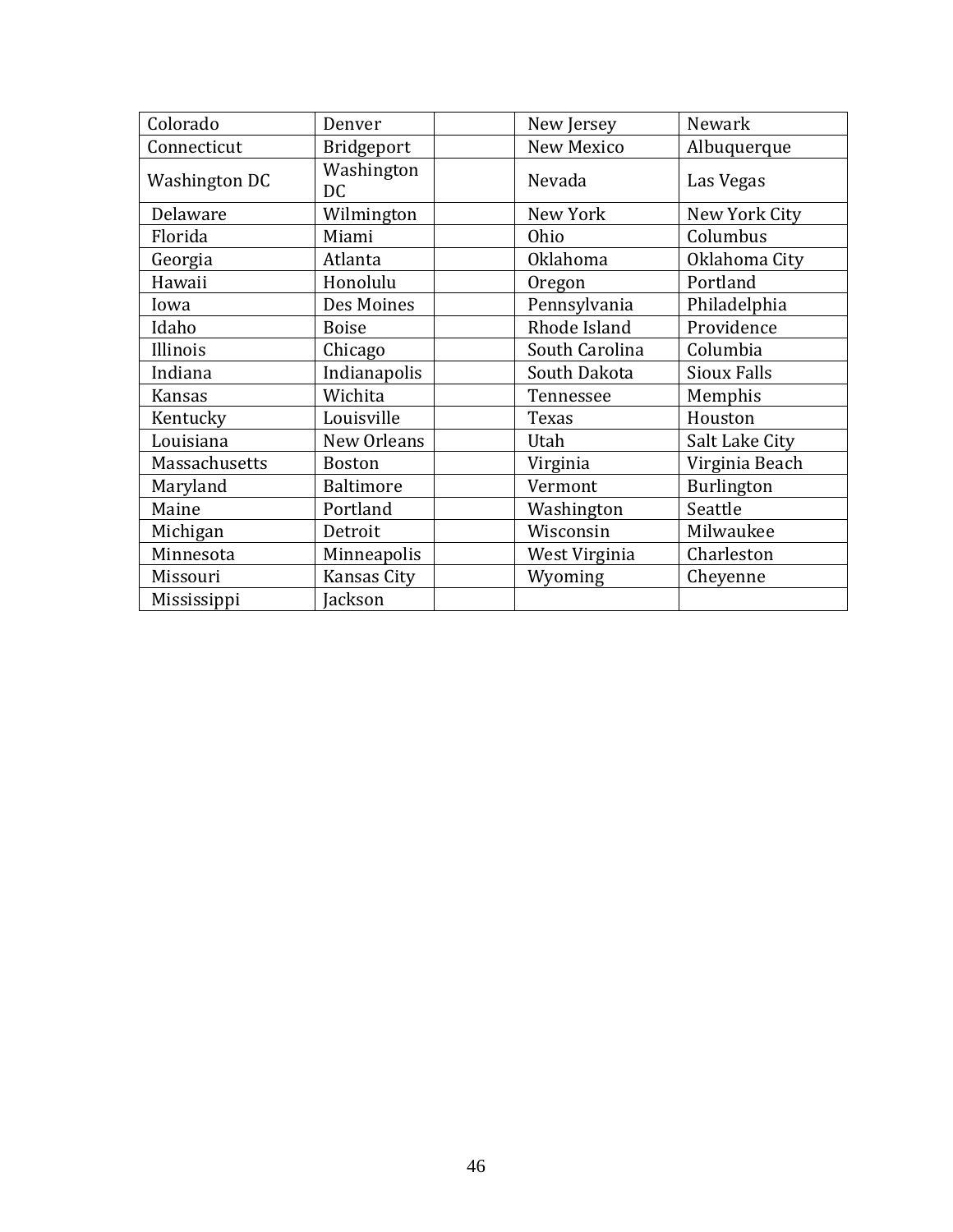| VARIABLES                    | (1) aggregate<br>border effects | (2) border effects<br>with the controls<br>for exchange rate<br>and FDI | (3) border<br>effects with the<br>controls for<br>exchange rate,<br>FDI and<br>transaction<br>costs | (4) border effects<br>with the controls<br>for exchange rate,<br>FDI, transaction<br>costs and tariffs | (5) border<br>effects with the<br>controls for<br>exchange rate,<br>FDI, transaction<br>costs, tariffs and<br>non-tariff<br>measures |
|------------------------------|---------------------------------|-------------------------------------------------------------------------|-----------------------------------------------------------------------------------------------------|--------------------------------------------------------------------------------------------------------|--------------------------------------------------------------------------------------------------------------------------------------|
|                              | $0.445***$                      | $0.455***$                                                              | $0.455***$                                                                                          | $0.452***$                                                                                             | $0.570***$                                                                                                                           |
| Log GDP-exporter             | (0.002)                         | (0.003)                                                                 | (0.003)                                                                                             | (0.003)                                                                                                | (0.003)                                                                                                                              |
| Log GDP-importer             | $0.606***$<br>(0.003)           | $0.561***$<br>(0.004)                                                   | $0.561***$<br>(0.004)                                                                               | $0.535***$<br>(0.004)                                                                                  | $0.437***$<br>(0.004)                                                                                                                |
| Log of distance              | $-0.127***$<br>(0.005)          | $-0.123***$<br>(0.005)                                                  | $-0.122***$<br>(0.005)                                                                              | $-0.121***$<br>(0.005)                                                                                 | $-0.122***$<br>(0.005)                                                                                                               |
| Border effect (CAN-USA)      | $-1.929***$<br>(0.180)          | $-1.908***$<br>(0.181)                                                  | $-1.708***$<br>(0.175)                                                                              | $-1.645***$<br>(0.176)                                                                                 | $-1.507***$<br>(0.174)                                                                                                               |
| <b>Border effect CAN-USA</b> | 6.9                             | 6.7                                                                     | 5.5                                                                                                 | 5.2                                                                                                    | 4.5                                                                                                                                  |
| CAN-EU border                | $-1.651***$<br>(0.091)          | $-1.604***$<br>(0.092)                                                  | $-1.151***$<br>(0.142)                                                                              | $-1.150***$<br>(0.143)                                                                                 | $-1.089***$<br>(0.142)                                                                                                               |
| <b>Border effect CAN-EU</b>  | 35.9                            | 33.5                                                                    | 17.4                                                                                                | 16.4                                                                                                   | 13.4                                                                                                                                 |
| CAN-G-20 border              | $-0.869***$                     | $-0.835***$                                                             | $-0.300**$                                                                                          | $-0.267*$                                                                                              | $-0.196$                                                                                                                             |
|                              | (0.118)                         | (0.116)                                                                 | (0.143)                                                                                             | (0.144)                                                                                                | (0.146)                                                                                                                              |
| <b>Border effect CAN-G20</b> | 16.4                            | 15.5                                                                    | 7.4                                                                                                 | 6.8                                                                                                    | 5.5                                                                                                                                  |
| Exchange rate                |                                 | $0.812***$                                                              | $0.074***$                                                                                          | $0.078***$                                                                                             | $0.034***$                                                                                                                           |
| <b>FDI</b>                   |                                 | (0.118)<br>$0.006***$<br>(0.001)                                        | (0.002)<br>$0.006***$<br>(0.001)                                                                    | (0.002)<br>$0.006***$<br>(0.001)                                                                       | (0.002)<br>$0.003***$<br>(0.001)                                                                                                     |
| Common language              |                                 |                                                                         | $0.353***$<br>(0.123)                                                                               | $0.360***$<br>(0.124)                                                                                  | $0.450***$<br>(0.123)                                                                                                                |
| Contiguity                   |                                 |                                                                         | 2.127***<br>(0.215)                                                                                 | 2.133***<br>(0.217)                                                                                    | 2.091***<br>(0.214)                                                                                                                  |
| Colonial history             |                                 |                                                                         | $0.554**$<br>(0.239)                                                                                | $0.565**$<br>(0.241)                                                                                   | $0.514**$<br>(0.237)                                                                                                                 |
| Tariff rate                  |                                 |                                                                         |                                                                                                     | $-0.017***$<br>(0.001)                                                                                 | $-0.026***$<br>(0.001)                                                                                                               |
| WTO membership exporter      |                                 |                                                                         |                                                                                                     | $-0.341***$<br>(0.067)                                                                                 | $-0.375***$<br>(0.067)                                                                                                               |
| WTO membership importer      |                                 |                                                                         |                                                                                                     | $-0.061*$<br>(0.033)                                                                                   | $-0.087***$<br>(0.033)                                                                                                               |
| Non-tariff measure frequency |                                 |                                                                         |                                                                                                     |                                                                                                        | $-1.177***$<br>(0.010)                                                                                                               |
| Remoteness (MTR)             | $-0.607***$<br>(0.072)          | $-0.237***$<br>(0.083)                                                  | $-0.298***$<br>(0.083)                                                                              | $-0.288***$<br>(0.083)                                                                                 | $-0.684***$<br>(0.080)                                                                                                               |
| Observations                 | 19,300                          | 19,300                                                                  | 19,300                                                                                              | 19,300                                                                                                 | 19,300                                                                                                                               |

#### *Table A.2: Border effects in Canadian trade in the manufacturing sector with the U.S. EU and G-20 countries*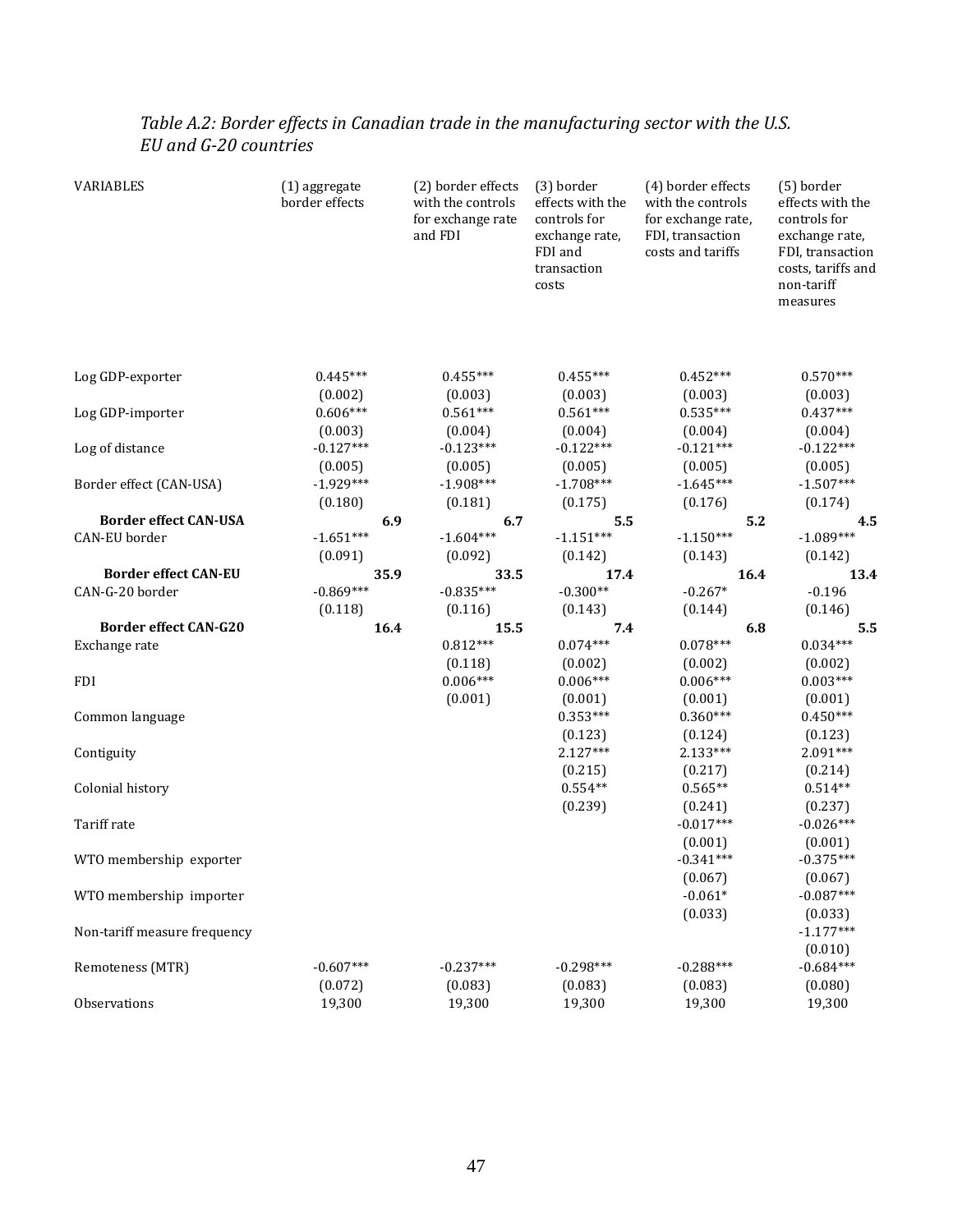#### *Table A.3: Comparison of estimated coefficients from the Poisson pseudo-maximum likelihood model and Poisson IV model*

| <b>VARIABLES</b>            | Model with the controls for exchange rate, FDI,<br>transaction costs and tariffs |                     |                                                               | transaction costs, tariffs and non-tariff measures | Model with the controls for exchange rate, FDI, |                                                               |
|-----------------------------|----------------------------------------------------------------------------------|---------------------|---------------------------------------------------------------|----------------------------------------------------|-------------------------------------------------|---------------------------------------------------------------|
|                             | Poisson pseudo-<br>maximum<br>likelihood model                                   | Poisson<br>IV model | Wald test p-<br>value (the null<br>hypothesis of<br>equality) | Poisson pseudo-<br>maximum<br>likelihood model     | Poisson IV<br>model                             | Wald test p-<br>value (the null<br>hypothesis of<br>equality) |
| Tariff rate                 | $-0.021$                                                                         | $-0.021$            | 0.7613                                                        | $-0.024$                                           | $-0.024$                                        | 0.8182                                                        |
| WTO membership-<br>exporter | 0.172                                                                            | 0.148               | 0.2548                                                        | 0.150                                              | 0.137                                           | 0.5411                                                        |
| WTO membership-<br>importer | 0.047                                                                            | 0.042               | 0.7795                                                        | 0.040                                              | 0.033                                           | 0.7078                                                        |
| Non-tariff measure          |                                                                                  |                     |                                                               | $-0.439$                                           | $-0.428$                                        | 0.689                                                         |

*Figure A.1: Results of Blinder-Oaxaca nonlinear decomposition of border effects in manufacturing trade of Canadian provinces with the U.S., EU and G-20 economies in 2001–10*

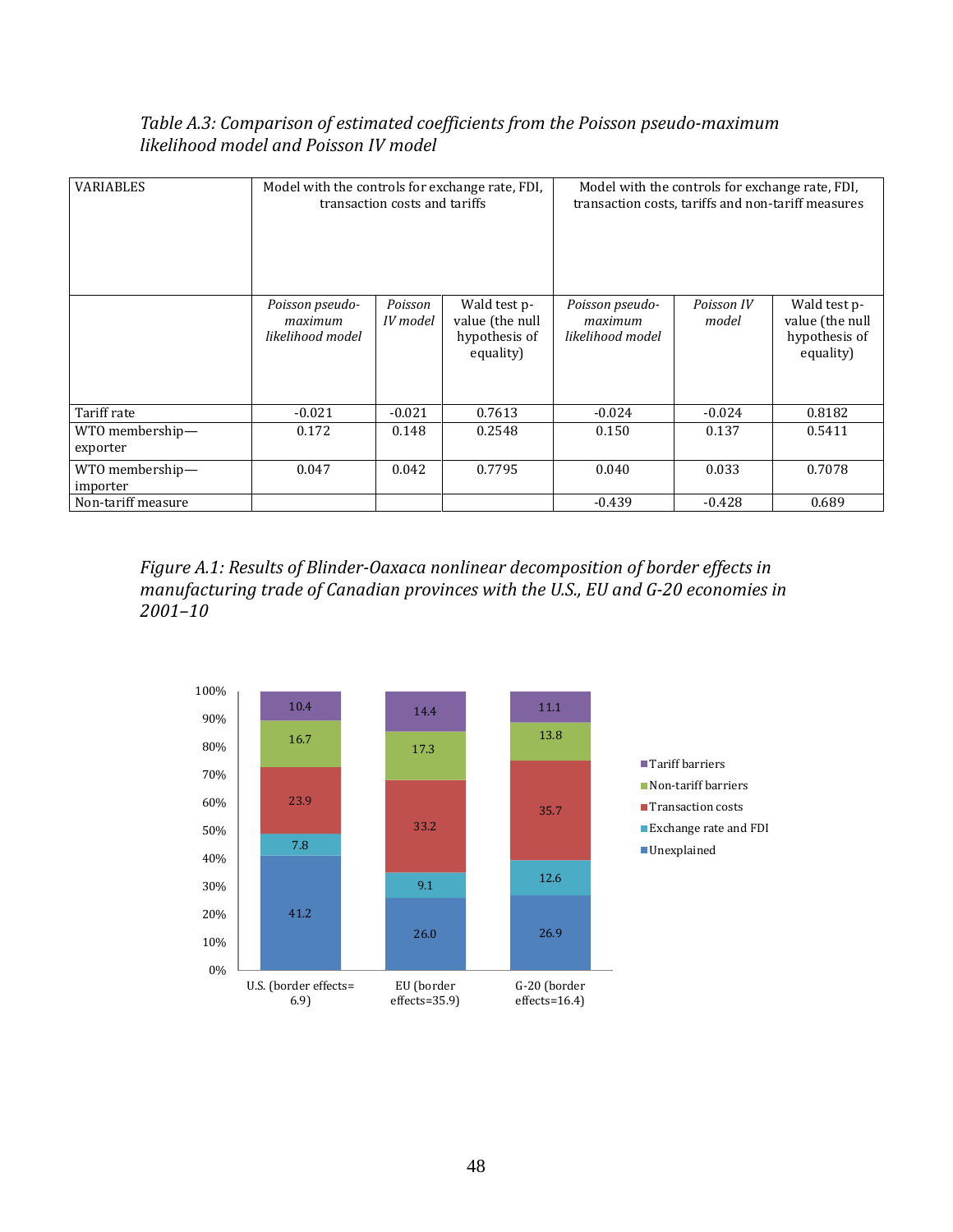## **A.1 Description of data sources and regression variables**

| Sample period:   | $2001-10$ annual                                                     |
|------------------|----------------------------------------------------------------------|
| Sample size:     | 19,300 observations (1,930 per year)                                 |
| Common notation: | $i$ is an exporting province (country or U.S. state),                |
|                  | $\dot{\mathcal{J}}$ is an importing province (country or U.S. state) |
|                  | $t$ identifies a year                                                |

| Variable<br>name                                | Symbol        | Description                                                                                                                                             | Sources                                                                                                                                                                                                                                                                                                                                                                                                                                                                                                                                                                                                                                                                                                                     |
|-------------------------------------------------|---------------|---------------------------------------------------------------------------------------------------------------------------------------------------------|-----------------------------------------------------------------------------------------------------------------------------------------------------------------------------------------------------------------------------------------------------------------------------------------------------------------------------------------------------------------------------------------------------------------------------------------------------------------------------------------------------------------------------------------------------------------------------------------------------------------------------------------------------------------------------------------------------------------------------|
| <b>Exports</b>                                  | $X_{ijt}$     | Nominal exports from $i$<br>to $j$ in year $t$ in millions<br>of Canadian dollars                                                                       | Canadian interprovincial trade flows are drawn from the<br>matrix of interprovincial trade produced by the Input-<br>Output Division of Statistics Canada. The data are available<br>from CANSIM Tables 386-0002 and 386-0003.<br>The Canadian International Merchandise Trade database is<br>available through its Trade Data Online at Industry<br>Canada's website http://www.ic.gc.ca/eic/site/tdo-<br>dcd.nsf/eng/home. The data are sourced from Statistics<br>Canada's records of all goods entering and leaving Canada<br>collected through customs documents. The data track the<br>province of origin, province of destination, country of<br>origin and country of destination based on customs<br>declarations. |
| GDP                                             | $Y_{it}$      | Gross domestic product<br>in $i$ in year $t$ , current<br>prices in millions of<br>Canadian dollars                                                     | Provincial GDP estimates are drawn from Statistics<br>Canada's CANSIM, Table 384-0038.<br>U.S. state GDPs are provided by the Bureau of Economic<br>Analysis at the U.S. Department of Commerce available at<br>http://www.bea.gov converted into Canadian dollars<br>using annual average exchange rate.<br>Country GDP estimates come from the World Bank<br>http://data.worldbank.org converted into Canadian<br>dollars using annual average exchange rate.                                                                                                                                                                                                                                                             |
| Distance                                        | $dist_{ii}$   | Distance between the<br>most populous cities in $i$<br>and $j$                                                                                          | Distance is measured using the great-circle distance<br>formula between two geographic locations that is the<br>shortest distance over the earth's surface.                                                                                                                                                                                                                                                                                                                                                                                                                                                                                                                                                                 |
| Dummy<br>variable for<br>international<br>trade | $border_{ij}$ | Dummy variable for<br>international trade flow:<br>It takes a value of 1 if the<br>$i$ and $j$ are located in<br>different countries and 0<br>otherwise |                                                                                                                                                                                                                                                                                                                                                                                                                                                                                                                                                                                                                                                                                                                             |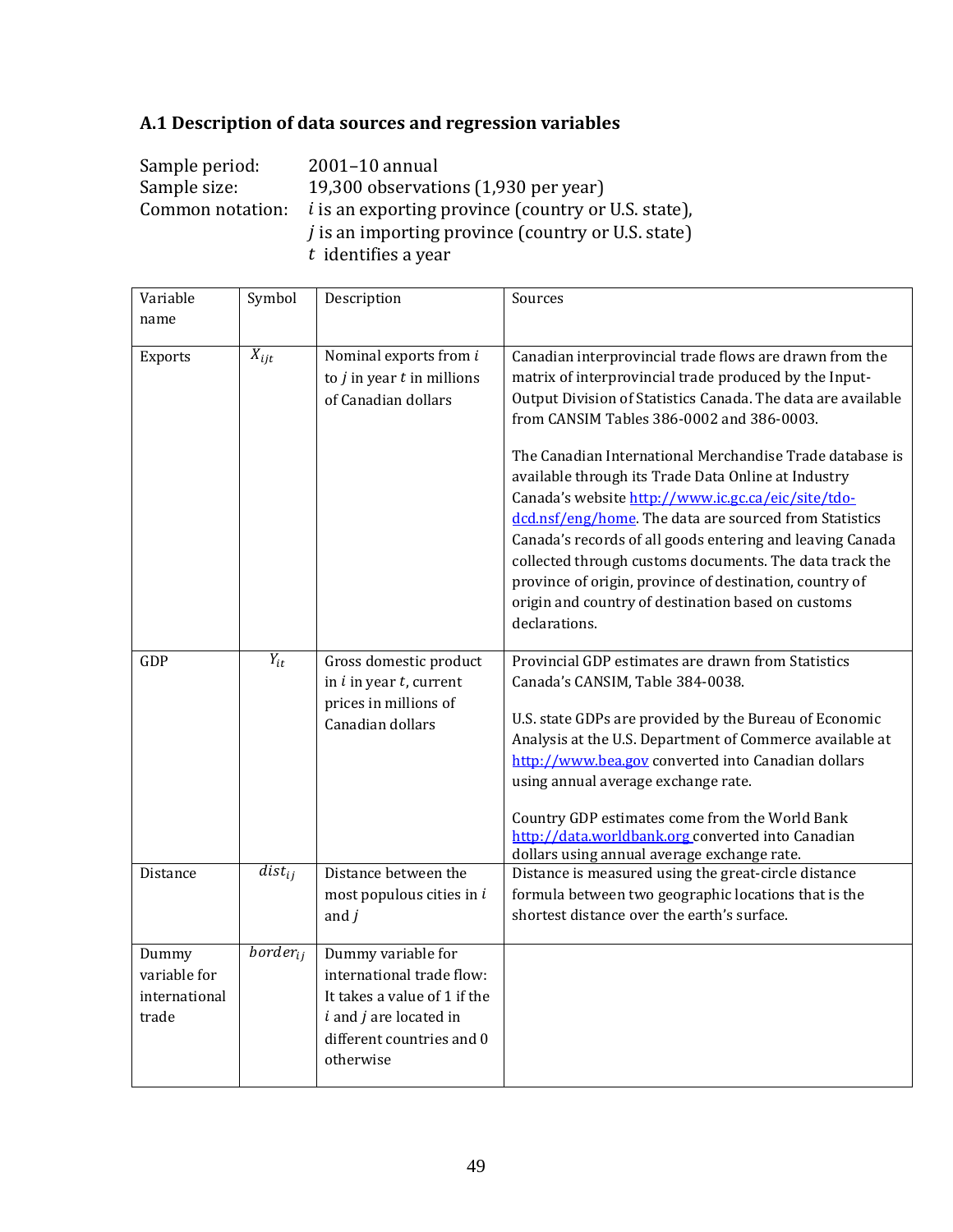| Exporter's | $\Pi_{it}$             | <b>Exporter remoteness</b>                                      | Statistics Canada's CANSIM, Table 384-0038                            |
|------------|------------------------|-----------------------------------------------------------------|-----------------------------------------------------------------------|
| remoteness |                        | term calculated as                                              |                                                                       |
| term       |                        | $\Pi_i = \sum_j \frac{dist_{ij}}{Y_{it}/Y_{Wt}}$ where $Y_{it}$ | World Bank http://data.worldbank.org                                  |
|            |                        | is exporter's GDP in year                                       |                                                                       |
|            |                        | $t$ in millions of Canadian                                     |                                                                       |
|            |                        | dollars. $Y_{Wt}$ is a global                                   |                                                                       |
|            |                        | GDP in year $t$ in millions                                     |                                                                       |
|            |                        | of Canadian dollars.                                            |                                                                       |
|            |                        |                                                                 |                                                                       |
| Importer's | $P_{jt}$               | Importer remoteness                                             | Statistics Canada's CANSIM, Table 384-0038                            |
| remoteness |                        | term calculated as                                              |                                                                       |
| term       |                        | $\Pi_i = \sum_j \frac{dist_{ij}}{Y_{it}/Y_{Wt}}$ where $Y_{it}$ | World Bank http://data.worldbank.org                                  |
|            |                        | is importer's GDP in year                                       |                                                                       |
|            |                        | $t$ in millions of Canadian                                     |                                                                       |
|            |                        | dollars. $Y_{Wt}$ is a global                                   |                                                                       |
|            |                        | GDP in year $t$ in millions                                     |                                                                       |
|            |                        | of Canadian dollars.                                            |                                                                       |
| Exchange   | $ER_{ijt}$             | Annual average exchange                                         | <b>Bank of Canada</b>                                                 |
| rate       |                        | rate between Canadian                                           |                                                                       |
|            |                        | dollar and a currency of                                        |                                                                       |
|            |                        | trading partner if trading                                      |                                                                       |
|            |                        | partner is abroad.                                              |                                                                       |
|            |                        |                                                                 |                                                                       |
| Foreign    | $FDI_{ijt}$            | Nominal foreign direct                                          | <b>UNCTAD's Bilateral FDI Statistics</b>                              |
| direct     |                        | investment between                                              |                                                                       |
| investment |                        | originating from $i$ into $j$                                   | http://unctad.org/en/Pages/DIAE/FDI%20Statistics/FDI-                 |
|            |                        | in year $t$ in millions of                                      | Statistics-Bilateral.aspx                                             |
|            |                        | Canadian dollars at a                                           |                                                                       |
|            |                        | country level.                                                  |                                                                       |
|            |                        |                                                                 |                                                                       |
| Common     | $\overline{Lang}_{ij}$ | Dummy variable for                                              | CEPII's gravity dataset<br>(http://www.cepii.fr/CEPII/en/welcome.asp) |
| language   |                        | common language. It<br>takes a value of 1 if $i$ and            |                                                                       |
|            |                        | $j$ shares at least one                                         |                                                                       |
|            |                        |                                                                 |                                                                       |
|            |                        | official language.                                              |                                                                       |
| Contiguity | $Cont_{ii}$            | Dummy variable for                                              | CEPII's gravity dataset                                               |
|            |                        | common language. It                                             | (http://www.cepii.fr/CEPII/en/welcome.asp)                            |
|            |                        | takes a value of 1 if $i$ and                                   |                                                                       |
|            |                        | $j$ share a geographic                                          |                                                                       |
|            |                        | border.                                                         |                                                                       |
| Colonial   | $Col_{ij+}$            | Dummy variable for                                              |                                                                       |
| history    |                        | colonial history. It takes a                                    | CEPII's gravity dataset<br>(http://www.cepii.fr/CEPII/en/welcome.asp) |
|            |                        | value of 1 if $i$ and $j$ were                                  |                                                                       |
|            |                        |                                                                 |                                                                       |
|            |                        | in colony relationship or                                       |                                                                       |